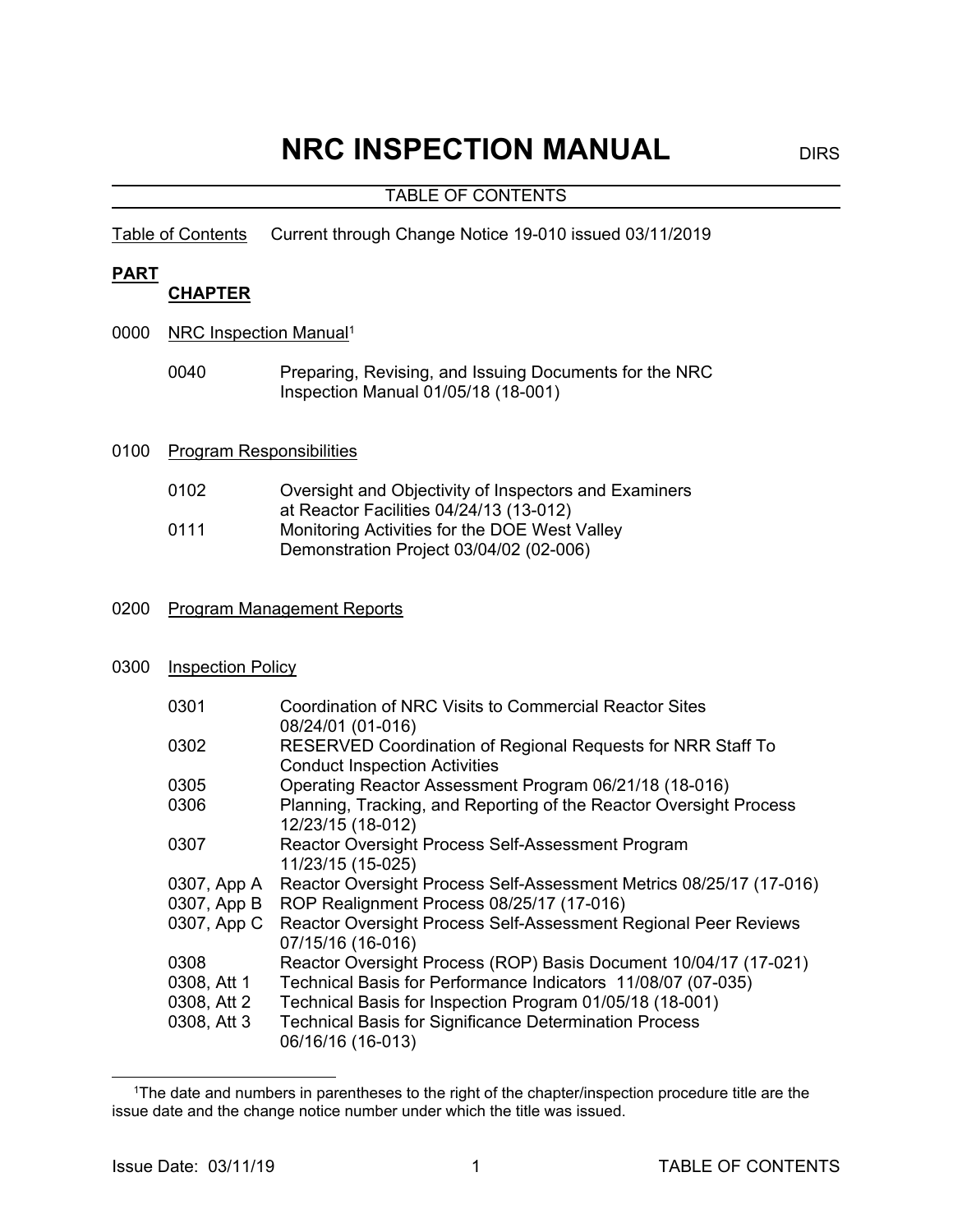|             | 0308, Att 3, App A Technical Basis for At Power Significance Determination<br>06/19/12 (12-010)                       |
|-------------|-----------------------------------------------------------------------------------------------------------------------|
|             | 0308, Att 3, App B Technical Basis for Emergency Preparedness Significance<br>Determination Process 12/19/12 (12-029) |
|             | 0308, Att 3, App C Technical Basis for Occupational Radiation Safety                                                  |
|             | Significance Determination Process 07/28/05 (05-022)                                                                  |
|             | 0308, Att 3, App D Technical Basis for Public Radiation Safety                                                        |
|             | Significance Determination Process 07/27/04 (04-020)                                                                  |
|             | 0308, Att 3, App E Technical Basis for the Baseline Security Significance Determination<br>Process 07/27/12 (12-016)  |
|             | 0308, Att 3, App F Technical Basis for Fire Protection Significance                                                   |
|             | Determination Process [IMC 0609, Appendix F] At Power                                                                 |
|             | Operations 05/02/18 (18-010)                                                                                          |
|             | 0308, Att 3, App G Technical Basis for Shutdown Operations Significance                                               |
|             | Determination Process 02/28/05 (05-007)                                                                               |
|             | 0308, Att 3, App H Technical Basis for Containment Integrity Significance                                             |
|             | Determination Process 05/06/04 (04-010)                                                                               |
|             | 0308, Att 3, App I Technical Basis for Operator Requalification Human                                                 |
|             | Performance Significance Determination Process                                                                        |
|             | 07/28/05 (05-022)                                                                                                     |
|             | 0308, Att 3, App J Technical Basis for Steam Generator Tube Integrity Findings                                        |
|             | Significance Determination Process 07/06/11 (11-011)                                                                  |
|             | 0308, Att 3, App K Technical Basis for Maintenance Risk Assessment and Risk                                           |
|             | Management SDP 05/19/05 (05-014)                                                                                      |
|             | 0308 Att 3 App L Technical Basis for the B.5.b Significance Determination Process<br>03/28/17 (17-008)                |
|             | 0308 Att 3 App M Technical Basis for the Significance Determination Process (SDP)                                     |
|             | Using Qualitative Criteria 01/10/19 (19-002)                                                                          |
| 0308, Att 4 | Technical Basis for Assessment 05/15/17 (17-010)                                                                      |
| 0308, Att 5 | Technical Basis for Enforcement 10/16/06 (06-027)                                                                     |
| 0308, Att 6 | Basis Document for the Security Cornerstone of the Reactor Oversight<br>Process 09/08/09 (09-021)                     |
| 0309        | Reactive Inspection Decision Basis for Reactors 10/28/11 (11-023)                                                     |
| 0310        | Aspects Within the Cross-Cutting Areas 02/25/19 (19-008)                                                              |
| 0312        | Technical Assistance for Radiation Safety Inspections at Nuclear Fuel                                                 |
|             | Cycle Facilities and Materials Licensees' Sites 06/06/02 (02-023)                                                     |
| 0326        | Operability Determinations and Functionality Assessments for Conditions                                               |
|             | Adverse to Quality or Safety 11/20/17 (17-026)                                                                        |
| 0327        | Steam Generator Tube Primary-to-Secondary Leakage                                                                     |
|             | 11/01/18 (18-037)                                                                                                     |
| 0330        | Guidance for NRC Review of Licensee Draft Documents                                                                   |
|             | 07/08/96 (96-015)                                                                                                     |
| 0350        | Oversight of Operating Reactor Facilities in a Shutdown Condition                                                     |
|             | With Performance Problems 03/01/18 (18-006)                                                                           |
| 0351        | <b>Now IMC 0375</b>                                                                                                   |
| 0375        | Implementation of the Reactor Oversight Process at Reactor Facilities in                                              |
|             | an Extended Shutdown Condition for Reasons Not Related to                                                             |
|             | Performance 11/13/15 (15-024)                                                                                         |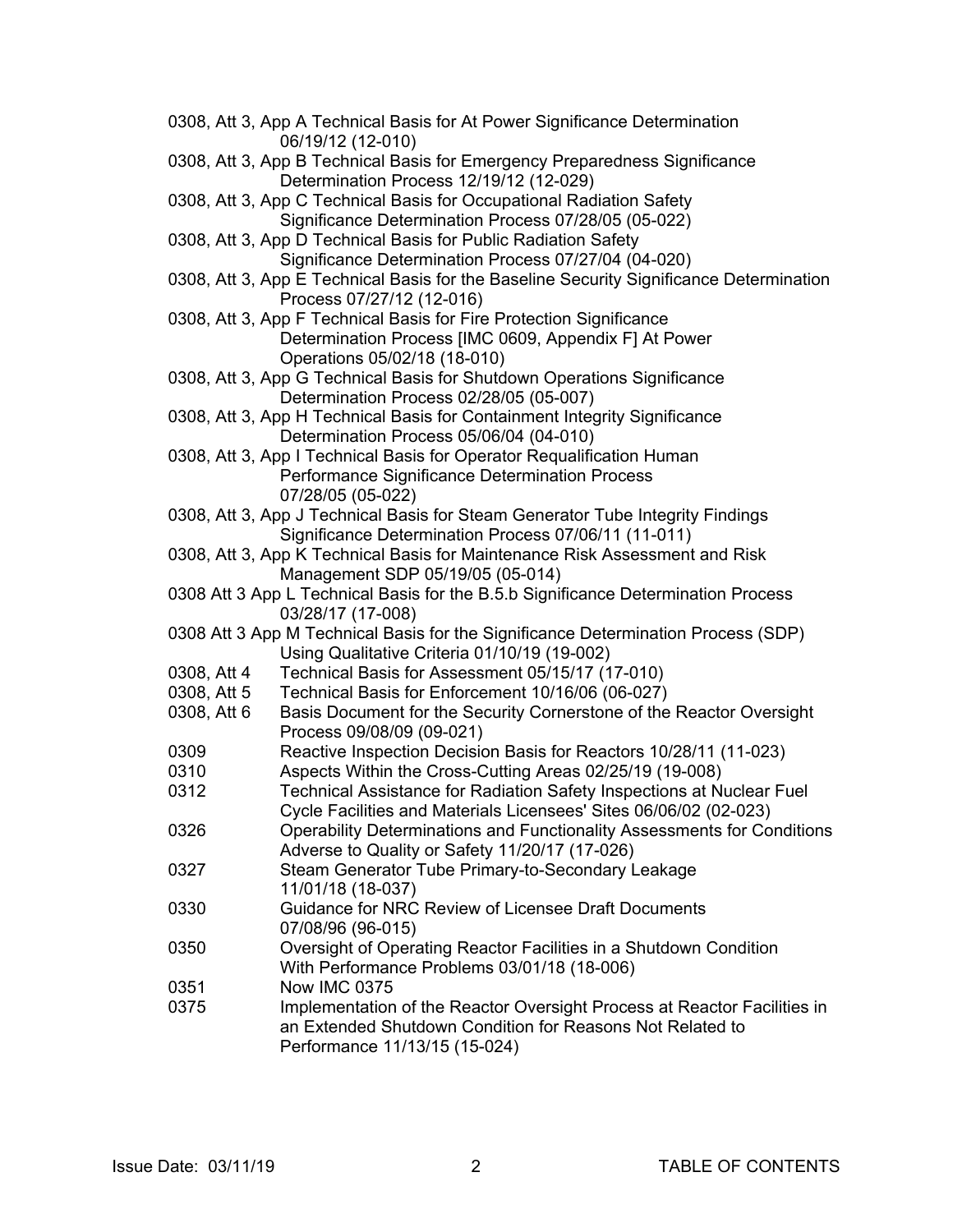## 0400 Enforcement Policy

| 0410 | Notices of Enforcement Discretion                                 |
|------|-------------------------------------------------------------------|
|      | 03/13/13 (13-009)                                                 |
|      | 0410, App A RESERVED for Design Compliance Enforcement Discretion |

## 0500 Tracking Systems

#### 0600 Documentation of Program Findings

| 0608<br>0609<br>0609.01 | Performance Indicator Program 02/05/19 (19-005)<br>Significance Determination Process 10/23/18 (18-036)<br>Significance and Enforcement Review Panel Process<br>10/23/18 (18-036) |
|-------------------------|-----------------------------------------------------------------------------------------------------------------------------------------------------------------------------------|
| 0609.02                 | Process for Appealing NRC Characterization of Inspection<br>Findings (SDP Appeal Process) 06/08/11 (11-010)                                                                       |
| 0609.02                 | Process for Appealing NRC Characterization of Inspection<br>Findings (SDP Appeal Process) Effective Date: 01/01/2019<br>10/23/18 (18-036)                                         |
| 0609.03                 | Senior Reactor Analyst (SRA) and Risk Analyst Support Expectations<br>04/29/15 (15-008)                                                                                           |
| 0609.04                 | Initial Characterization of Findings 10/07/16 (16-026)                                                                                                                            |
| 0609.05                 | Inspection Findings Review Board 12/07/18 (18-041)                                                                                                                                |
| 0609, App A             | Determining the Significance of Reactor Inspection Findings for At-<br>Power Situations 06/19/12 (12-010)                                                                         |
| 0609, App B             | <b>Emergency Preparedness Significance Determination Process</b><br>09/22/15 (15-017)                                                                                             |
| 0609, App C             | Occupational Radiation Safety Significance Determination<br>Process 08/19/08 (08-024)                                                                                             |
| 0609, App D             | <b>Public Radiation Safety Significance Determination Process</b><br>02/12/08 (08-007)                                                                                            |
| 0609, App E             | Security Significance Determination Process for<br>Power Reactors 10/08/15 (15-019)                                                                                               |
| 0609, App E             | Part I Baseline Security Significance Determination Process for<br>Power Reactors 09/17/18 (18-032)                                                                               |
| 0609, App E             | Part II Force-on-Force Significance Determination Process<br>01/15/14 (14-001)                                                                                                    |
| 0609, App E             | Part III Construction Fitness-for-Duty Significance Determination Process<br>$-$ Pilot 07/26/18 (18-021)                                                                          |
| 0609, App E             | Part IV Cyber Security Significance Determination Process for Power<br>Reactors 08/15/17 (17-014)                                                                                 |
| 0609, App F             | Fire Protection Significance Determination Process 05/02/18 (18-010)                                                                                                              |
|                         | 0609, App F, Att 1 Fire Protection SDP Worksheet 05/02/18 (18-010)                                                                                                                |
|                         | 0609, App F, Att 2 Degradation Rating Guidance 05/02/18 (18-010)                                                                                                                  |
|                         | 0609, App F, Att 3 Guidance for Identifying Credible Fire Scenarios<br>05/02/18 (18-010)                                                                                          |
|                         | 0609, App F, Att 4 Guidance for Determining Fire Ignition Frequency 05/02/18 (18-010)                                                                                             |
|                         | 0609, App F, Att 5 Characterizing Fire Ignition Sources 05/02/18 (18-010)                                                                                                         |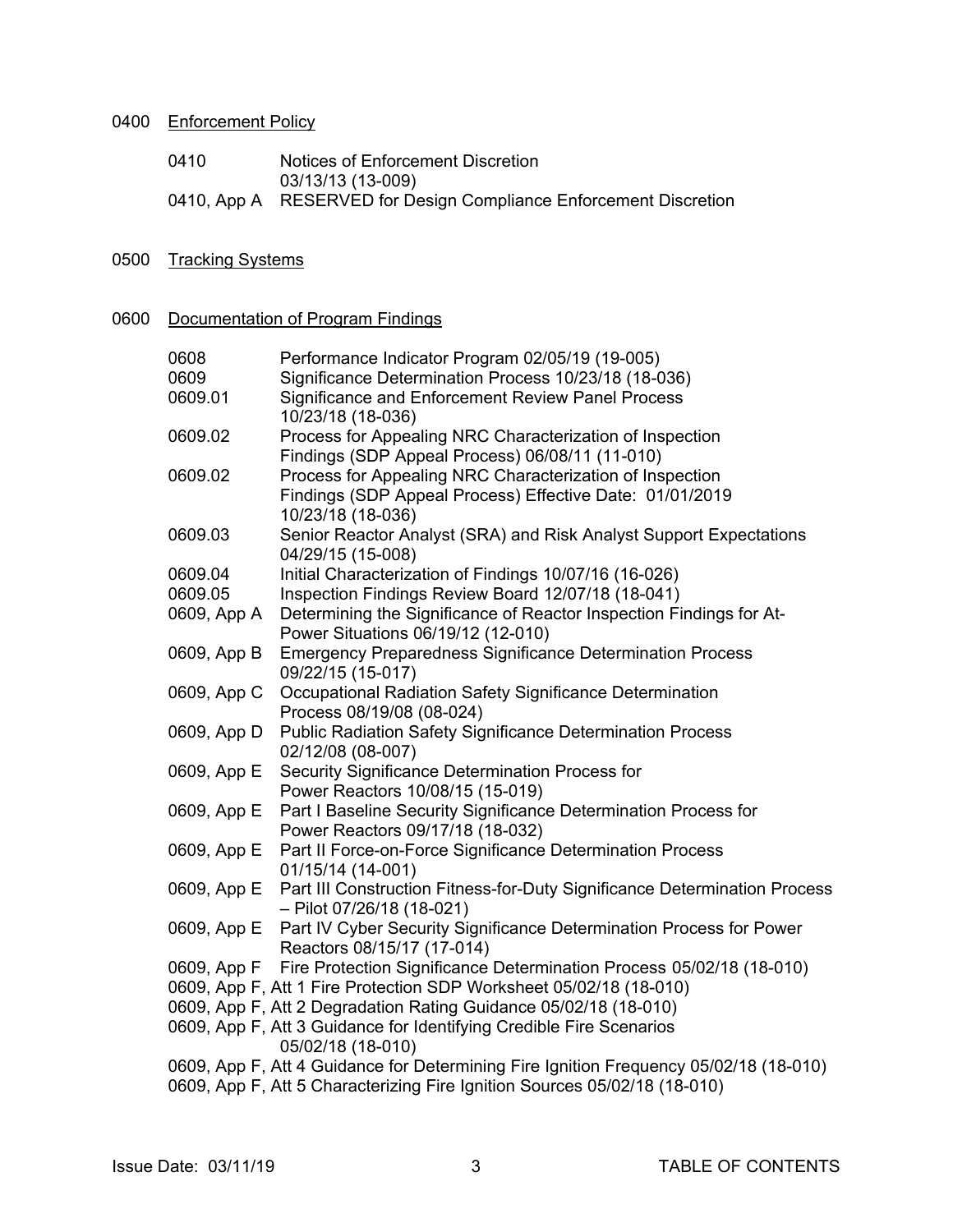|             | 0609, App F, Att 6 Guidance for the Identification of Targets and Their Ignition        |
|-------------|-----------------------------------------------------------------------------------------|
|             | and Damage Criteria 05/02/18 (18-010)                                                   |
|             | 0609, App F, Att 7 Guidance for Fire Non-Suppression Probability Analysis               |
|             | 05/02/18 (18-010)                                                                       |
|             | 0609, App F, Att 8 Tables and Plots Supporting the Phase 2 Risk Quantification          |
|             | 05/02/18 (18-010)                                                                       |
|             | 0609, App G Shutdown Operations Significance Determination Process<br>05/09/14 (14-011) |
|             | 0609, App G, Att 1 Shutdown Operations Significance Determination Process               |
|             | Phase 1 Operational Checklists for Both PWRs and BWRs                                   |
|             | 05/09/14 (14-011)                                                                       |
|             | 0609, App G, Att 2 Phase 2 Significance Determination Process Template for              |
|             | PWR during Shutdown 02/28/05 (05-007)                                                   |
|             | 0609, App G, Att 3 Phase 2 Significance Determination Process Template for              |
|             | BWR during Shutdown 02/28/05 (05-007)                                                   |
| 0609, App H | <b>Containment Integrity Significance Determination Process</b>                         |
|             | 02/25/19 (19-008)                                                                       |
| 0609, App I | Licensed Operator Requalification Significance Determination Process                    |
|             | 01/10/19 (19-001)                                                                       |
| 0609, App J | <b>Technical Basis for Steam Generator Tube Integrity Findings</b>                      |
|             | 07/06/11 (11-011)                                                                       |
| 0609, App K | Maintenance Risk Assessment and Risk Management Significance                            |
|             | Determination Process 05/19/05 (05-014)                                                 |
| 0609, App L | B.5.b Significance Determination Process 12/24/09 (09-032)                              |
| 0609, App M | Significance Determination Process Using Qualitative Criteria                           |
| 0609 App N  | 01/10/19 (19-002)<br>RESERVED SDP for ISFSI at Operating Plants                         |
| 0609 App O  | Significance Determination Process for Mitigating Strategies and Spent                  |
|             | Fuel Pool Instrumentation 10/07/16 (16-026)                                             |
| 0610        | Nuclear Material Safety and Safeguards Inspection Reports                               |
|             | 05/18/04 (04-014)                                                                       |
| 0611        | Power Reactor Inspection Reports 12/13/17 (17-029)                                      |
|             | Effective Date: 01/01/18                                                                |
| 0611, Exh 1 | Standard Reactor Inspection Report Outline 12/13/17 (17-029)                            |
|             | Effective Date: 01/01/18                                                                |
| 0611, Exh 2 | Inspection Report Documentation Matrix 12/13/17 (17-029)                                |
|             | Effective Date: 01/01/18                                                                |
|             | 0611, App A Acronyms Used in Inspection Reports 12/13/17 (17-029)                       |
|             | Effective Date: 01/01/18                                                                |
| 0611, App C | Guidance for Supplemental Inspection Reports 12/13/17 (17-029)                          |
|             | Effective Date: 01/01/18                                                                |
| 0611, App D | Guidance for Problem Identification and Resolution Inspection Reports                   |
|             | 12/13/17 (17-029) Effective Date: 01/01/18                                              |
| 0612        | Issue Screening 05/03/17 (17-009)                                                       |
| 0612        | Power Reactor Inspection Reports 05/06/16 (16-012)                                      |
| 0612, Exh 1 | Standard Reactor Inspection Report 02/07/14 (14-005)                                    |
| 0612, Exh 2 | Inspection Report Documentation Matrix 09/04/14 (14-020)                                |
| 0612, Exh 3 | RESERVED for Sample Reactor Inspection Report (temporarily                              |
|             | suspended pending revision)                                                             |
| 0612, Exh 4 | Inspection Report Cover Letter Templates 07/26/16 (16-018)                              |
| 0612, App A | Acronyms Used in IMC 0612 12/04/08 (08-034)                                             |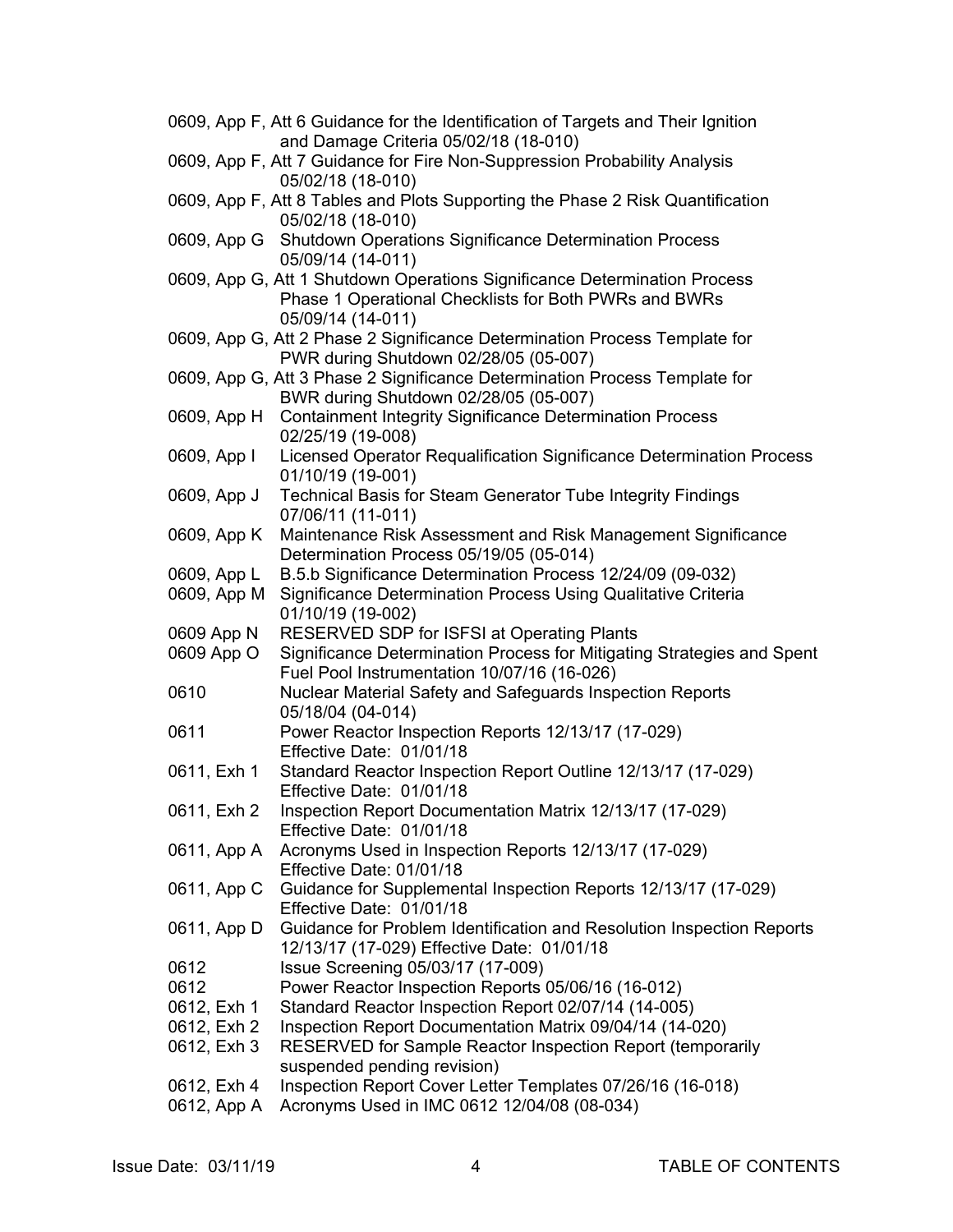- 0612, App B Issue Screening 09/07/12 (12-020)
- 0612, App B Issue Screening 12/13/17 (17-029) Effective Date: 01/01/18
- 0612, App C Documentation Guidance for Supplemental Inspections 10/28/11 (11-024)
- 0612, App C Exh1 Sample Supplemental Inspection Report for IP 95001 and IP 95002
- 10/28/11 (11-024) 0612, App D Guidance for Documenting Inspection Procedure 71152, "Identification and Resolution of Problems" 08/13/13 (13-017)
- 0612, App E Examples of Minor Issues 10/01/18 (18-033)
- 0612, App G Emergency Planning Cornerstone- Specific Supplemental Guidance for Appendix B Screening Figures 1 and 2 09/09/13 (13-020)
- 0613 Power Reactor Construction Inspection Reports 10/01/18 (18-033)
- 0614 Documenting 10 CFR Part 52 Construction Audit Activities 10/03/07 (07-030)
- 0615 Research and Test Reactor Inspection Reports 06/23/04 (04-018)
- 0616 Fuel Cycle Safety and Safeguards Inspection Reports 08/15/17 (17-014)
- 0617 Vendor and Quality Assurance Implementation Inspection Reports 09/06/18 (18-030)
- 0620 Inspection Documents and Records 01/28/19 (19-003)
- 0700 Communications with Licensees
	- 0730 Generic Communications Regarding Materials and Fuel Cycle Issues 03/21/08 (08-011)
- 0800 Feedback Improving the Regulatory Process
	- 0801 Inspection Program Feedback Process 12/19/16 (16-034) 0802 RESERVED for the Part 52 Program
- 0900 Reporting of Events/Incidents
- 1000 Regional Office Program Interfaces
	- 1007 Interfacing Activities between Regional Offices of NRC and OSHA 05/06/16 (16-012)

#### 1100 Notifications of Meetings and Conferences

1120 Preliminary Notifications 09/13/13 (13-021)

#### 1200 Inspector Requirements

- 1201 Conduct of Employees 07/29/16 (16-019)
- 1202 Senior Resident Inspector Site Turnover 06/28/18 (18-017)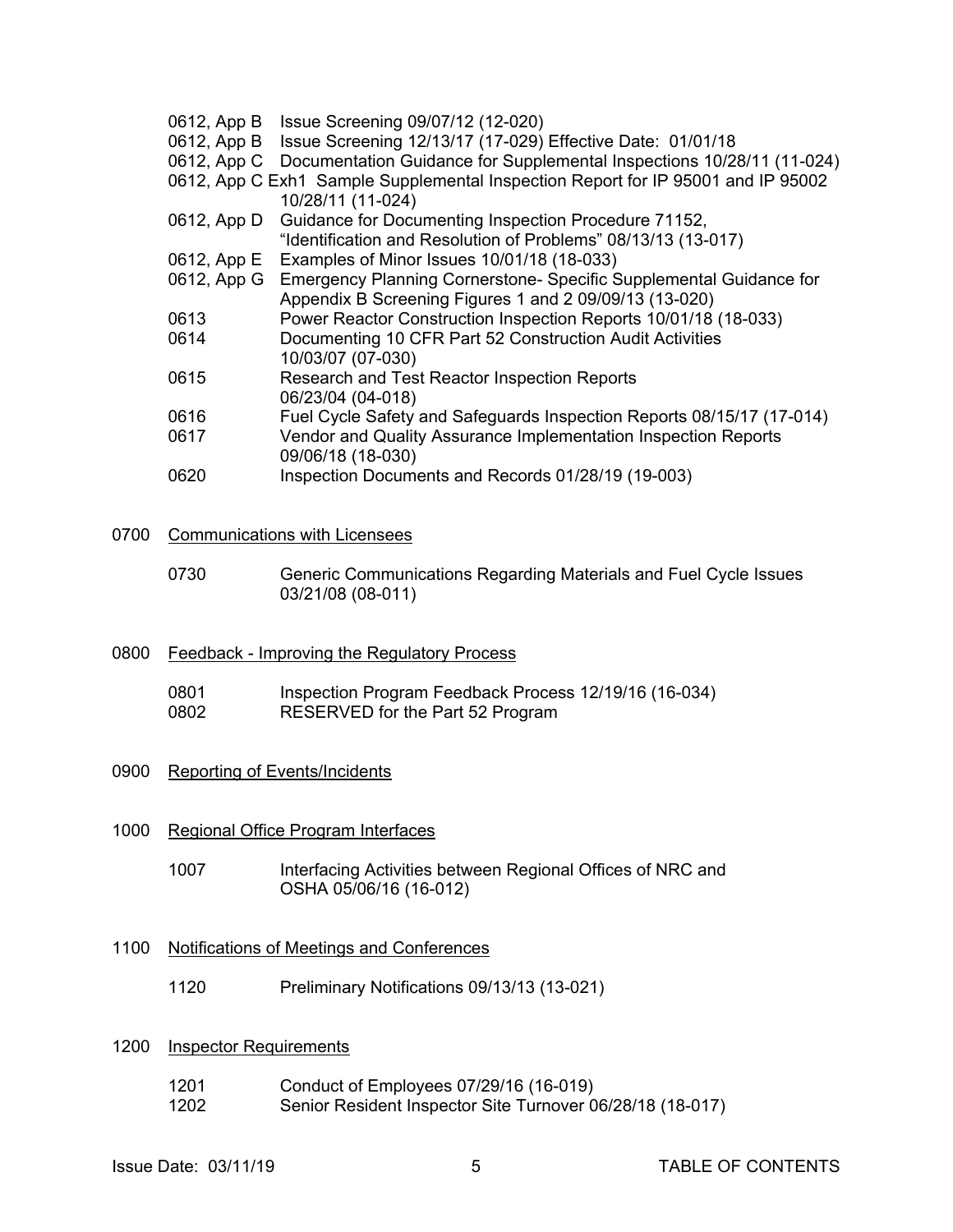| 1220          | Processing of NRC Form 241, "Report of Proposed Activities                                                           |
|---------------|----------------------------------------------------------------------------------------------------------------------|
|               | In Non-Agreement States," Areas of Exclusive Federal                                                                 |
|               | Jurisdiction and Offshore Waters, and Inspection of Agreement State                                                  |
|               | Licensees Operating Under 10 CFR 150.20 05/01/03 (03-013)                                                            |
| 1220, App I   | Procedures and Guidelines for Processing NRC Form 241                                                                |
|               | 05/01/03 (03-013)                                                                                                    |
| 1220, App II  | Procedures Letter to be Sent to Licensees with Procedures and                                                        |
|               | Information for Filing NRC Form 241 05/01/03 (03-013)                                                                |
| 1220, App III | Inspection of Agreement State Licensees 05/01/03 (03-013)                                                            |
| 1230          | Quality Assurance Program for Radiological Confirmatory                                                              |
|               | Measurements 10/01/83 (83-12)                                                                                        |
| 1232          | Collection, Preparation, and Shipment of Independent                                                                 |
|               | Measurement Samples 11/18/86 (86-52)                                                                                 |
| 1240          | Unescorted Access at Power Reactors 01/28/19 (19-003)                                                                |
| 1245          | Qualification Program for Operating Reactor Programs 08//23/18 (18-029)                                              |
| 1245, Att 1   | General Overview of the Inspector Training and Qualification                                                         |
|               | Program 08/24/17 (17-015)                                                                                            |
| 1245, Att 2   | Inspector Competencies 10/31/06 (06-032)                                                                             |
| 1245, Att 3   | General Orientation Topics 10/31/06 (06-032)                                                                         |
| 1245, App A   | Basic-Level Training and Qualification Journal 07/30/18 (18-023)                                                     |
| 1245, App B   | General Proficiency-Level Training and Qualification Journal                                                         |
|               | 07/30/18 (18-023)                                                                                                    |
|               | 1245, App C1 Reactor Operations Inspector Technical Proficiency Training and                                         |
|               | Qualification Journal 12/19/16 (16-034)                                                                              |
|               | 1245, App C2 Reactor Engineering Inspector Technical Proficiency Training                                            |
|               | and Qualification Journal 08/23/18 (18-029)                                                                          |
|               | 1245, App C3 Health Physics Inspector Technical Proficiency Training and                                             |
|               | Qualification Journal 02/20/17 (17-004)                                                                              |
|               | 1245, App C4 Reactor Security Inspector Technical Proficiency Qualification                                          |
|               | Training and Qualification Journal 11/29/13 (13-027)                                                                 |
|               | 1245, App C5 Research and Test Reactor Inspector Technical Proficiency                                               |
|               | Qualification Journal 07/08/09 (09-017)                                                                              |
|               | 1245, App C6 Emergency Preparedness Inspector Technical Proficiency                                                  |
|               | Training and Qualification Journal 08/23/18 (18-029)                                                                 |
|               | 1245, App C7 Fire Protection Inspector Technical Proficiency Training and Qualification<br>Journal 07/30/18 (18-023) |
|               | 1245, App C8 Vendor Inspector Technical Proficiency Qualification Journal                                            |
|               | 07/30/18 (18-023)                                                                                                    |
|               | 1245, App C9 Senior Reactor Analyst Training and Qualification Program<br>07/30/18 (18-023)                          |
|               | 1245, App C10 Operator Licensing (OL) Examiner Technical Proficiency                                                 |
|               | Training and Qualification Journal 10/21/15 (15-020)                                                                 |
|               | 1245, App C11 Security Risk Analyst Technical Proficiency Training and Qualification<br>Journal 08/30/13 (13-019)    |
|               | 1245, App C12 Safety Culture Assessor Training and Qualification Journal<br>02/28/19 (19-009)                        |
|               | 1245, App C13 Independent Spent Fuel Storage Installation Security Inspector                                         |
|               | <b>Technical Proficiency Training and Qualification Journal</b>                                                      |
|               | 08/08/13 (13-016)                                                                                                    |
|               |                                                                                                                      |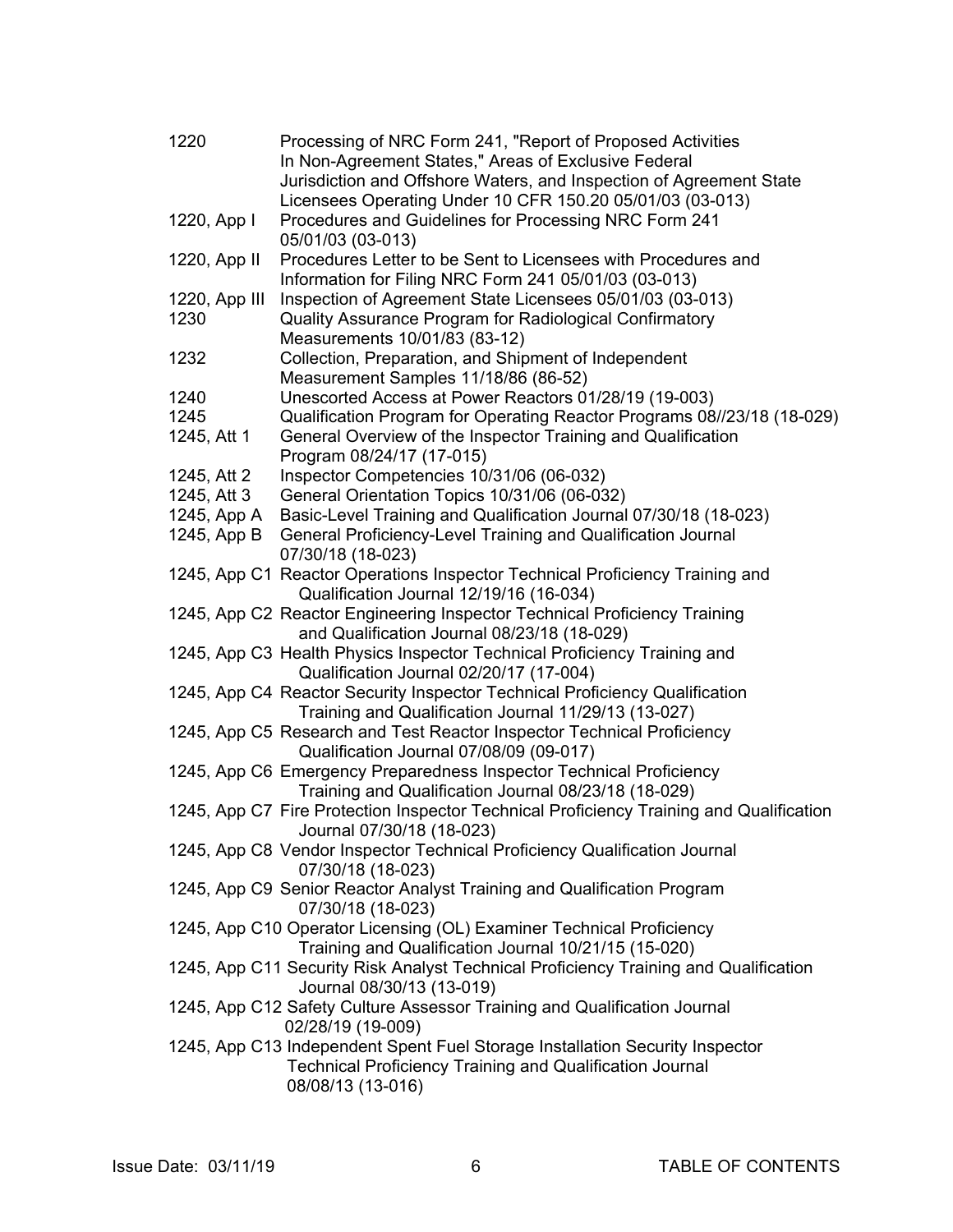- 1245, App C14 Cyber Security Inspector Technical Proficiency Training and Qualification Journal 08/03/15 (15-014)
- 1245, App C15 Construction Inspector Technical Proficiency Training and Qualification Journal 08/15/17 (17-014)
- 1245 App C16 RESERVED for RTR training qualifications
- 1245, App D1 Maintaining Qualifications 06/07/18 (18-014)
- 1245, App D2 Inservice Inspection Advanced-Level Training 10/21/15 (15-020)
- 1245, App D3 Fire Protection Advanced-Level Training 08/23/18 (18-029)
- 1245, App D4 Advanced Electrical Inspector Technical Proficiency Training and Qualification Journal 12/29/11 (11-044)
- 1246 Formal Qualification Programs in the Nuclear Material Safety and Safeguards Program Area 10/26/11 (11-022)
- 1246, App A Training Activities 10/26/11 (11-022)
- 1246, App B1 Training Requirements and Qualification Journal for Spent Fuel Storage and Transportation Reviewer 10/26/11 (11-022)
- 1246, App B2 Training Requirements and Qualification Journal for Spent Fuel Storage and Transportation Inspector 10/26/11 (11-022)
- 1246, App B3 Training Requirements and Qualification Journal for Independent Spent Fuel Storage Installation Inspector 11/07/11 (11-028)
- 1246, App B4 Independent Spent Fuel Storage Installation Security Inspector Technical Proficiency Training and Qualification Journal 08/08/13 (13-016)
- 1246, App C1 Training Requirements and Qualification Journal for Fuel Cycle License Reviewer 10/26/11 (11-022)
- 1246, App C2 Training Requirements and Qualification Journal for Fuel Cycle Project Manager 10/26/11 (11-022)
- 1246, App C3 Training Requirements and Qualification Journal for Material Control and Accounting License Reviewer 10/26/11 (11-022)
- 1246, App C4 Training Requirements and Qualification Journal for Fuel Cycle Safeguards Physical Security Inspector 10/26/11 (11-022)
- 1246, App C5 Training Requirements and Qualification Journal for International Safeguards Analysts, Nuclear Materials Management and Safeguards System (NMMSS) Analysts, and Import/Export Analysts 06/27/16 (16-014)
- 1246, App D1 Training Requirements and Qualification Journal for High Level Waste Repository License Technical Reviewer 10/26/11 (11-022)
- 1246, App D2 Training Requirements and Qualification Journal for High Level Waste Repository Inspector 10/26/11 (11-022)
- 1247 Qualification Program for Fuel Facility Inspectors in the Nuclear Material Safety and Safeguards Program Area 10/28/14 (14-026)
- 1247, App A Basic-Level Training and Certification Journal Fuel Facility Inspector 06/27/14 (14-014)
- 1247, App B General Proficiency-Level Training and Qualification Journal 06/11/14 (14-012)
- 1247, App C1 Fuel Facility Operations Inspector Technical Proficiency Training and Qualification Journal 06/11/14 (14-012)
- 1247, App C2 Fuel Facility Health Physics Inspector Technical Proficiency Training and Qualification Journal 06/20/2014 (14-013)
- 1247, App C3 Fuel Facility Emergency Preparedness Inspector Technical Proficiency Training and Qualification Journal 06/11/14 (14-012)
- 1247, App C5 Fuel Facility Material Control & Accounting Inspector Technical Proficiency Training and Qualification Journal 06/11/14 (14-012)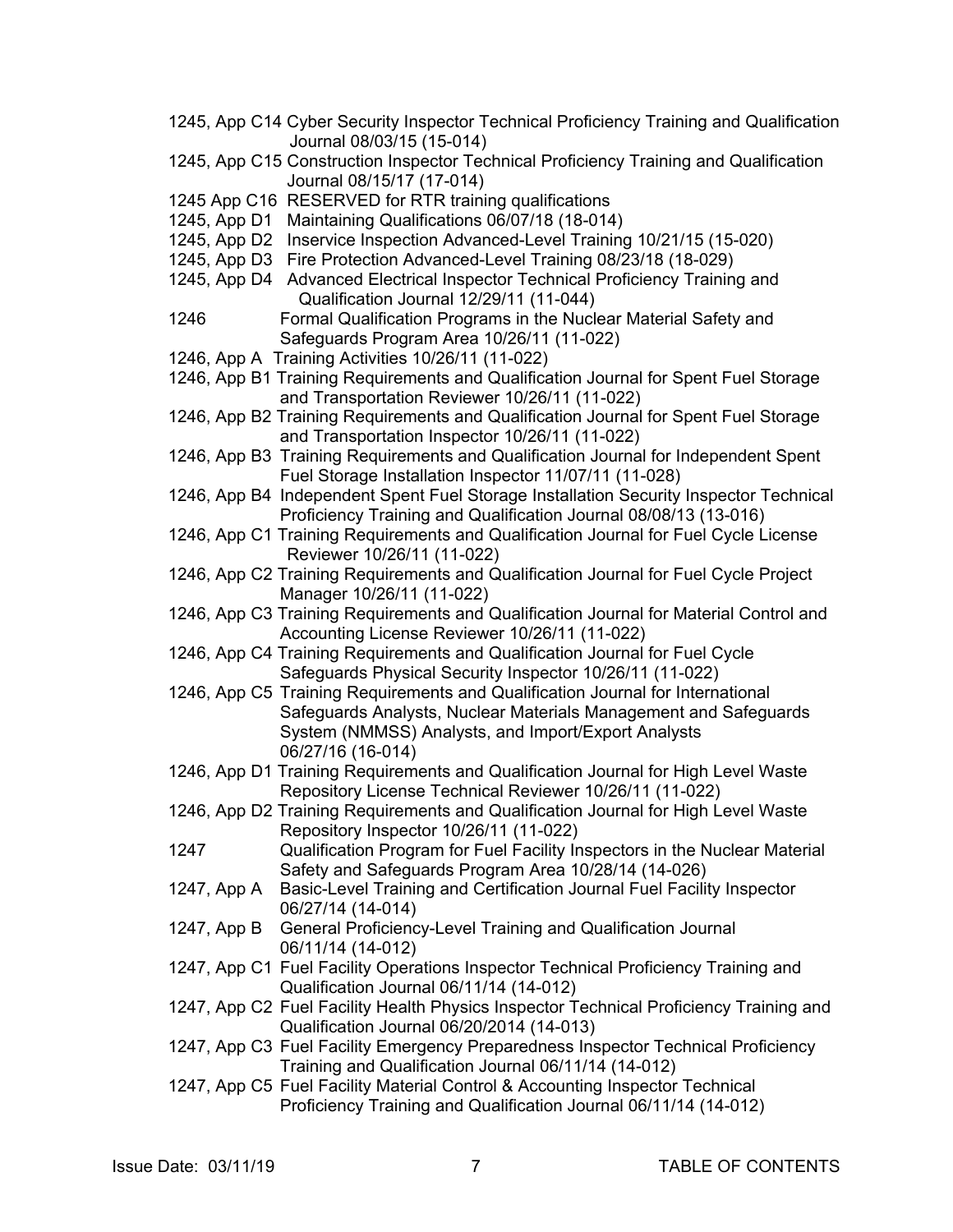|             | 1247, App C6 Fuel Facility Nuclear Criticality Safety Inspector Technical Proficiency<br>Training and Qualification Journal 06/11/14 (14-012)       |
|-------------|-----------------------------------------------------------------------------------------------------------------------------------------------------|
| 1247, App D | RESERVED for Advanced and Specialized Training Courses and<br><b>Qualification Programs</b>                                                         |
|             | 1247, App D1 Fuel Facility Information Security Inspector Specialized Qualification<br>Program Training and Qualification Journal 10/28/14 (14-026) |
| 1248        | Formal Qualification Programs for Federal and State Materials and<br>Environmental Management Programs 04/19/13 (13-011)                            |
| 1248, App A | Materials Health Physics License Review Qualification Journal<br>04/19/13 (13-011)                                                                  |
| 1248, App B | Materials Health Physics Inspector Qualification Journal<br>04/19/13 (13-011)                                                                       |
| 1248, App C | Training Requirements and Qualification Journal for Materials Exempt<br>Distribution License Reviewer 04/19/13 (13-011)                             |
| 1248, App D | Training Requirements and Qualification Journal for Byproduct Material<br>Sealed Source and Device Reviewer 04/19/13 (13-011)                       |
| 1248, App E | Training Requirements and Qualification Journal for Division of Waste<br>Management Inspector and License Reviewer 04/19/13 (13-011)                |
| 1248, App F | Training Requirements and Qualification Journal for Decommissioning<br>Inspectors 10/07/16 (16-026)                                                 |
| 1248, App G | Training Requirements and Qualification Journal for Decommissioning<br>Project Managers and Technical Reviewers 01/13/16 (16-002)                   |
| 1248, App H | Training Requirements and Qualification Journal for Uranium Recovery<br>Inspector 04/19/13 (13-011)                                                 |
| 1248, App I | Training Requirements and Qualification Journal for Uranium Recovery<br>Project Manager/Technical Reviewer 04/19/13 (13-011)                        |
| 1248 App J  | <b>RESERVED</b>                                                                                                                                     |
| 1248 App K  | Low-Level Waste Project Manager Qualification Journal<br>06/27/16 (16-014)                                                                          |
| 1248 App L  | Performance Assessment Technical Reviewer Qualification Journal<br>06/27/16 (16-014)                                                                |

## 1300 Incident Response

| 1301 | Response to Non-Emergency Incidents Involving Radioactive Material<br>10/20/00 (00-022)                                                          |
|------|--------------------------------------------------------------------------------------------------------------------------------------------------|
| 1302 | Action Levels for Radiation Exposures and Contamination<br>Associated with Materials Events Involving Members of the Public<br>07/14/05 (05-019) |
| 1303 | Requesting Emergency Acceptance of Radioactive Material by the U.S.<br>Department of Energy 11/29/07 (07-037)                                    |
| 1304 | RESERVED for Independent Split Sampling Program for Residual<br>Radioactivity                                                                    |
| 1330 | Response to Transportation Accidents Involving Radioactive<br>Materials 10/06/04 (04-025)                                                        |
| 1360 | Use of Physician and Scientific Consultants in the Medical<br>Consultant Program 11/02/06 (06-033)                                               |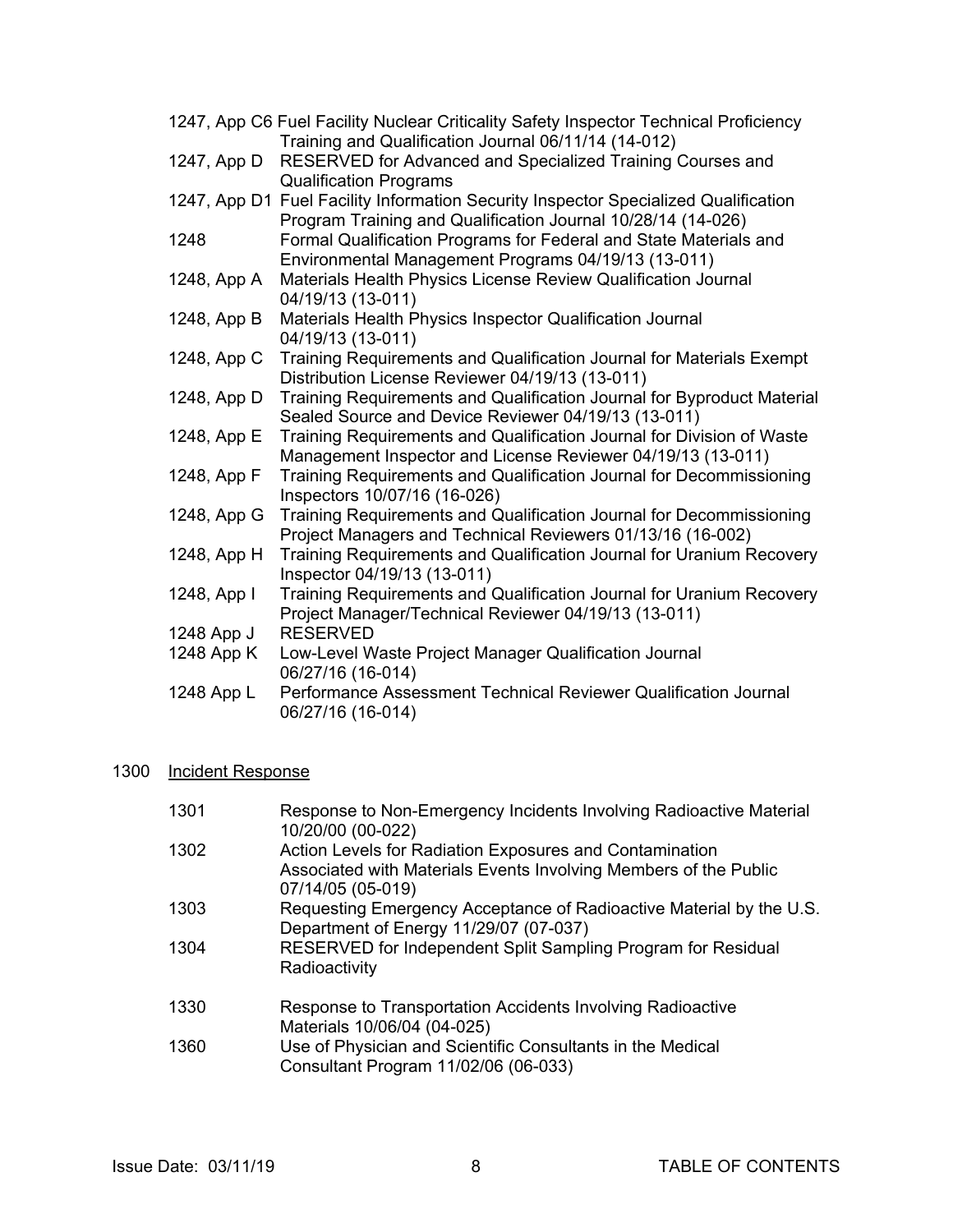#### 1400 Environmental Monitoring

1415 State Contracts for Environmental Monitoring 06/28/91 (91-009)

1500 Reserved

#### 1600 Emergency Preparedness

- 1601 Communication Protocol for Assessing Offsite Emergency Preparedness Following a Natural Disaster 06/29/18 (18-018)
- 1700 Reserved
- 1800 Reserved
- 1900 Reserved
- 2000 Reserved
- 2100 Reserved

#### 2200 Nuclear Security and Incident Response

|             | 2200 Security Inspection Program for Construction 09/07/12 (12-020)        |
|-------------|----------------------------------------------------------------------------|
|             | 2200, App A Security Construction Inspection Program 01/29/19 (19-004)     |
| 2201        | Security Inspection Program for Commercial Nuclear Power Reactors          |
|             | 08/20/18 (18-026)                                                          |
|             | 2201, App A Security Baseline Inspection Program 09/11/18 (18-031)         |
|             | 2201, App B Supplemental Inspection Program 08/20/18 (18-026)              |
|             | 2201, App C Generic, Special, and Infrequent Inspections 08/20/18 (18-026) |
| 2201, App D | Facility Status Reviews for Security and Safeguards Inspection Program     |
|             | 11/01/18 (18-037)                                                          |
| 2201/003    | RESERVED for Fitness for Duty Part 26 Subpart K                            |
| 2201/005    | Inspection of TVA WB1, Implementation of the Cyber Security Program        |
|             | Required by 10 CFR 73.54 and 10 CFR 73.55 07/03/14 (14-015)                |
| 2202        | Security Inspection Program for Decommissioning Reactors                   |
|             | 08/27/14 (14-019)                                                          |
| 2202, App A | Security Core Inspection Program 08/27/14 (14-019)                         |
| 2202, App B | Security Discretionary Inspection Program 10/06/14 (14-023)                |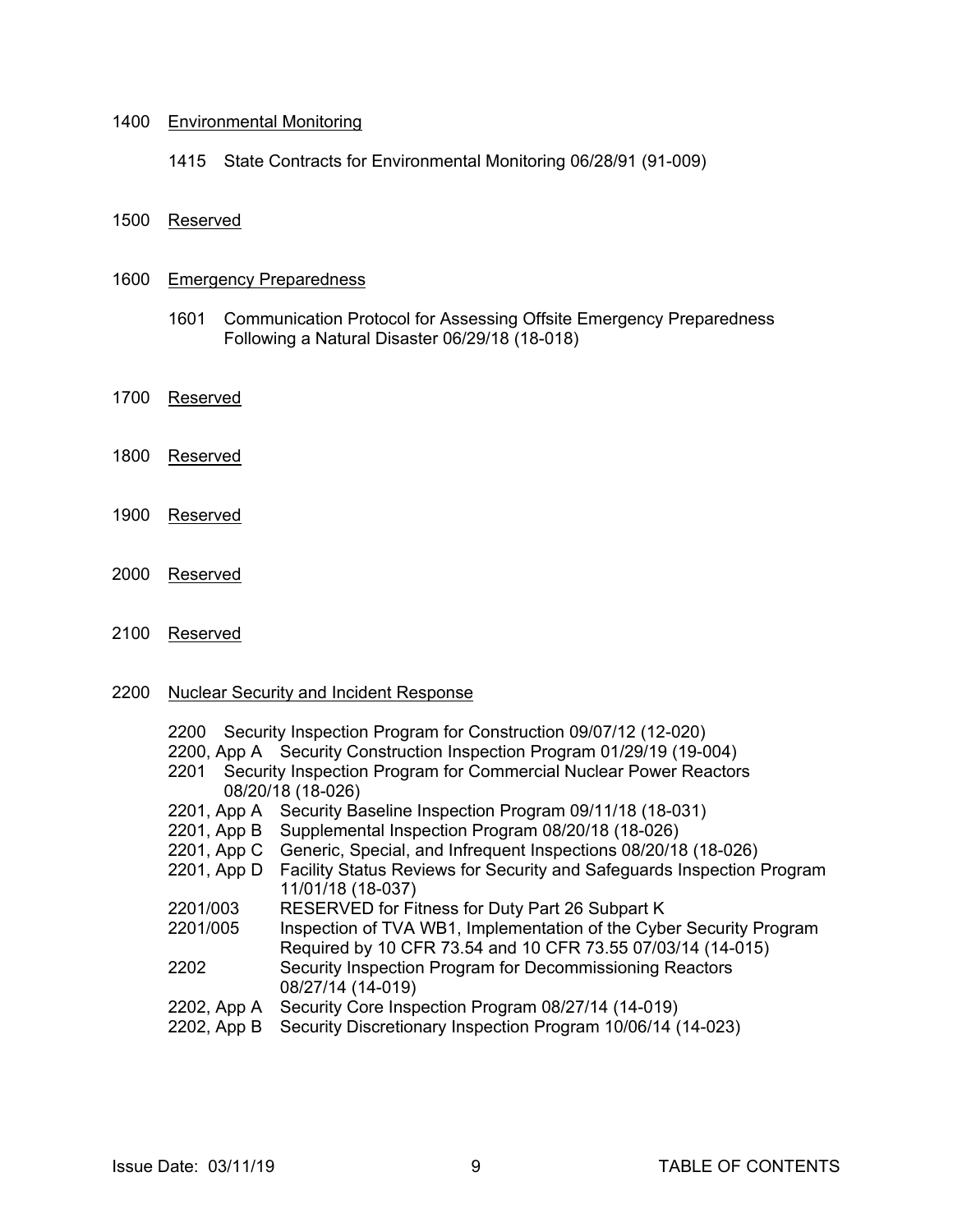#### 2300 High Level Waste

 2300 Yucca Mountain Inspection Program License Application Review Period 09/11/08 (08-026)

#### 2400 Low Level Waste Program

| 2401   | Near-Surface Low-Level Radioactive Waste Disposal                                                                                                                                                                                                                                                                                  |
|--------|------------------------------------------------------------------------------------------------------------------------------------------------------------------------------------------------------------------------------------------------------------------------------------------------------------------------------------|
|        | Facility Inspection Program 11/27/01 (01-028)                                                                                                                                                                                                                                                                                      |
| $\sim$ | $\mathbf{r}$ $\mathbf{r}$ $\mathbf{r}$ $\mathbf{r}$ $\mathbf{r}$ $\mathbf{r}$ $\mathbf{r}$ $\mathbf{r}$ $\mathbf{r}$ $\mathbf{r}$ $\mathbf{r}$ $\mathbf{r}$ $\mathbf{r}$ $\mathbf{r}$ $\mathbf{r}$ $\mathbf{r}$ $\mathbf{r}$ $\mathbf{r}$ $\mathbf{r}$ $\mathbf{r}$ $\mathbf{r}$ $\mathbf{r}$ $\mathbf{r}$ $\mathbf{r}$ $\mathbf{$ |

2410 Conduct of Observation Audits 07/12/00 (00-012)

## 2500 Reactor Inspection Program

| 2501        | Construction Inspection Program: Early Site Permit (ESP)<br>06/06/13 (13-013)                                                                                                                                      |
|-------------|--------------------------------------------------------------------------------------------------------------------------------------------------------------------------------------------------------------------|
| 2502        | Construction Inspection Program: Pre-Combined License (Pre-<br>COL) Phase 12/13/10 (10-026)                                                                                                                        |
| 2503        | Construction Inspection Program: Inspections of Inspections, Tests,<br>Analyses, and Acceptance Criteria (ITAAC) 07/05/12 (12-012)                                                                                 |
| 2504        | Construction Inspection Program: Inspections of Construction and<br>Operational Programs 10/24/12 (12-025)                                                                                                         |
| 2505        | Periodic Assessment of Construction Inspection Program Results<br>01/06/17 (17-001)                                                                                                                                |
| 2506        | Construction Reactor Oversight Process General Guidance and Basis<br>Document 02/20/17 (17-004)                                                                                                                    |
| 2507        | Construction Inspection Program: Vendor Inspections 05/16/18 (18-013)                                                                                                                                              |
| 2508        | Construction Inspection Program: Design Certification 09/06/16 (16-022)                                                                                                                                            |
| 2514        | AP1000 Reactor Inspection Program - Startup Testing Phase<br>02/28/19 (19-009)                                                                                                                                     |
| 2515        | Light Water Inspection Program - Operations Phase 03/28/17 (17-008)                                                                                                                                                |
| 2515, App A | Risk-Informed Baseline Inspection Program 03/08/13 (13-008)                                                                                                                                                        |
| 2515, App B | Supplemental Inspection Program 12/18/15 (15-031)                                                                                                                                                                  |
| 2515, App C | Special and Infrequently Performed Inspections 06/24/15 (15-012)                                                                                                                                                   |
| 2515, App D | Plant Status 11/19/18 (18-039)                                                                                                                                                                                     |
| 2515, App E | Inspection Program Modifications during a Pandemic 01/26/07 (07-004)                                                                                                                                               |
| 2515, App F | Reactor Construction Activities near Operating Unit(s) 06/02/11 (11-009)                                                                                                                                           |
| 2515, App G | Baseline Inspection Guidance for Power Reactors Preparing for<br>Transition to Decommissioning Phase 02/01/16 (16-004)                                                                                             |
| 2515/176    | <b>Emergency Diesel Generator Technical Specification Surveillance</b><br>Requirements Regarding Endurance and Margin Testing 05/16/08 08-015                                                                      |
| 2515/179    | Verification of Licensee Responses To NRC Requirement                                                                                                                                                              |
| Rev. 1      | for Inventories of Materials Tracked in the National Source Tracking<br>System Pursuant to Title 10, Code of Federal Regulations, Part 20.2207<br>(10 CFR 20.2207) 05/27/10 (10-014)                               |
| 2515/191    | Inspection of the Implementation of Mitigation Strategies and Spent Fuel<br>Pool Instrumentation Orders and Emergency Preparedness<br>Communication/Staffing/Multi-Unit Dose Assessment Plans<br>07/10/18 (18-020) |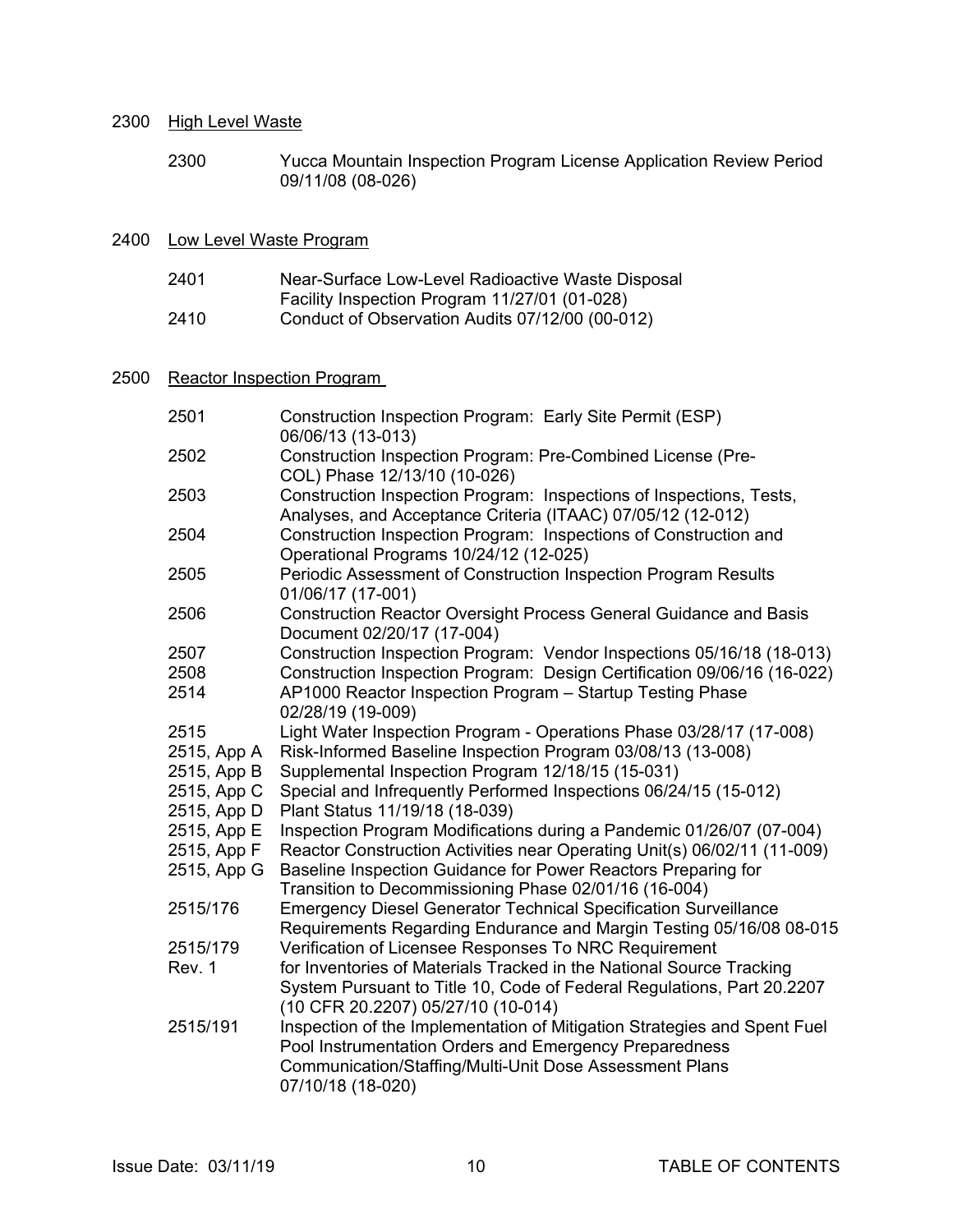| 2515/192    | Inspection of The Licensee's Interim Corrective Actions Associated With<br>Interim Enforcement Policy for the Open Phase Condition (OPC) Design                                                                                                                                   |
|-------------|-----------------------------------------------------------------------------------------------------------------------------------------------------------------------------------------------------------------------------------------------------------------------------------|
| 2515/193    | Vulnerabilities In Electric Power Systems 11/09/16 (16-029)<br>Inspection of the Implementation of Order EA-13-109, "Order Modifying<br>Licensees with Regard to Reliable Hardened Containment Vents Capable<br>of Operation under Severe Accident Conditions," 10/10/17 (17-022) |
| 2515/194    | Inspection of the Licensees' Implementation of Industry Initiative<br>Associated with the Open Phase Condition Design Vulnerabilities in<br>Electric Power Systems (NRC Bulletin 2012-01) 10/31/17 (17-024)                                                                       |
| 2516        | Policy and Guidance for the License Renewal Inspection Programs<br>08/13/13 (13-017)                                                                                                                                                                                              |
| 2518        | RESERVED for Construction Inspection Program: Advanced Reactors,<br>Pre Construction Permit (CP)                                                                                                                                                                                  |
| 2519        | Construction Significance Determination Process 12/06/17 (17-028)                                                                                                                                                                                                                 |
| 2522        | <b>Construction Reactor Oversight Process Self-Assessment Program</b><br>07/28/14 (14-017)                                                                                                                                                                                        |
| 2522, App A | <b>Construction Reactor Oversight Process Self-Assessment Metrics</b><br>10/03/17 (17-021)                                                                                                                                                                                        |
| 2523        | NRC Application of the Reactor Operating Experience Program in NRC<br>Oversight Processes 06/19/13 (13-014)                                                                                                                                                                       |
| 2545        | Research and Test Reactor Inspection Program 06/23/04 (04-018)                                                                                                                                                                                                                    |
| 2550        | Non-Power Protection Facilities (NPUFs) Licensed Under 10 CFR Part<br>50: Construction Inspection Program (CIP) 05/01/18 (18-009)                                                                                                                                                 |
| 2561        | Decommissioning Power Reactor Inspection Program<br>03/06/18 (18-007)                                                                                                                                                                                                             |
|             |                                                                                                                                                                                                                                                                                   |

## 2600 Fuel Cycle Facility Inspection Program

| 2600                       | Fuel Cycle Facility Operational Safety and Safeguards Inspection<br>Program 03/11/19 (19-010)                                                                                                                                         |
|----------------------------|---------------------------------------------------------------------------------------------------------------------------------------------------------------------------------------------------------------------------------------|
| 2600, App A<br>2600, App B | Guidance for Conducting Fuel Cycle Inspections 09/24/15 (15-018)<br>NRC Core Inspection Requirements, Tables 1 and 2 06/12/18 (18-015)                                                                                                |
|                            | 2600, App C Fuel Cycle Resident Inspection Program 09/24/15 (15-018)                                                                                                                                                                  |
| 2600, App D                | Fuel Cycle Facility Inspection Planning 06/12/18 (18-015)                                                                                                                                                                             |
| 2600/016                   | Inspection of Activities Associated with NRC Generic Letter 2015-01<br>11/09/16 (16-029)                                                                                                                                              |
| 2601                       | Reactive Inspection Decision Making Process for Fuel Facilities<br>09/20/16 (16-023)                                                                                                                                                  |
| 2602                       | Decommissioning Oversight and Inspection Program for Fuel                                                                                                                                                                             |
|                            | Cycle Facilities and Materials Licensees 07/29/08 (08-021)                                                                                                                                                                            |
| 2603                       | RESERVED for Fuel Cycle Facility Construction Inspection Program<br>Assessment                                                                                                                                                        |
| 2604                       | Licensee Performance Review 09/20/16 (16-023)                                                                                                                                                                                         |
| 2606                       | Assessment of the Change in Risk Resulting From a Violation at a Fuel<br>Cycle Facility 04/01/16 (16-010)                                                                                                                             |
| 2606, E-2<br>2620          | Evaluation Based on Specific Licensee ISAs 09/26/12 (12-022)<br>On-Site Construction Reviews of Remedial Action at Inactive Uranium Mill<br>Tailing Sites (Title I, Uranium Mill Tailings Radiation Control Act)<br>10/05/01 (01-020) |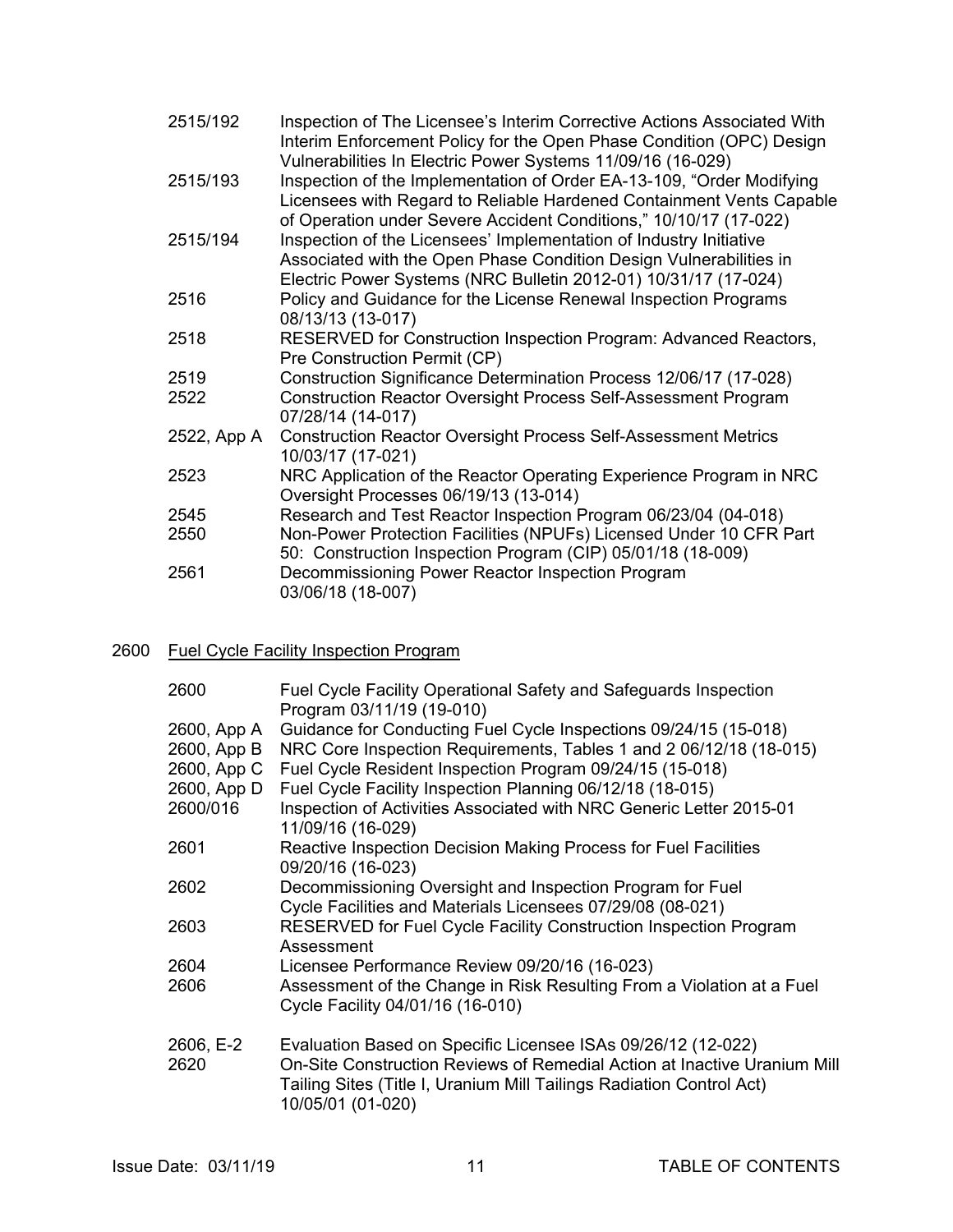| 2630     | Mixed Oxide Fuel Fabrication Facility Construction Inspection Program<br>09/20/16 (16-023)                                                                                                                                                                                                         |
|----------|----------------------------------------------------------------------------------------------------------------------------------------------------------------------------------------------------------------------------------------------------------------------------------------------------|
| 2635     | RESERVED for Uranium Enrichment Facility Construction and Pre-<br><b>Operational Readiness Review Inspection Programs</b>                                                                                                                                                                          |
| 2641     | In-Situ Leach Facilities Inspection Program 08/25/00 (00-014)                                                                                                                                                                                                                                      |
| 2650     | Fuel Cycle Inspection Assessment Program 11/08/18 (18-038)                                                                                                                                                                                                                                         |
| 2681     | Physical Protection and Transport of SNM and Irradiated Fuel<br>Inspections of Fuel Facilities 10/27/17 (17-023)                                                                                                                                                                                   |
| 2681/009 | Inspection Guidance and Requirements for Physical Protection of the<br>Transfer, Loading and Shipment of Irradiated Special Nuclear Material<br>from General Atomics Facility, San Diego, California to U.S. Department<br>of Energy, Idaho National Laboratory, Scoville, Idaho 08/12/10 (10-017) |
| 2682     | Technical Assistance for Safeguards MC&A Inspections at<br>Fuel Facilities 06/18/84 (84-18)                                                                                                                                                                                                        |
| 2683     | MC&A Safeguards Inspection of Fuel Facilities 05/09/14 (14-011)                                                                                                                                                                                                                                    |
| 2690     | Inspection Program for Dry Storage of Spent Reactor Fuel at Independent<br>Spent Fuel Storage Installations and for 10 CFR Part 71 Transportation<br>Packagings 03/09/12 (12-004)                                                                                                                  |
| 2690/011 | Review of Aging Management Programs at Independent Spent Fuel<br>Storage Installations 01/30/18 (18-002)                                                                                                                                                                                           |
| 2694     | Fuel Cycle Facility Construction and Pre-operational Readiness Review<br>Inspection Programs 0830/17 (17-017)                                                                                                                                                                                      |
| 2696     | Louisiana Energy Services Gas Centrifuge Facility Construction and Pre-<br>Operational Readiness Review Inspection Programs 10/19/06 (06-028)                                                                                                                                                      |

## 2700 Licensee Contractor and Vendor Inspection Program

## 2800 Materials Inspection Program

| 2800<br>2800/030 | Materials Inspection Program 09/12/17 (17-018)<br>Verification of the Status of Devices Authorized For Use<br>Under a General License 05/30/00 (00-011)                                                                                      |
|------------------|----------------------------------------------------------------------------------------------------------------------------------------------------------------------------------------------------------------------------------------------|
| 2800/032         | Follow-up - Materials Safeguard Advisory 10/31/01 (01-023)                                                                                                                                                                                   |
| 2800/036         | Inspection of Manufacturing and Distribution Licensees<br>09/13/04 (04-024)                                                                                                                                                                  |
| 2800/037         | Safety Procedures for Panoramic Irradiators Rev 1 07/14/05 (05-019)                                                                                                                                                                          |
| 2800/038         | Inspection of the Implementation of Increased Controls for Licensees<br>Authorized to Possess Risk Significant Radioactive Material 03/30/06<br>$(06-008)$                                                                                   |
| 2800/039         | Verification of Licensee Responses to NRC Requirement for Inventories<br>of Materials Tracked in the National Source Tracking System Pursuant to<br>Title 10 Code of Federal Regulations, Part 20.2207 (10 CFR 20.2207)<br>04/09/09 (09-011) |
| 2800/040         | Material Control and Accounting at Nuclear Power Plants and Wet<br>Storage Sites 03/07/11 (11-002)                                                                                                                                           |
| 2800/041         | 10 CFR Part 37 Materials Security Review at Facilities with a Title 10<br>Code of Federal Regulations Part 73 Physical Protection Program<br>07/01/15 (15-013)                                                                               |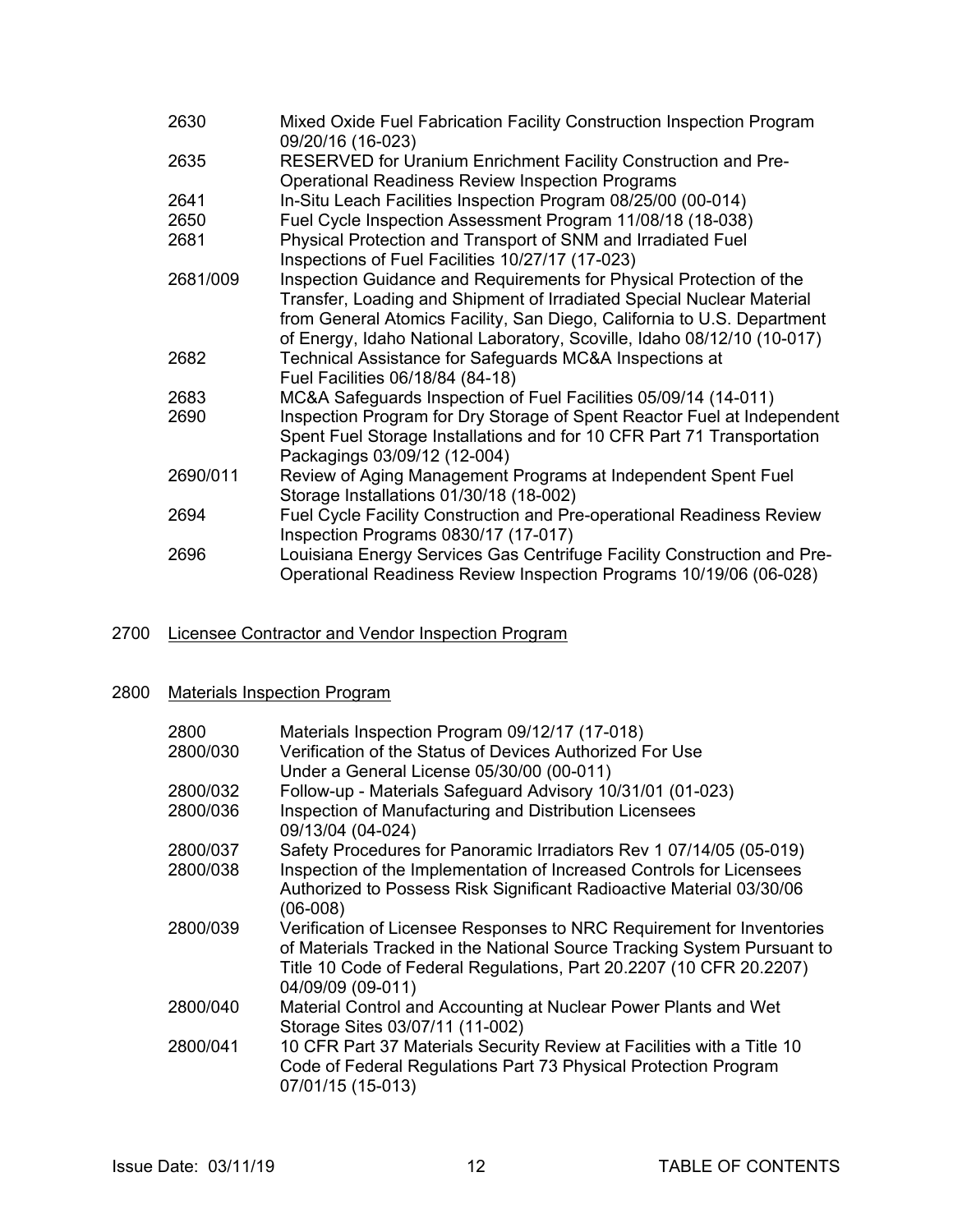| 2800/043         | Inspection of Facilities Potentially Contaminated with Discrete Radium |
|------------------|------------------------------------------------------------------------|
| Rev <sub>2</sub> | 226 Sources 05/09/18 (18-011)                                          |
| 2801             | Uranium Mill 11e.(2) Byproduct Material Disposal Site and Facility     |
|                  | Inspection Program 08/25/00 (00-014)                                   |
| 2810             | Master Materials License Oversight and Inspection Program              |
|                  | 10/11/12 (12-023)                                                      |
| 2815             | Construction and Preoperational Inspection of Panoramic,               |
|                  | Wet-Source-Storage Gamma Irradiators 03/27/01 (01-010)                 |
| 2882             | Transfer of NRC License Files to Agreement State(s)                    |
|                  | 12/03/01 (01-029)                                                      |

#### 2900 Performance Appraisal Program

| 2901 | Team Inspections 08/24/01 (01-016)                              |
|------|-----------------------------------------------------------------|
| 2920 | Construction Appraisal Team Inspection Program 03/29/85 (85-11) |

## 3000 Management Meetings

- 30800 Initial Management Meeting Materials Licensees 10/01/76 (76-26)
- 3100 Reserved
- 3200 Reserved
- 3300 Reserved
- 3400 Reserved

## 3500 Quality Assurance

| 35002 | Early Site Permit Pre-Docketing Quality Assurance Controls            |
|-------|-----------------------------------------------------------------------|
|       | Meeting 05/29/03 (03-018)                                             |
| 35004 | Pre-Docketing Early Site Permit Quality Assurance Controls            |
|       | Inspection 05/29/03 (03-018)                                          |
| 35006 | Post-Docketing Early Site Permit Quality Assurance Controls           |
|       | Inspection 05/29/03 (03-018)                                          |
| 35007 | Quality Assurance Program Implementation During Construction and Pre- |
|       | Construction Activities 12/08/16 (16-032)                             |
| 35012 | Early Site Permit Quality Assurance Controls Assessment and           |
|       | Conclusion 05/29/03 (03-018)                                          |
| 35017 | Quality Assurance Implementation Inspection 07/29/08 (08-021)         |
| 35023 | RESERVED for Design Reliability Assurance Program                     |
| 35031 | <b>RESERVED for Design Certification Pre-Meeting</b>                  |
|       |                                                                       |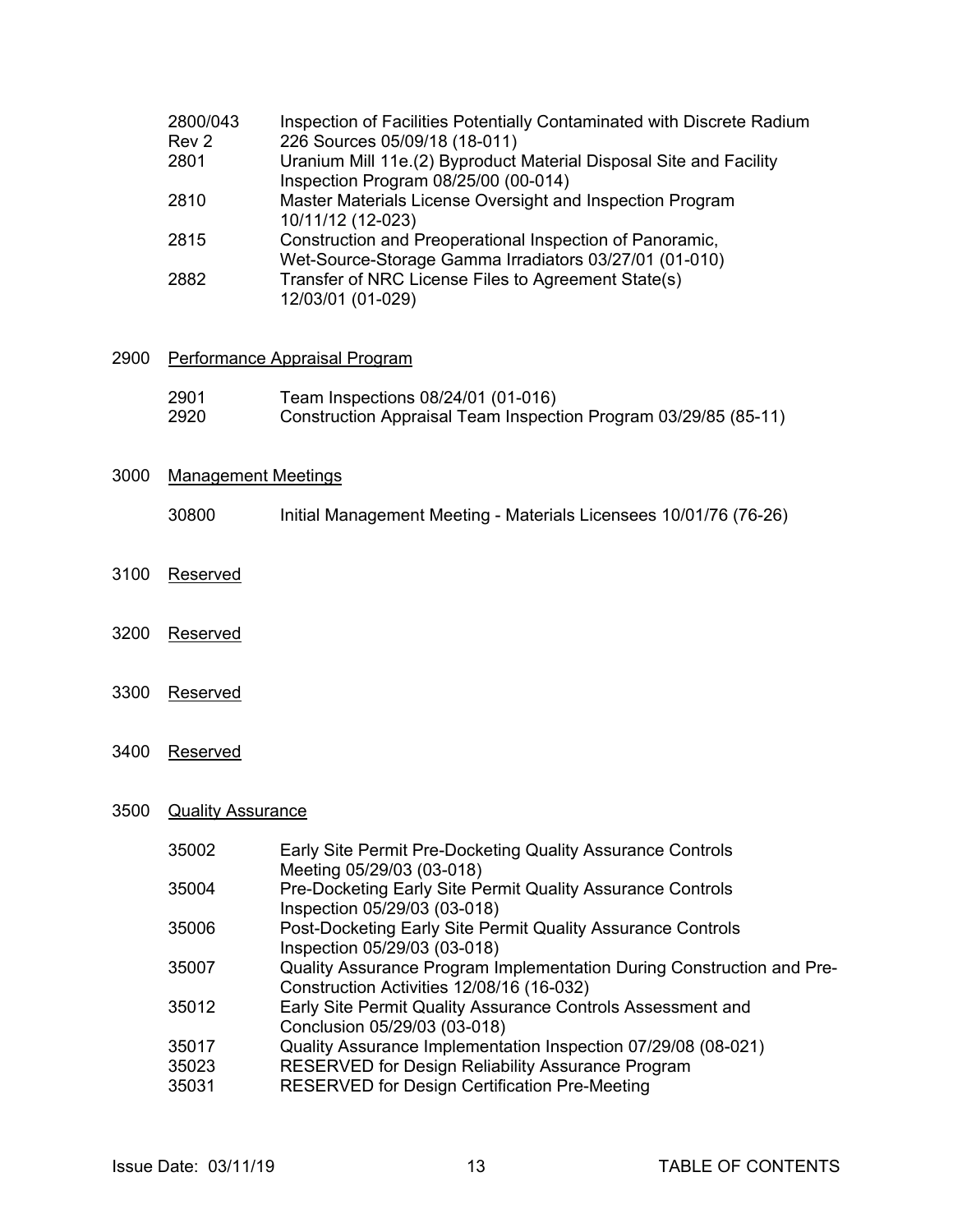| RESERVED for Post-Docketing Design Certification Quality Assurance<br>35033<br><b>Controls Inspection</b> |  |
|-----------------------------------------------------------------------------------------------------------|--|
| Design Certification Testing Inspection 01/27/10 (10-003)<br>35034                                        |  |
| QA Program Implementation Inspection for Operational Programs<br>35101<br>07/08/16 (16-015)               |  |
| Quality Assurance Program Review 09/17/01 (01-017)<br>35701                                               |  |
| Quality Assurance Inspection of Software Used in Nuclear Applications<br>35710<br>01/30/18 (18-002)       |  |
| RESERVED for Part 52 QA Program Evaluation of Engineering Service<br>35962<br>Organization                |  |

## 3600 Organization and Administration

| 36100    | Inspection of 10 CFR Parts 21 and 50.55(e) Programs for             |
|----------|---------------------------------------------------------------------|
|          | Reporting Defects and Noncompliance 02/13/12 (12-002)               |
| 36100.01 | Inspection of 10 CFR Part 21 and Programs for Reporting Defects and |
|          | Noncompliance During Construction 02/13/12 (12-002)                 |
| 36302    | Part 52. Operational Staffing 08/19/08 (08-024)                     |
| 36801    | Organization, Management, and Cost Controls at Permanently Shutdown |
|          | Reactors 08/11/97 (97-012)                                          |

### 3700 Design, Design Changes, Modifications

| 37060 | Inspections under the 10CFR Part 50.69 Special Program<br>09/14/11 (11-016) |
|-------|-----------------------------------------------------------------------------|
| 37700 | Design Changes, and Modifications 09/17/01 (01-017)                         |
| 37801 | Safety Reviews, Design Changes, and Modifications at                        |
|       | Permanently Shutdown Reactors 08/11/97 (97-012)                             |
| 37803 | <b>RESERVED</b>                                                             |
| 37804 | Aircraft Impact Assessment Inspection 02/09/12 (12-001)                     |
| 37805 | Engineering Design Verification Inspections 04/25/11 (11-007)               |
|       |                                                                             |

- 3800 Procurement
- 3900 Records
	- 39701 Records Program 09/17/01 (01-017)

## 4000 Review and Audit

| 40001 | Resolution of Employee Concerns 06/03/97 (97-006)                 |
|-------|-------------------------------------------------------------------|
| 40002 | Inspections to Review Allegations 06/28/02 (02-024)               |
| 40100 | Independent Safety Culture Assessment Follow-up 07/26/18 (18-022) |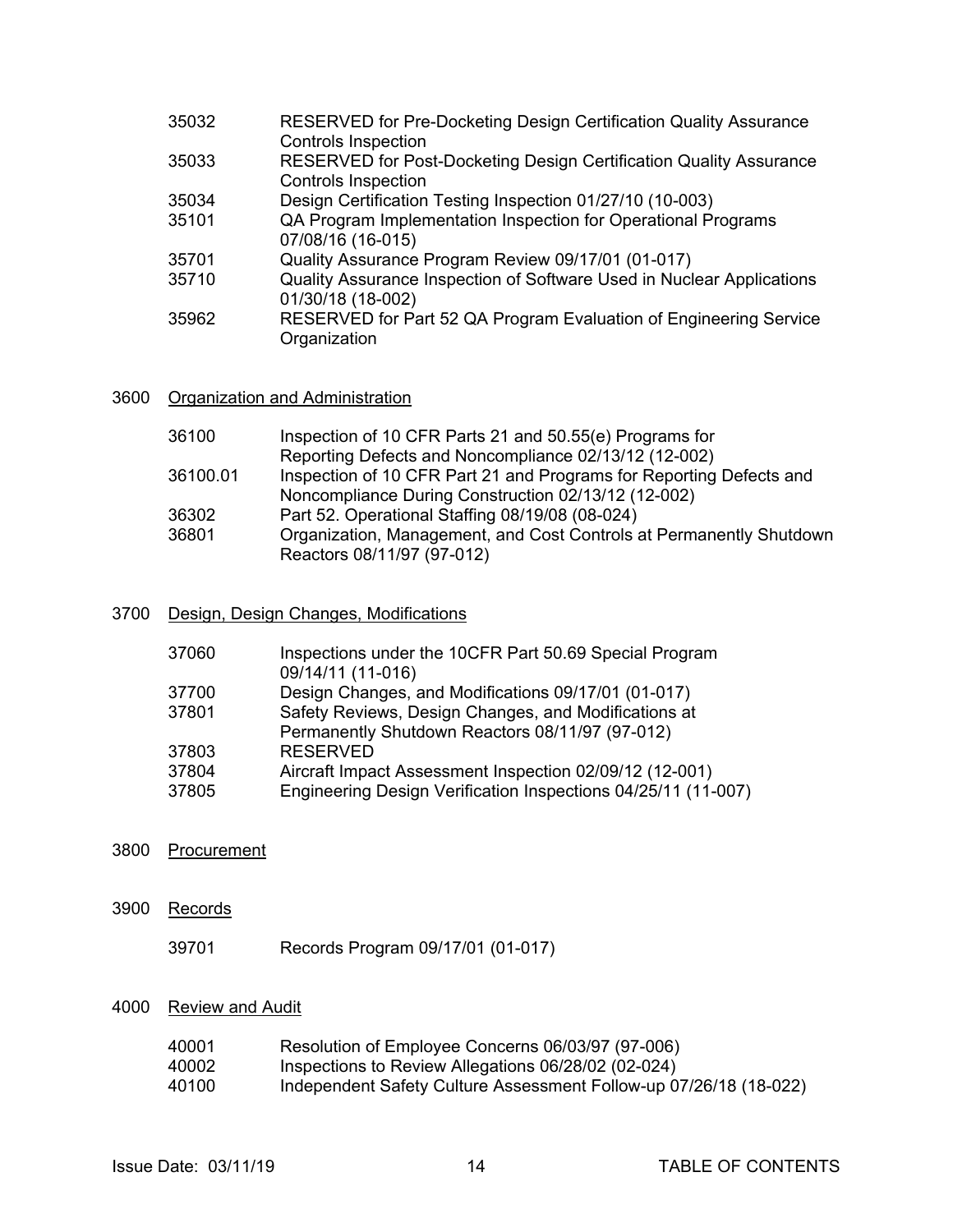| 40505 | RESERVED for Effectiveness of Process to Identify, Resolve, and |
|-------|-----------------------------------------------------------------|
|       | <b>Prevent Construction Problems</b>                            |

| 40600 | Licensee Program for Inspections, Tests, Analyses,              |
|-------|-----------------------------------------------------------------|
|       | and Acceptance Criteria (ITAAC) Management 07/28/14 (14-017)    |
| 40801 | Self-Assessment, Auditing, and Corrective Action at Permanently |
|       | Shutdown Reactors 08/11/97 (97-012)                             |
|       |                                                                 |

## 4100 Training

| 41500 | Training and Qualification Effectiveness 06/13/95 (95-007)  |
|-------|-------------------------------------------------------------|
| 41501 | Review of Training and Qualification Programs               |
|       | 04/27/16 (16-011)                                           |
| 41502 | Nuclear Power Plant Simulation Facilities 10/16/12 (12-024) |
|       |                                                             |

## 4200 Procedures

| 42001 | Emergency Operating Procedures 06/28/91 (91-009)           |
|-------|------------------------------------------------------------|
| 42401 | Part 52, Plant Procedures 10/27/10 (10-022)                |
| 42453 | Part 52, Operating Procedures Inspection 08/19/08 (08-024) |
| 42454 | Part 52, Emergency Operating Procedures 09/09/13 (13-020)  |
| 42700 | Plant Procedures 11/15/95 (95-015)                         |
|       |                                                            |

### 4300 Vendor Procedures

| 43002 | Routine Inspections of Nuclear Vendors 01/27/17 (17-002)             |
|-------|----------------------------------------------------------------------|
| 43003 | Reactive Inspections of Nuclear Vendors 12/14/15 (15-029)            |
| 43004 | Inspection of Commercial-Grade Dedication Programs 01/27/17 (17-002) |
| 43005 | NRC Oversight of Third-Party Organizations Implementing Quality      |
|       | Assurance Requirements 10/08/15 (15-019)                             |
| 43006 | Inspection of the Implementation of Mitigation Strategies Orders     |
|       | Regarding the Use of National Response Centers 09/30/16 (16-025)     |
|       |                                                                      |

## 4400 Reserved

4500 Geotechnical/Foundation

| 45051 | Geotechnical/Foundation Activities Procedure Review 05/29/03 (03-018) |
|-------|-----------------------------------------------------------------------|
| 45052 | Review of Geotechnical and Site Characterization Activities           |
|       | 10/03/07 (07-030)                                                     |

## 4600 Structural Concrete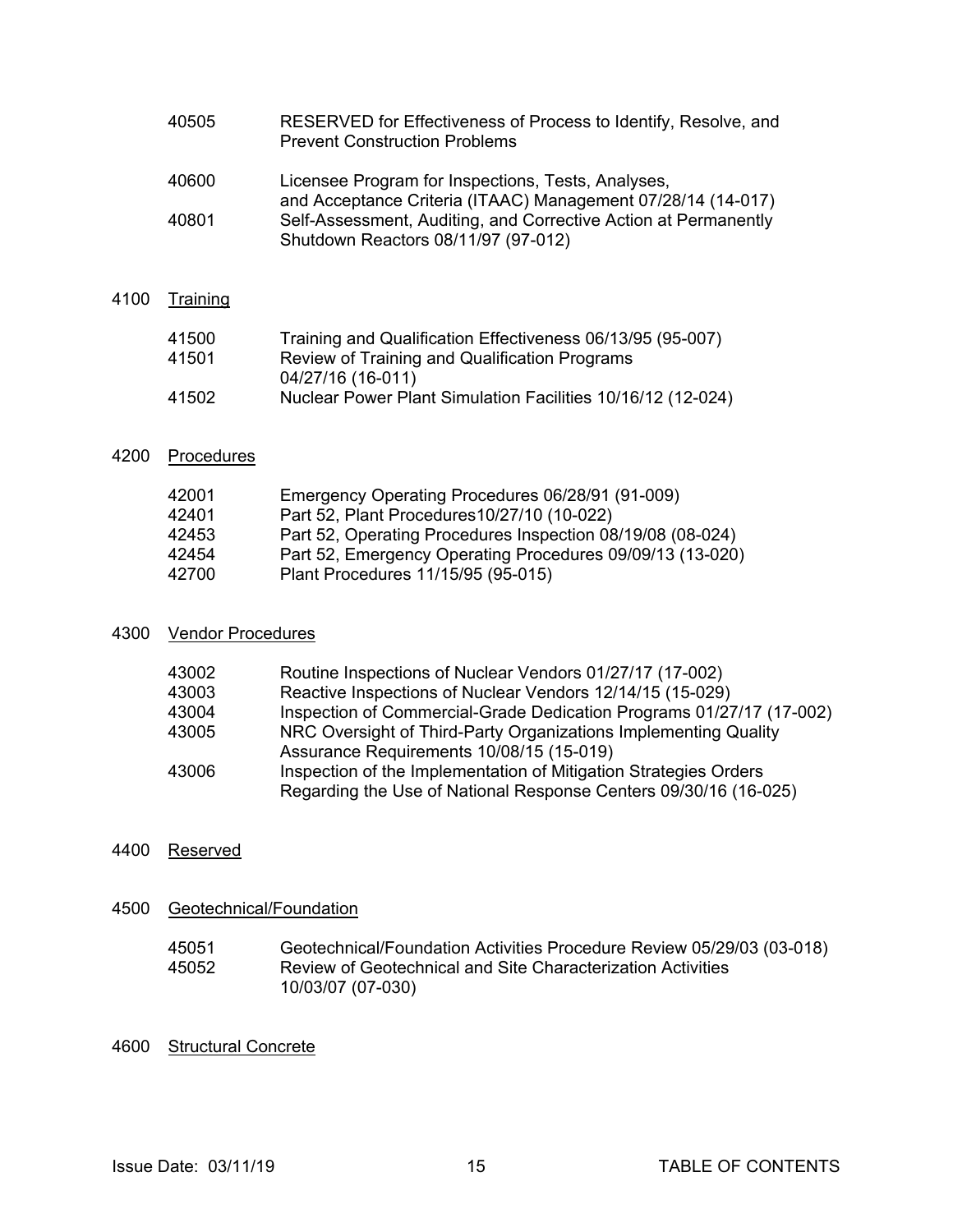#### 4700 Containment (Post-Tensioning)

#### 4800 Structural Steel and Supports

#### 4900 Piping

#### 5000 Mechanical Components and Equipment

| 50001 | Steam Generator Replacement Inspection 09/12/17 (17-018)         |
|-------|------------------------------------------------------------------|
| 50002 | Steam Generators 12/31/96 (96-024)                               |
| 50003 | Pressurizer Replacement Inspection 09/12/17 (17-018)             |
| 50054 | Reactor Vessel Material Surveillance Program 12/04/08 (08-034)   |
| 50056 | <b>RESERVED for Reactor Vessel Material Surveillance Program</b> |

#### 5100 Electrical Components and Systems

 51080 Part 52, Environmental Qualifications (EQ) Program for Electrical and Mechanical Equipment 06/26/17 (17-013)

#### 5200 Instrumentation Systems and Components

 52003 Digital Instrumentation and Control Modification Inspection 10/31/08 (08-031)

#### 5300 Containment Penetrations

5400 Cleanliness

#### 5500 Welding

55050 Nuclear Welding General Inspection Procedure 06/20/83 (83-06) 55100 Structural Welding General Inspection Procedure 06/20/83 (83-06)

#### 5600 Calibration

56700 Calibration 03/23/05 (05-008)

#### 5700 Nondestructive Examination, Destructive Examination and Fabrication Testing

- 57050 Visual Testing Examination 03/09/99 (99-003)
- 57060 Liquid Penetrant Testing Examination 03/09/99 (99-003)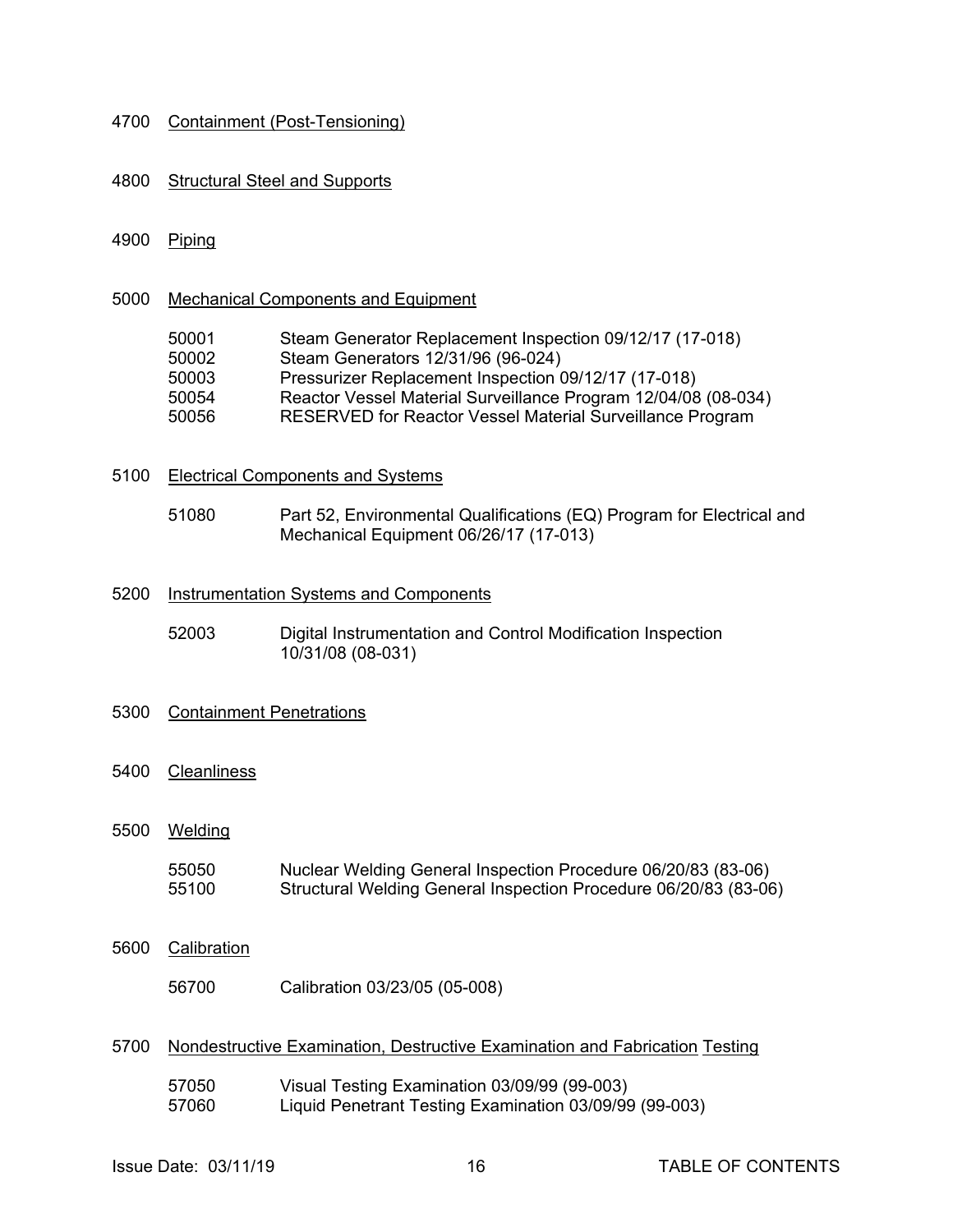| 57070 | Magnetic Particle Testing Examination 03/09/99 (99-003) |
|-------|---------------------------------------------------------|
| 57080 | Ultrasonic Testing Examination 03/09/99 (99-003)        |

 57090 Nondestructive Examination Procedure Radiographic Examination Procedure Review/Work Observation/Record Review 06/14/93 (93-005)

### 5800 Special Processes

#### 5900 Reserve Shutdown System

6000 Fuel Fabrication, Handling and Storage

| 60705   | Preparation for Refueling 07/27/95 (95-009)                                                   |
|---------|-----------------------------------------------------------------------------------------------|
| 60710   | Refueling Activities 07/27/95 (95-009)                                                        |
| 60715   | Spent Fuel Safety at Operating Reactors 10/30/15 (15-022)                                     |
| 60801   | Spent Fuel Pool Safety at Permanently Shutdown Reactors                                       |
|         | 08/11/97 (16-001)                                                                             |
| 60845   | Operation of Intra-Unit Fuel Transfer Canister and Cask System<br>04/26/12 (12-007)           |
| 60851   | Design Control of ISFSI Components 01/16/08 (08-003)                                          |
| 60852   | ISFSI Component Fabrication by Outside Fabricators 01/16/08 (08-003)                          |
| 60853   | On-Site Fabrication of Components and Construction of an                                      |
|         | ISFSI 01/16/08 (08-003)                                                                       |
| 60854   | Preoperational Testing of an Independent Spent Fuel Storage Installation<br>01/16/08 (08-003) |
| 60854.1 | Preoperational Testing of Independent Spent Fuel Storage                                      |
|         | Facility Installation at Operating Plants 09/05/06 (06-022)                                   |
| 60855   | Operation of an Independent Spent Fuel Storage Installation                                   |
|         | 01/16/08 (08-003)                                                                             |
| 60855.1 | Operation of an Independent Spent Fuel Storage Installation at                                |
|         | Operating Plants 09/05/06 (06-022)                                                            |
| 60856   | Review of 10 CFR 72.212(b) Evaluations 03/05/08 (08-010)                                      |
| 60856.1 | Review of 10 CFR 72.212(b) Evaluations at Operating Plants                                    |
|         | 02/02/04 (04-003)                                                                             |
| 60857   | Review of 10 CFR 72.48 Evaluations 10/24/07 (07-033)                                          |
| 60858   | Away-From-Reactor ISFSI Inspection Guidance 05/03/07 (07-015)                                 |
| 60859   | RESERVED for Welding Verification Checklist for Transportation and                            |
|         | <b>ISFSI Components</b>                                                                       |
| 60860   | <b>RESERVED for Nondestructive Examination Procedure Visual</b>                               |
|         | Examination Procedure Review/Work Observation/Record Review of                                |
|         | <b>Transportation and ISFSI Components</b>                                                    |
| 60861   | RESERVED for Nondestructive Examination Procedure Liquid Penetrant                            |
|         | Examination Procedure Review/Work Observation/Record Review of                                |
|         | <b>Transportation ISFSI Components</b>                                                        |
| 60862   | RESERVED for Nondestructive Examination Procedure Magnetic Particle                           |
|         | Examination Procedure Review/Work Observation/Record Review of                                |
|         | <b>Transportation ISFSI Components</b>                                                        |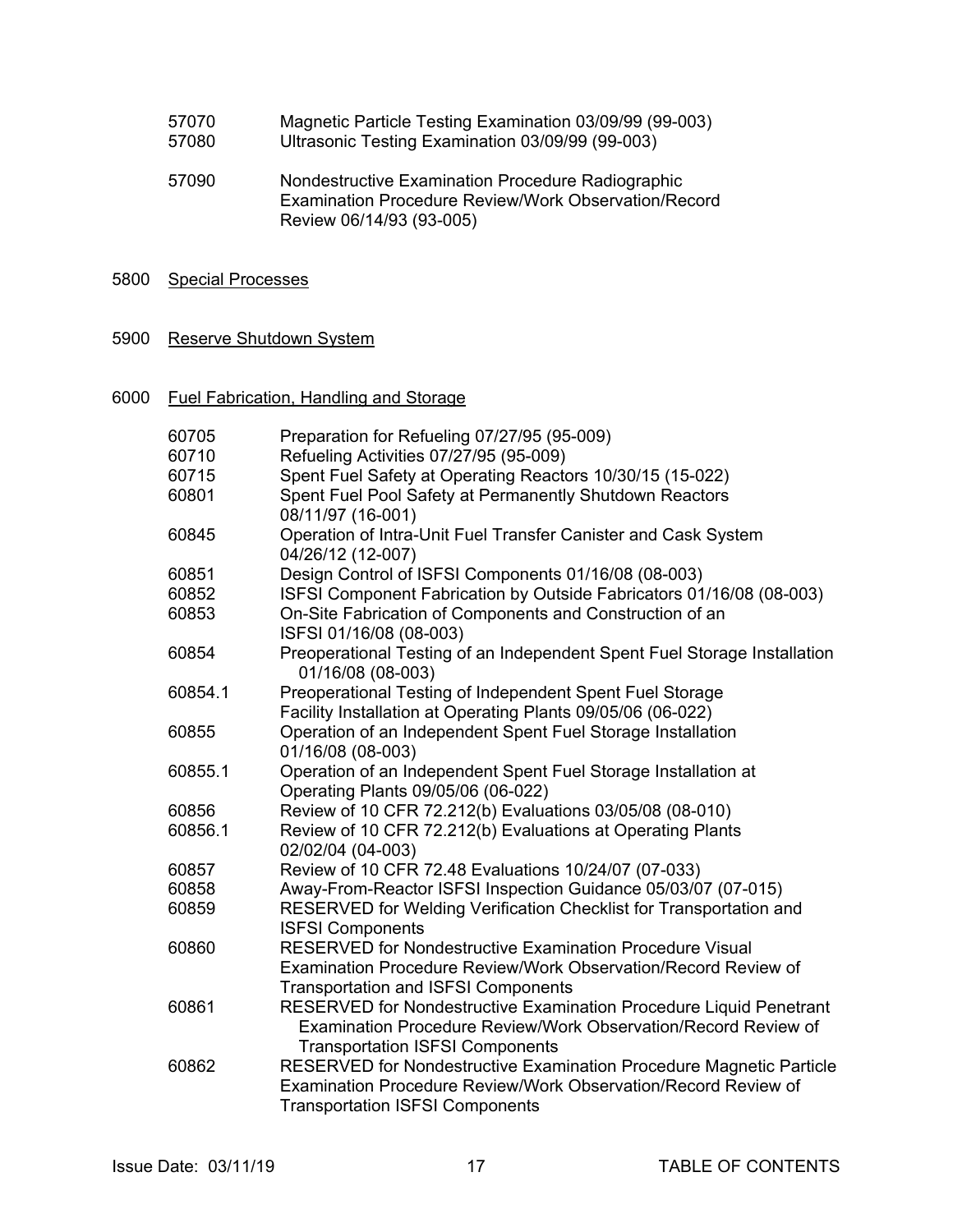| 60863 | RESERVED for Nondestructive Examination Procedure Ultrasonic       |
|-------|--------------------------------------------------------------------|
|       | <b>Examination Procedure Review/Work Observation/Record Review</b> |
| 60864 | RESERVED for Nondestructive Examination Procedure Radiographic     |
|       | Examination Procedure Review/Work Observation/Record Review of     |
|       | <b>Transportation and ISFSI Components</b>                         |

## 6100 Surveillance

| Calibration of Nuclear Instrumentation Systems 05/12/86 (86-25) |
|-----------------------------------------------------------------|
| Core Thermal Power Evaluation 07/14/86 (86-36)                  |
| Determination of Reactor Shutdown Margin 10/11/85 (85-31)       |
| Isothermal and Moderator Temperature Coefficient                |
| Determinations 10/11/85 (85-31)                                 |
| <b>Total Power Coefficient of Reactivity at Pressurized</b>     |
| Water Reactors 07/14/86 (86-36)                                 |
| Control Rod Worth Measurements (PWR) 10/11/85 (85-31)           |
| Verification of Containment Integrity 12/23/86 (86-60)          |
| Containment Local Leak Rate Testing 10/03/85 (85-30)            |
| Surveillance Observations 06/24/98 (98-010)                     |
| Independent Measurement of RCS Leak Rates for a PWR             |
| 01/01/84 (84-02)                                                |
|                                                                 |

## 6200 Maintenance

| 62002 | Inspection of Structures, Passive Components, and Civil<br>Engineering Features at Nuclear Power Plants 12/31/96 (96-024) |
|-------|---------------------------------------------------------------------------------------------------------------------------|
| 62003 | Inspection of Steel and Concrete Containments at Nuclear<br>Power Plants 06/11/97 (97-008)                                |
| 62706 | Maintenance Rule 12/13/00 (00-028)                                                                                        |
| 62708 | Motor-Operated Valve Capability 10/23/13 (13-026)                                                                         |
| 62709 | <b>Configuration Risk Assessment and Risk Management Process</b><br>12/28/00 (00-029)                                     |
| 62710 | Power-Operated Gate Valve Pressure Locking and Thermal Binding<br>04/30/10 (10-013)                                       |
| 62711 | RESERVED for Operational Reliability Assurance Process                                                                    |
| 62712 | Part 52, Maintenance Rule 08/13/13 (13-017)                                                                               |
| 62801 | Maintenance and Surveillance at Permanently Shutdown                                                                      |
|       | Reactors 08/11/97 (97-012)                                                                                                |
|       |                                                                                                                           |

## 6300 Construction Testing

## 6400 Fire Prevention/Protection

| 64102 | RESERVED for Part 52 Post fire Safe Shutdown, Emergency Lighting |
|-------|------------------------------------------------------------------|
|       | and Oil Collection Capabilities                                  |
| 64704 | Fire Protection Program 06/24/98 (98-010)                        |
| 64705 | Part 52, Fire Protection Operational Program 10/03/07 (07-030)   |
|       |                                                                  |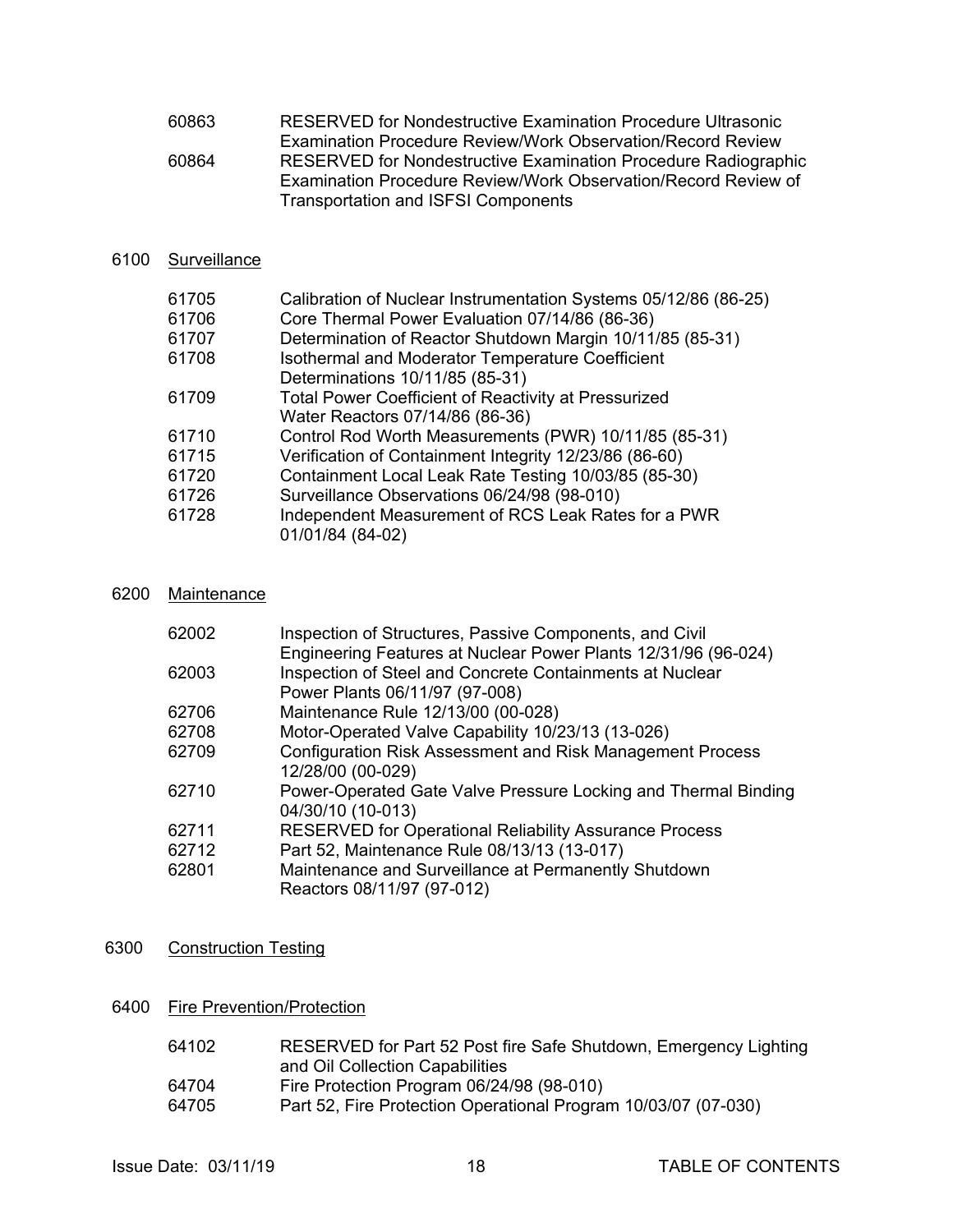## 6500 10 CFR Part 52 ITAAC Inspections

| 65001    | Inspections of Inspections, Tests, Analyses, and Acceptance Criteria<br>(ITAAC) Related Work 08/13/13 (13-017)               |
|----------|------------------------------------------------------------------------------------------------------------------------------|
| 65001.01 | Inspection of ITAAC-Related Foundations & Buildings 04/18/14 (14-010)                                                        |
| 65001.02 | Inspection of ITAAC-Related Installation of Structural Concrete                                                              |
|          | 11/22/11 (11-037)                                                                                                            |
| 65001.03 | Inspection of ITAAC-Related Installation of Piping 08/19/08 (08-024)                                                         |
| 65001.04 | Inspection of ITAAC-Related Installation of Pipe Supports and Restraints                                                     |
|          | 08/13/14 (14-018)                                                                                                            |
| 65001.05 | Inspection of ITAAC-Related Installation of Reactor Pressure Vessel and                                                      |
|          | Internals 08/19/08 (08/19/08)                                                                                                |
| 65001.06 | Inspection of ITAAC-Related Installation o Mechanical Components                                                             |
|          | 01/27/15 (15-001)                                                                                                            |
| 65001.07 | Inspection of ITAAC-Related Installation of Valves 07/29/08 (08-021)                                                         |
| 65001.08 | Inspection of ITAAC-Related Installation of Electric Components and                                                          |
|          | Systems 08/19/08 (08-024)                                                                                                    |
| 65001.09 | Inspection of ITAAC-Related Installation of Electric and Fiber Optic Cable                                                   |
|          | 08/05/09 (09-019)                                                                                                            |
| 65001.10 | Inspection of ITAAC-Related Installation of Instrument Components and                                                        |
|          | Systems 10/20/08 (08-029)                                                                                                    |
| 65001.11 | Construction Inspection Program Inspection of ITAAC-Related                                                                  |
|          | Containment Integrity and Containment Penetration 08/19/08 (08-024)                                                          |
| 65001.12 | Inspection of ITAAC-Related Installation of Heating, Ventilating, and Air                                                    |
|          | Conditioning Systems 07/29/08 (08-021)                                                                                       |
| 65001.13 | Inspection of ITAAC-Related Installation of Load Handling Equipment and                                                      |
|          | Fuel Racks 08/05/09 (09-019)                                                                                                 |
| 65001.14 | Inspection of ITAAC-Related Installation of Complex Systems with                                                             |
|          | Multiple Components 06/24/15 (15-012)                                                                                        |
| 65001.15 | Inspection of ITAAC-Related Installation of Fire Protection Equipment                                                        |
|          | 07/01/08 (08-019)                                                                                                            |
| 65001.16 | Inspection of ITAAC-Related Engineering 06/20/14 (14-013)                                                                    |
| 65001.17 | Inspection of ITAAC-Related Security Structures, Systems, and                                                                |
| 65001.18 | Components 09/30/16 (16-025)                                                                                                 |
| 65001.19 | Inspection of Emergency Planning ITAAC 10/30/08 (08-030)<br>Inspection of Installation of ITAAC-Related Radiation Monitoring |
|          | Components and Systems 10/20/08 (08-029)                                                                                     |
| 65001.20 | Inspection of Safety-Related Piping Design Acceptance Criteria (DAC)-                                                        |
|          | Related ITAAC 06/02/11 (11-009)                                                                                              |
| 65001.21 | Inspection of Pipe Rupture Hazard Analysis Design Acceptance Criteria                                                        |
|          | (DAC) - Related ITAAC 11/07/11 (11-029)                                                                                      |
| 65001.22 | Inspection of Digital Instrumentation and Control (DI&C) System/Software                                                     |
|          | Design Acceptance Criteria (DAC) - Related ITAAC 12/19/11 (11-041)                                                           |
| 65001.23 | Inspection of Human Factors Engineering Integrated System Validation                                                         |
|          | ITAAC 12/22/14 (14-031)                                                                                                      |
|          | 65001.23, App A Inspection Guide for AP1000 Human Factors Engineering Integrated                                             |
|          | System Validation 12/22/14 (14-031)                                                                                          |
| 65001.A  | ITAAC Attributes for As-Built Inspection 09/25/13 (13-023)                                                                   |
| 65001.B  | Inspection of the ITAAC-Related Welding Program 09/25/13 (13-023)                                                            |
|          |                                                                                                                              |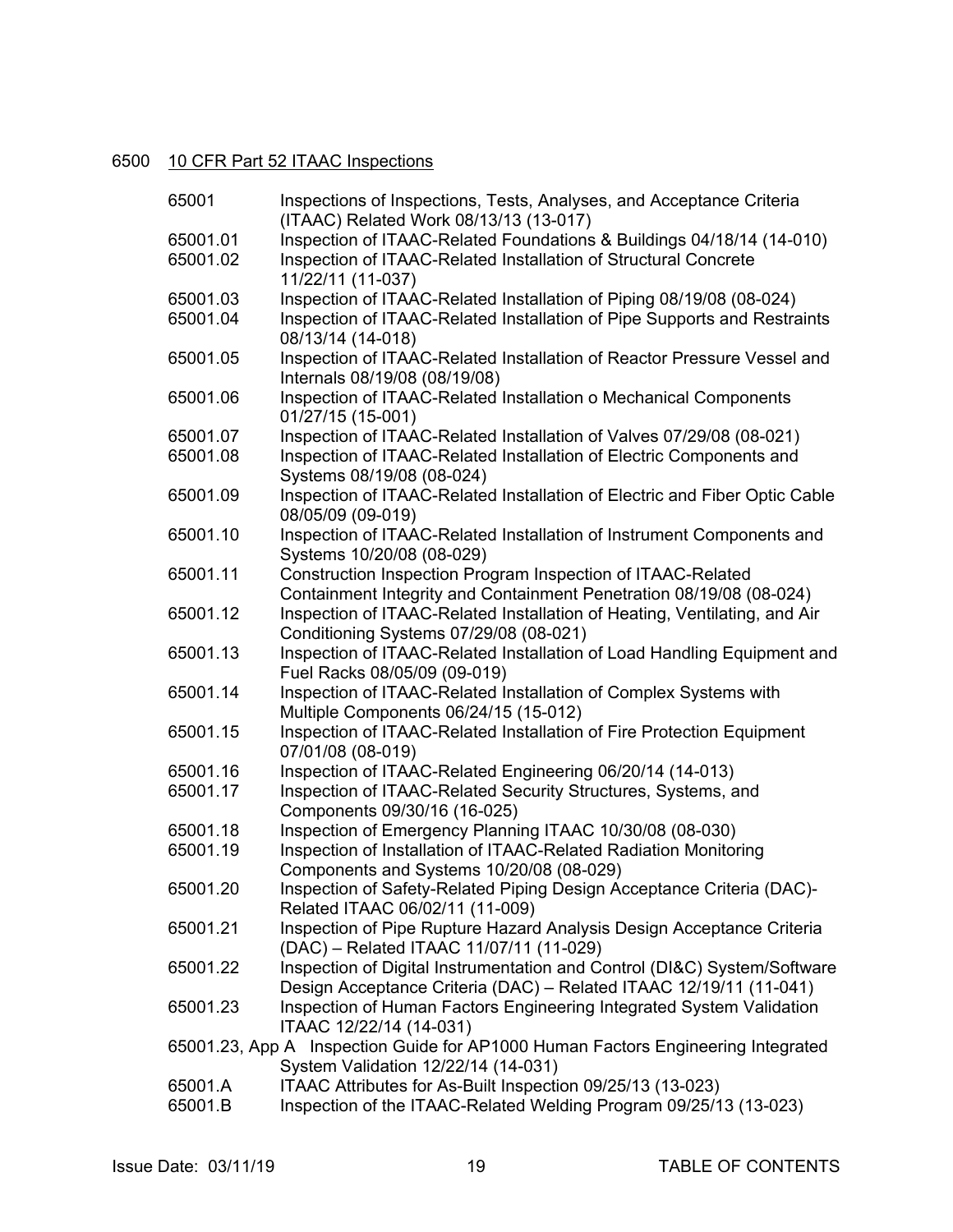| 65001.C | Inspection of the ITAAC-Related Construction Test Program               |
|---------|-------------------------------------------------------------------------|
|         | 04/18/14 (14-010)                                                       |
| 65001.D | Inspection of the ITAAC-Related Operational Testing Program             |
|         | 05/09/14 (14-011)                                                       |
| 65001.E | Inspection of the ITAAC-Related Qualification Program 06/20/14 (14-013) |
| 65001.F | Inspection of the ITAAC-Related Design and Fabrication Requirements     |
|         | 09/20/13 (13-022)                                                       |

- 6600 Reserved
- 6700 Reserved
- 6800 Reserved

## 6900 Non-Power Reactor Inspection

| 69001 | Class II Research and Test Reactors 02/03/04 (04-004)                                                                                                         |
|-------|---------------------------------------------------------------------------------------------------------------------------------------------------------------|
| 69002 | Class III Research and Test Reactors 02/03/04 (04-004)                                                                                                        |
| 69003 | Class I Research and Test Reactor Operator Licenses,                                                                                                          |
|       | Requalification, and Medical Examinations 02/03/04 (04-004)                                                                                                   |
| 69004 | Class I Research and Test Reactor Effluent and Environmental<br>Monitoring 02/03/047 (04-004)                                                                 |
| 69005 | Class I Research and Test Reactor Experiments 02/03/04 (04-004)                                                                                               |
| 69006 | Class I Research and Test Reactors Organization and Operations<br>and Maintenance Activities 02/03/04 (04-004)                                                |
| 69007 | Class I Research and Test Reactor Review and Audit and Design<br>Change Functions 02/03/04 (04-004)                                                           |
| 69008 | Class I Research and Test Reactor Procedures 02/03/04 (04-004)                                                                                                |
| 69009 | <b>Class I Research and Test Reactor Fuel Movement</b><br>02/03/04 (04-004)                                                                                   |
| 69010 | Class I Research and Test Reactor Surveillance 02/03/04 (04-004)                                                                                              |
| 69011 | Class I Research and Test Reactor Emergency Preparedness<br>02/03/04 (04-004)                                                                                 |
| 69012 | <b>Class I Research and Test Reactors Radiation Protection</b><br>02/03/04 (04-004)                                                                           |
| 69013 | Research and Test Reactor Decommissioning 02/03/04 (04-004)                                                                                                   |
| 69020 | Inspections of Safety-Related Items (and Services) During Construction<br>of Non-Power Production and Utilization Facilities 12/14/15 (15-029)                |
| 69021 | Inspections of Quality Assurance Program Implementation During<br><b>Construction of Non-Power Production and Utilization Facilities</b><br>09/12/17 (17-018) |
| 69022 | Inspections of Operational Readiness During Construction of Non-Power<br>Production and Utilization Facilities 12/14/15 (15-029)                              |

## 7000 Preoperational Testing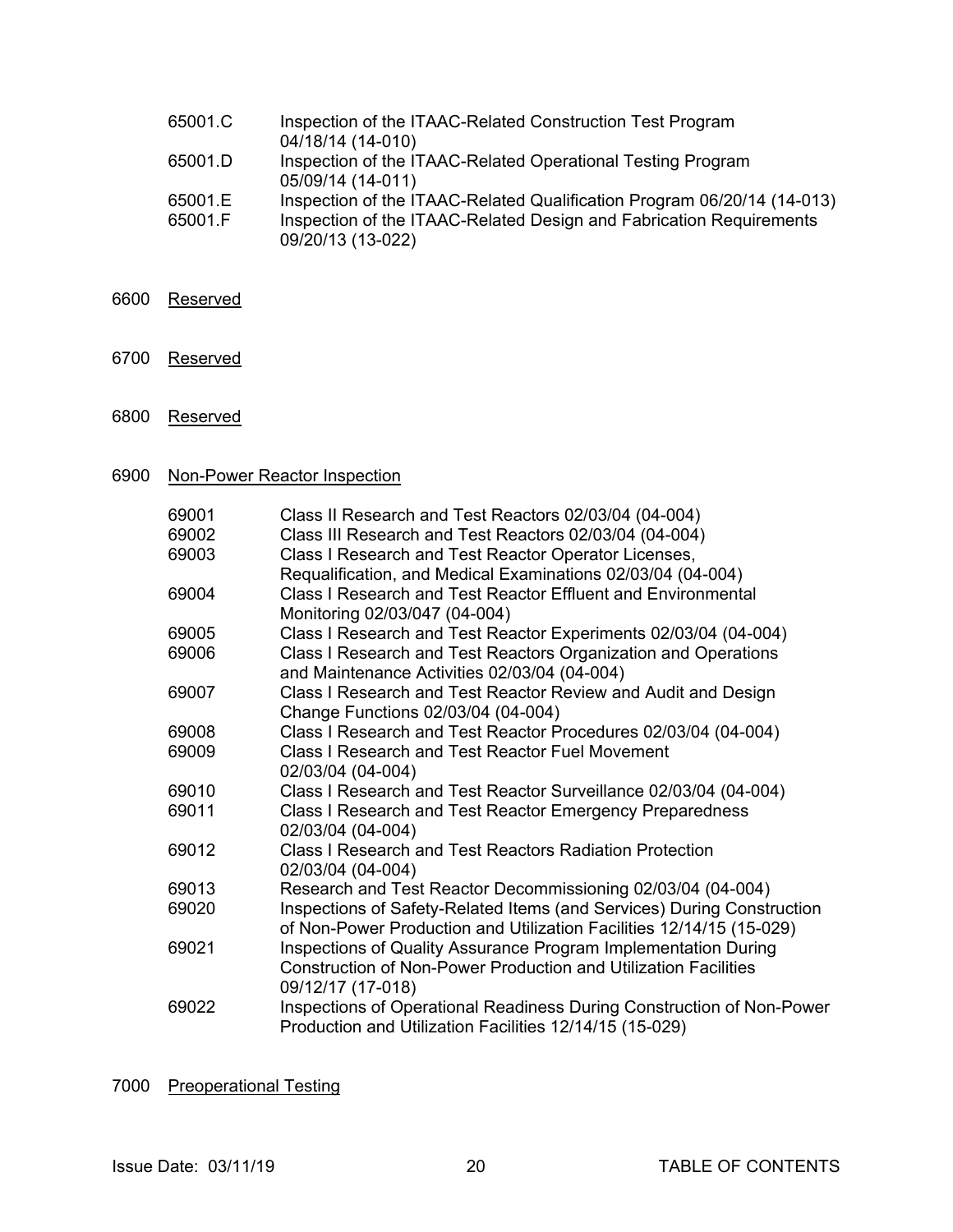| 70307 | Containment Integrated Leak Rate Test - Procedure                 |
|-------|-------------------------------------------------------------------|
|       | Review 03/07/86 (86-13)                                           |
| 70313 | Containment Integrated Leak Rate Test 11/12/85 (85-36)            |
| 70323 | Containment Leak Rate Test Results Evaluation 10/03/85 (85-30)    |
| 70367 | Inspection of Pre-operational Test Program 01/15/14 (14-001)      |
| 70368 | Part 52 Containment Leak Rate Testing (Programmatic)              |
|       | 06/26/17 (17-013)                                                 |
| 70369 | RESERVED for Part 52 Containment Leak Rate Testing                |
| 70371 | RESERVED for Part 52 Testing of Pipe Support and Restraint System |
| 70701 | <b>RESERVED</b>                                                   |
| 70702 | Inspection of Preoperational Test Performance 12/06/17 (17-028)   |
|       |                                                                   |

7100 Operations (License & TS Requirements)

| 71002      | License Renewal Inspection 11/23/11 (11-038)                        |
|------------|---------------------------------------------------------------------|
| 71003      | Post-Approval Site Inspection for License Renewal 07/08/16 (16-015) |
| 71004      | Power Uprate 05/15/17 (17-010)                                      |
| 71007      | Reactor Vessel Head Replacement Inspection 10/03/17 (17-020)        |
| 71013      | Site Inspections at Plants with Timely Renewal Applications         |
|            | 09/25/13 (13-023)                                                   |
| 71111      | Reactor Safety-Initiating Events, Mitigating Systems,               |
|            | Barrier Integrity 10/28/11 (11-025)                                 |
| 71111.01   | Adverse Weather Protection 12/20/18 (18-043)                        |
| 71111.04   | Equipment Alignment 12/20/18 (18-043)                               |
| 71111.05   | Fire Protection 08/01/18 (18-025)                                   |
| 71111.05T  | Fire Protection (Triennial) 01/31/13 (13-004)                       |
| 71111.05XT | Fire Protection - NFPA 805 (Triennial) 01/31/13 (13-004)            |
| 71111.06   | Flood Protection Measures 11/25/15 (15-027)                         |
| 71111.07   | Heat Sink Performance 12/08/16 (16-032)                             |
| 71111.08   | In-service Inspection Activities 12/14/18 (18-043)                  |
| 71111.11   | Licensed Operator Requalification Program 12/14/18 (18-043)         |
| 71111.12   | Maintenance Effectiveness 02/03/16 (16-005)                         |
| 71111.13   | Maintenance Risk Assessments and Emergent Work Control              |
|            | 12/20/17 (17-030)                                                   |
| 71111.15   | <b>Operability Determinations and Functionality Assessments</b>     |
|            | 12/21/16 (16-035)                                                   |
| 71111.17T  | Evaluations of Changes, Tests, and Experiments 12/08/16 (16-032)    |
| 71111.18   | Plant Modifications 11/19/18 (18-039)                               |
| 71111.19   | Post Maintenance Testing 06/07/18 (18-014)                          |
| 71111.20   | Refueling and Other Outage Activities 12/20/18 (18-044)             |
| 71111.21M  | Design Bases Assurance Inspection (Teams) 12/08/16 (16-032)         |
| 71111.21N  | Design Bases Assurance Inspection (Programs) 02/05/19 (19-005)      |
| 71111.22   | Surveillance Testing 11/19/18 (18-039)                              |
| 71113      | RESERVED for Review of License Renewal Commitments for Plants in    |
|            | <b>Timely Renewal</b>                                               |
| 71114      | Reactor Safety-Emergency Preparedness 05/29/12 (12-008)             |
| 71114.01   | Exercise Evaluation 07/21/16 (16-017)                               |
| 71114.02   | Alert and Notification System Evaluation 07/21/16 (16-017)          |
| 71114.03   | Emergency Response Organization Staffing and Augmentation System    |
|            | 07/21/16 (16-017)                                                   |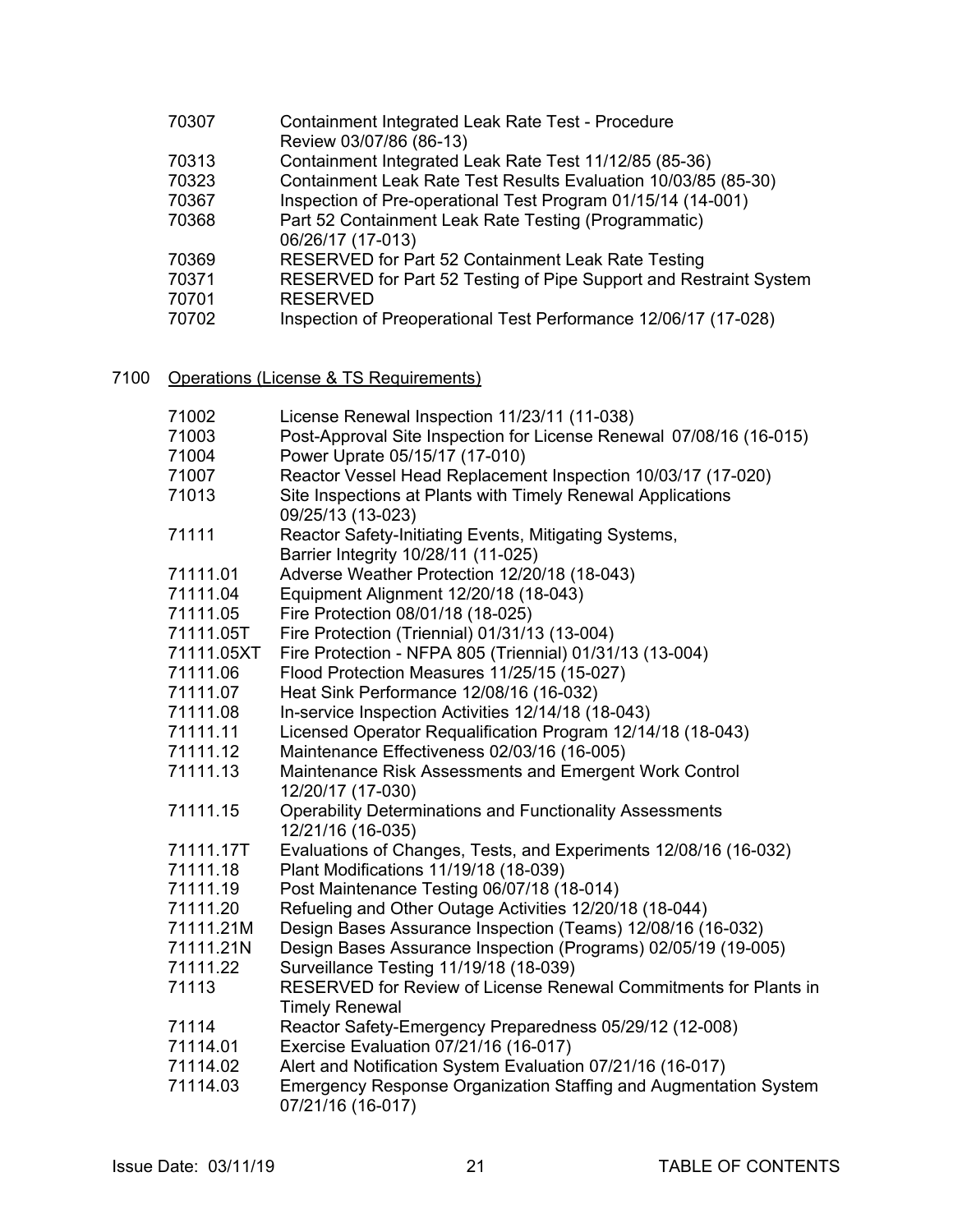| 71114.04  | <b>Emergency Action Level and Emergency Plan Changes</b><br>07/21/16 (16-017)                                          |
|-----------|------------------------------------------------------------------------------------------------------------------------|
| 71114.05  | Maintenance of Emergency Preparedness 07/21/16 (16-017))                                                               |
| 71114.06  | Drill Evaluation 07/21/16 (16-017)                                                                                     |
| 71114.07  | Exercise Evaluation-Hostile Action (HA) Event 07/21/16 (16-017)                                                        |
| 71114.08  | Exercise Evaluation-Scenario Review 07/21/16 (16-017)                                                                  |
| 71124     | Radiation Safety - Public and Occupational 12/21/17 (17-031)                                                           |
| 71124.01  | Radiological Hazard Assessment and Exposure Controls<br>12/21/17 (17-031)                                              |
| 71124.02  | Occupational ALARA Planning and Controls 12/21/17 (17-031)                                                             |
| 71124.03  | In-Plant Airborne Radioactivity Control and Mitigation 12/21/17 (17-031)                                               |
| 71124.04  | Occupational Dose Assessment 12/21/17 (17-031)                                                                         |
| 71124.05  | Radiation Monitoring Instrumentation 04/01/16 (17-031)                                                                 |
| 71124.06  | Radioactive Gaseous and Liquid Effluent Treatment 12/21/17 (17-031)                                                    |
| 71124.07  | Public Radiation Safety 12/21/17 (17-031)                                                                              |
| 71124.08  | Radioactive Solid Waste Processing and Radioactive Material Handling,<br>Storage, and Transportation 12/21/17 (17-031) |
| 71130     | Security 08/23/18 (18-028)                                                                                             |
| 71130.01  | Access Authorization 09/30/16 (16-024)                                                                                 |
| 71130.02  | Access Control 09/30/16 (16-024)                                                                                       |
| 71130.03  | Contingency Response - Force-On-Force Testing 12/22/16 (16-035)                                                        |
| 71130.04  | Equipment Performance, Testing and Maintenance 09/30/16 (16-024)                                                       |
| 71130.05  | Protective Strategy Evaluation and Performance Evaluation Program<br>12/10/18 (18-042)                                 |
| 71130.06  | Protection of Safeguards Information 09/30/16 (16-024)                                                                 |
| 71130.07  | Security Training 09/30/16 (16-024)                                                                                    |
| 71130.08  | Fitness for Duty Program 10/22/18 (18-035)                                                                             |
| 71130.10P | Cyber Security 05/15/17 (17-010)                                                                                       |
| 71130.11  | Material Control & Accounting (MC&A) 12/10/08 (08-035)                                                                 |
| 71130.12  | RESERVED for Physical Protection of Shipments of Irradiated Fuel                                                       |
| 71130.13  | RESERVED for Security Inspections Conducted by Resident Inspectors                                                     |
| 71130.14  | Review of Power Reactor Target Sets 09/12/17 (17-018)                                                                  |
| 71150     | Discrepant or Unreported Performance Indicator Data 01/04/07 (07-001)                                                  |
| 71151     | Performance Indicator Verification 05/03/17 (17-009)                                                                   |
| 71152     | Problem Identification and Resolution 02/26/15 (15-003)                                                                |
| 71153     | Follow-up of Events and Notices of Enforcement Discretion<br>10/03/18 (18-034)                                         |
| 71303     | Part 52, Technical Specifications Review 10/20/08 (08-029)                                                             |
| 71714     | Cold Weather Preparations 09/17/01 (01-017)                                                                            |
| 71715     | Sustained Control Room and Plant Observation 04/14/92 (92-004)                                                         |
| 71801     | Decommissioning Performance and Status Review at                                                                       |
|           | Permanently Shutdown Reactors 08/11/97 (97-012)                                                                        |
| 71841     | Human Performance 12/12/00 (00-027)                                                                                    |

## 7200 Startup Testing

| 72303 | Startup Testing for ABWR: Test Procedure Review, Test Witnessing, and |
|-------|-----------------------------------------------------------------------|
|       | Test Results Evaluation 09/05/06 (06-021)                             |
| 72304 | AP1000 Startup Test Inspections 02/28/19 (19-009)                     |
| 72401 | Part 52, Inspection of Startup Test Program 06/24/14 (14-014)         |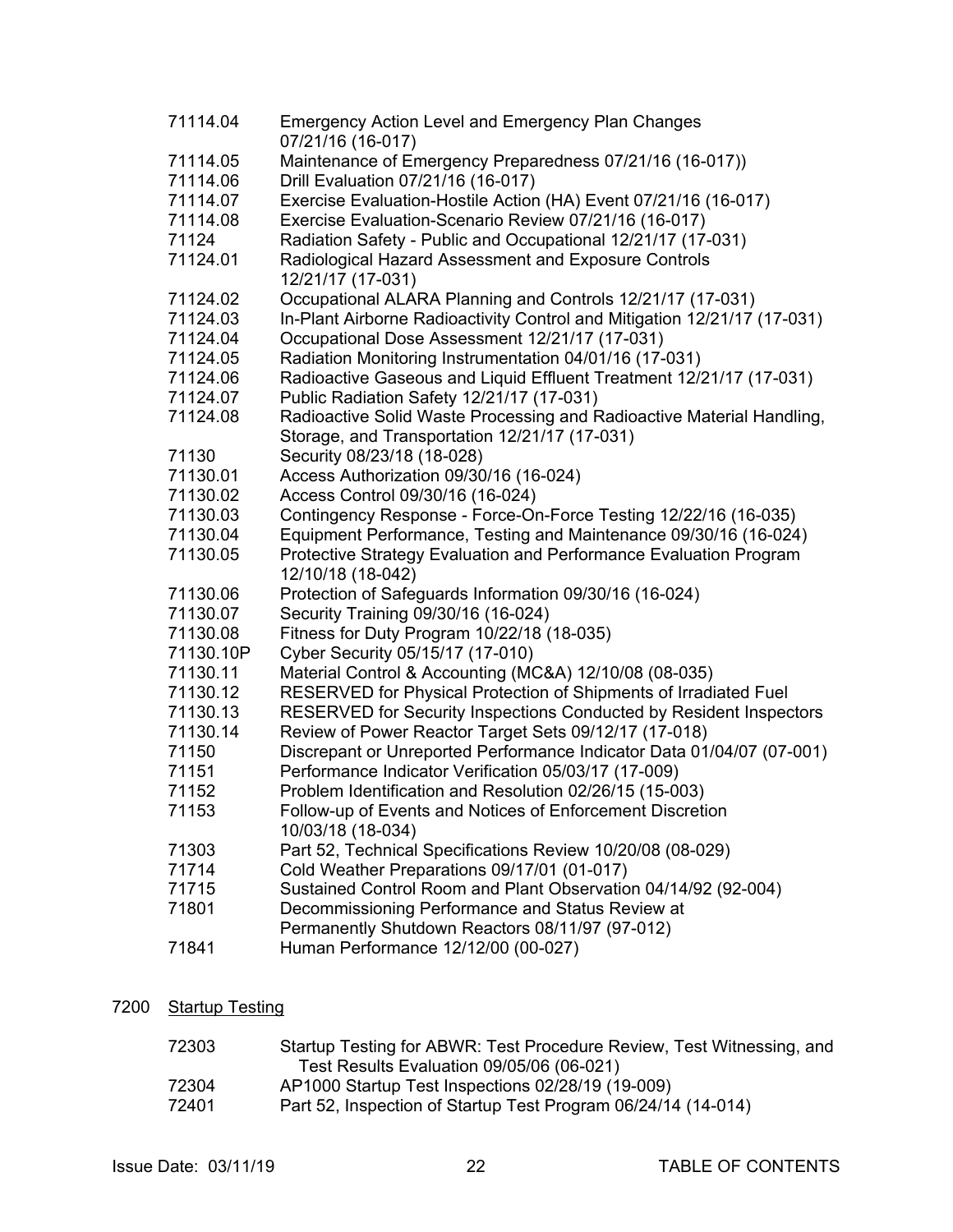| 72501 | RESERVED for Part 52 Initial Fuel Load Procedure Review |
|-------|---------------------------------------------------------|
| 72525 | RESERVED for Part 52 Initial Fuel Load Witnessing       |

#### 7300 In-service Inspection

| 73052 | In-service Inspection - Review of Procedures 01/14/86 (86-03)        |
|-------|----------------------------------------------------------------------|
| 73054 | Part 52, Pre-service and In-service Inspection - Review of Program   |
|       | 05/03/17 (17-009)                                                    |
| 73753 | In-service Inspection 06/24/98 (98-010)                              |
| 73754 | Part 52 - Preservice Inspection - Non-Destructive Examination        |
|       | 12/12/13 (13-028)                                                    |
| 73755 | In-service Inspection - Data Review and Evaluation 10/27/10 (10-022) |
| 73756 | In-service Testing of Pumps and Valves 07/27/95 (95-009)             |
| 73757 | Part 52 In-service Inspection - Data Review and Evaluation           |
|       | 02/07/14 (14-005)                                                    |
| 73758 | Part 52, Functional Design and Qualification, and Preservice and     |
|       | Inservice Testing Programs for Pumps, Valves and Dynamic Restraints  |
|       | 09/06/18 (18-030)                                                    |

- 7400 Reserved
- 7500 Reserved
- 7600 Reserved
- 7700 Reserved
- 7800 High Level Waste
	- 78010 10 CFR Part 21 Program 09/11/08 (08-026)

#### 7900 Water Chemistry

| 79503 | RESERVED for Part 52 LWR Water Chem. Control & Chem. Analysis        |
|-------|----------------------------------------------------------------------|
|       | (Pre-Op and Supp)                                                    |
| 79504 | RESERVED for Part 52 Plant systems Affecting Plant Water Chem.       |
| 79702 | Control and monitoring of Radiological Source Term 04/17/00 (00-006) |

#### 8000 Environmental Protection

 80211 RESERVED for Part 52 Environmental Protection - Initial & Periodic Inspection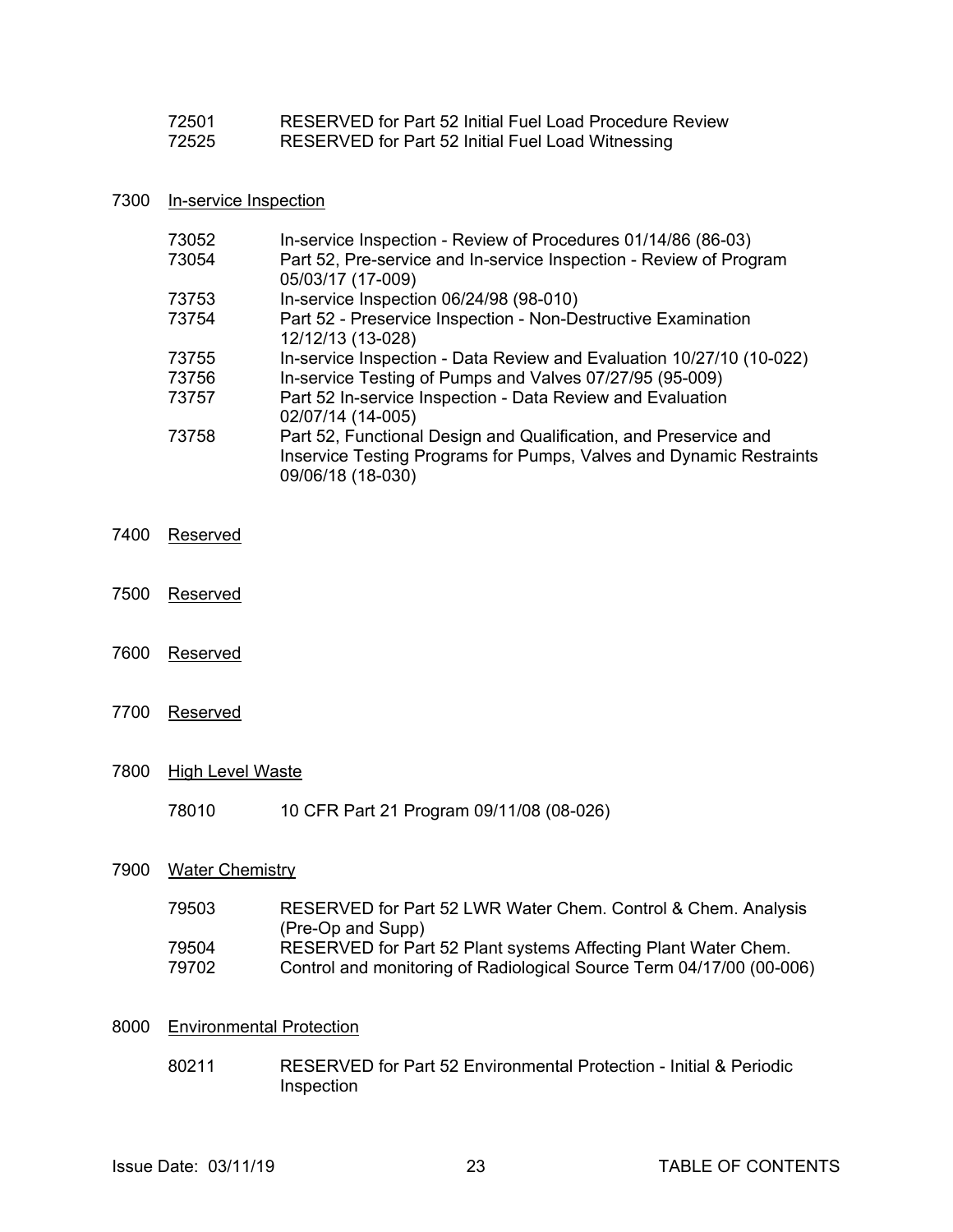| 80522 | Part 52, Radiological Environmental Monitoring Program (REMP)       |
|-------|---------------------------------------------------------------------|
|       | 07/01/08 (08-019)                                                   |
| 80600 | RESERVED for Independent Assessment of Site Radiological Conditions |
| 80721 | Radiological Environmental Monitoring 09/17/01(01-017)              |
|       |                                                                     |

## 8100 Physical Security

| 81000    | Security 01/29/19 (19-004)                                                    |
|----------|-------------------------------------------------------------------------------|
| 81000.01 | Access Authorization 09/07/12 (12-020)                                        |
| 81000.02 | Access Control 09/07/12 (12-020)                                              |
| 81000.03 | Performance Evaluation Program 09/07/12 (12-020)                              |
| 81000.04 | Equipment Performance, Testing and Maintenance 09/07/12 (12-020)              |
| 81000.05 | Protective Strategy Evaluation 01/03/13 (13-001)                              |
| 81000.06 | Protection of Safeguards Information 02/13/19 (19-007)                        |
| 81000.07 | Security Training 09/07/12 (12-020)                                           |
| 81000.08 | Fitness for Duty Operational Program 09/07/12 (12-020)                        |
| 81000.09 | Cyber Security Inspection for Construction 09/30/16 (16-025)                  |
| 81000.10 | Security Organization, Management Effectiveness, Program Reviews and          |
|          | Audits 09/07/12 (12-020)                                                      |
| 81000.11 | Material Control and Accounting 09/07/12 (12-020)                             |
| 81000.14 | Review of New Reactor Target Sets 01/29/19 (19-004)                           |
| 81072    | Access Control (Power Reactor) - Packages 05/09/84 (84-15)                    |
| 81120    | Inspection Requirements and Guidance for Additional Security Measures         |
|          | for the Physical Protection in Transit for Radioactive Material Quantities of |
|          | Concern 04/01/10 (10-010)                                                     |
|          | (Note this IP contains safeguards material)                                   |
| 81200    | Security 08/27/14 (14-019)                                                    |
| 81200.01 | Access Authorization for Decommissioning Nuclear Power Reactors               |
|          | 10/21/14 (14-025)                                                             |
| 81200.02 | Access Control for Decommissioning Nuclear Power Reactors                     |
|          | 08/27/14 (14-019)                                                             |
| 81200.03 | RESERVED for Decommissioning Force-on-Force Testing                           |
| 81200.04 | Equipment Performance, Testing, and Maintenance for Decommissioning           |
|          | Nuclear Power Reactors 08/27/14 (14-019)                                      |
| 81200.05 | Protective Strategy Evaluation and Performance Evaluation Program for         |
|          | Decommissioning Nuclear Power Reactors 10/21/14 (14-025)                      |
| 81200.06 | Protection of Safeguards Information for Decommissioning Nuclear              |
|          | Power Reactors 08/27/14 (14-019)                                              |
| 81200.07 | Security Training for Decommissioning Nuclear Power Reactor                   |
|          | 10/21/14 (14-025)                                                             |
| 81200.08 | RESERVED for Decommissioning Fitness for Duty Program                         |
| 81200.10 | <b>RESERVED for Decommissioning Cyber Security</b>                            |
| 81200.11 | RESERVED for Decommissioning Material Control and Accounting                  |
| 81200.14 | Review of Decommissioning Target Sets 01/15/14 (14-001)                       |
| 81310    | Physical Protection of Shipments of Irradiated Fuel                           |
|          | 12/22/08 (08-037)                                                             |
| 81311    | Physical Security Requirements for Independent Spent Fuel Storage             |
|          | Installations 02/08/19 (19-006)                                               |
| 81335    | Physical Protection of Shipments of Special Nuclear Material of Moderate      |
|          | Strategic Significance (SNM-MSS) 12/02/09 (09-029)                            |
|          |                                                                               |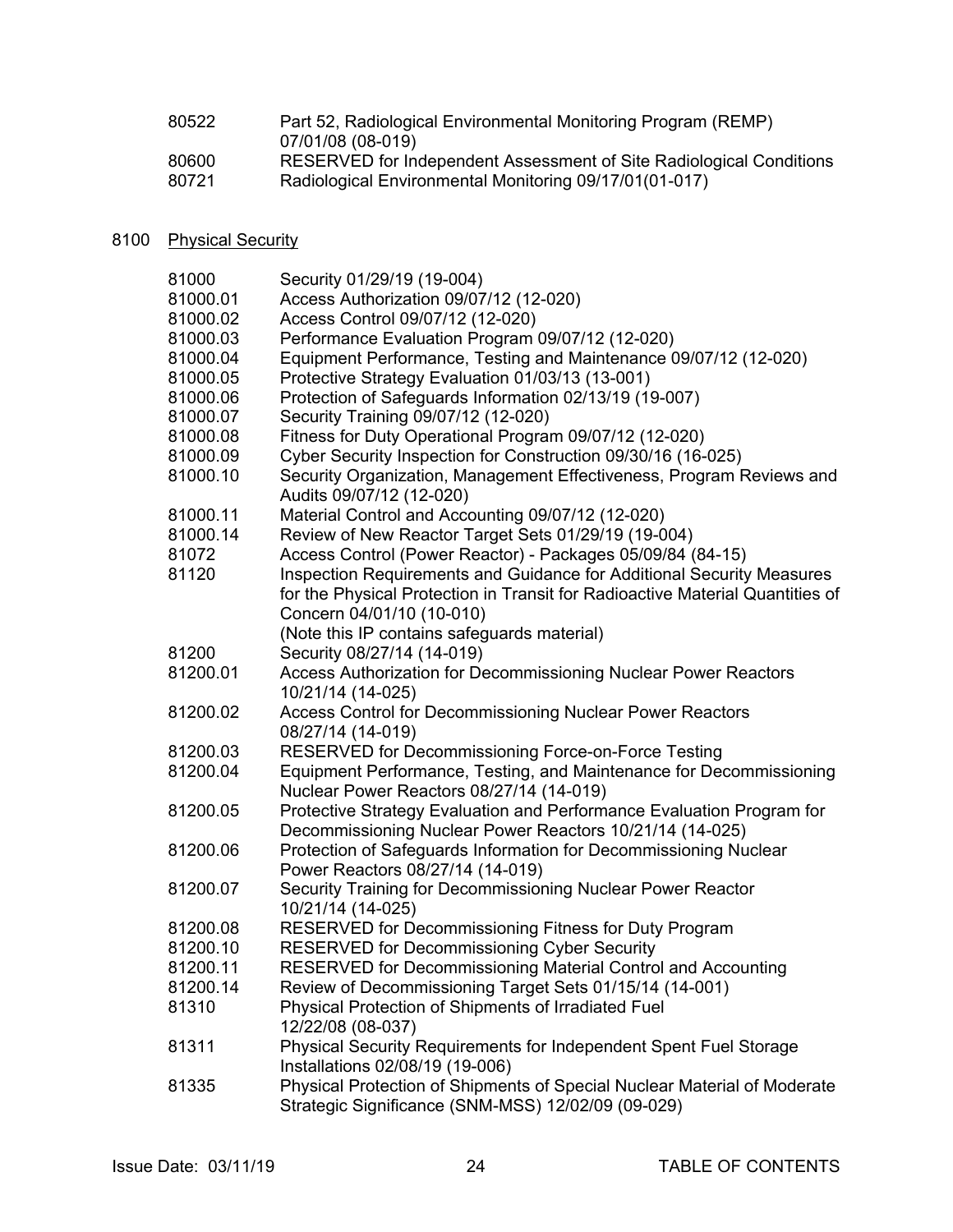| 81340    | Physical Protection of Shipments of Special Nuclear Material of Low<br>Strategic Significance (SNM-LSS) 11/23/09 (09-028)                      |
|----------|------------------------------------------------------------------------------------------------------------------------------------------------|
| 81360    | General Requirements for Physical Protection of Formula<br>Quantities of Special Nuclear Material in Transit 12/02/09 (09-029)                 |
| 81365    | Records, Reports, and Planning for Physical Protection of Formula<br>Quantities of Special Nuclear Material in Transit 11/23/09 (09-028)       |
| 81370    | Specific Requirements for Physical Protection of Formula Quantities of<br>Special Nuclear Materials in Transit 12/22/08 (08-037)               |
| 81402    | Reports of Safeguards Events 11/23/09 (09-028)                                                                                                 |
| 81411    | Physical Protection for Reactors with Formula Quantities of Special<br>Nuclear Material 11/04/85 (85-34)                                       |
| 81421    | Fixed Site Physical Protection of Special Nuclear Material of Moderate<br>Strategic Significance 11/23/09 (09-028)                             |
| 81431    | <b>Fixed Site Physical Protection of Special Nuclear</b>                                                                                       |
|          | Material of Low Strategic Significance 10/24/12 (12-025)                                                                                       |
| 81501    | Personnel Training and Qualification - General Requirements<br>12/02/09 (09-029)                                                               |
| 81504    | Fitness for Duty Program for Construction 10/15/09 (09-024)                                                                                    |
| 81505    | Protection of Safeguards Information for Construction<br>02/13/19 (19-007)                                                                     |
| 81700.01 | Category I Fuel Cycle Facility Strategic Special Nuclear Material Security<br>Controls 05/15/17 (17-010)                                       |
| 81700.02 | Category I Fuel Cycle Facility Access Control Measures<br>05/15/17 (17-010)                                                                    |
| 81700.04 | Category I Fuel Cycle Facility Security Equipment Performance, Testing<br>and Maintenance 05/15/17 (17-010)                                    |
| 81700.05 | Category I Fuel Cycle Facility Physical Protection Program and Protective<br>Strategy 05/15/17 (17-010)                                        |
| 81700.06 | Licensee Conducted Force-on-Force Exercises at Category I Fuel Cycle<br>Facilities 10/27/17 (17-023)                                           |
| 81700.07 | Category I Fuel Cycle Facility Security Training 05/15/17 (17-010)                                                                             |
| 81700.08 | Category I Fuel Cycle Facility Fitness-for-Duty Programs<br>05/15/17 (17-010)                                                                  |
| 81700.09 | Security Measures for Licensed Facilities 10/26/15 (15-021)                                                                                    |
| 81700.10 | Protection of Safeguards Information at Category I Fuel Cycle Facilities<br>05/15/17 (17-010)                                                  |
| 81700.11 | Annual Observation of Licensee Conducted Force-on-Force Exercises at<br>Category I Fuel Cycle Facilities 10/27/17 (17-023)                     |
| 81810    | Protection of Safeguards Information 09/10/07 (07-027)                                                                                         |
| 81811    | Protection of Safeguards Information By Design Certification Applicants<br>and Vendors 09/06/16 (16-022)                                       |
| 81815    | Authorization for Access to National Security Information<br>(NSI) and Restricted Data (RD) 06/27/14 (14-014)                                  |
| 81820    | Physical Protection Facility Approval and Safeguarding<br>of National Security Information (NSI) and Restricted<br>Data (RD) 06/27/14 (14-014) |

## 8200 Emergency Planning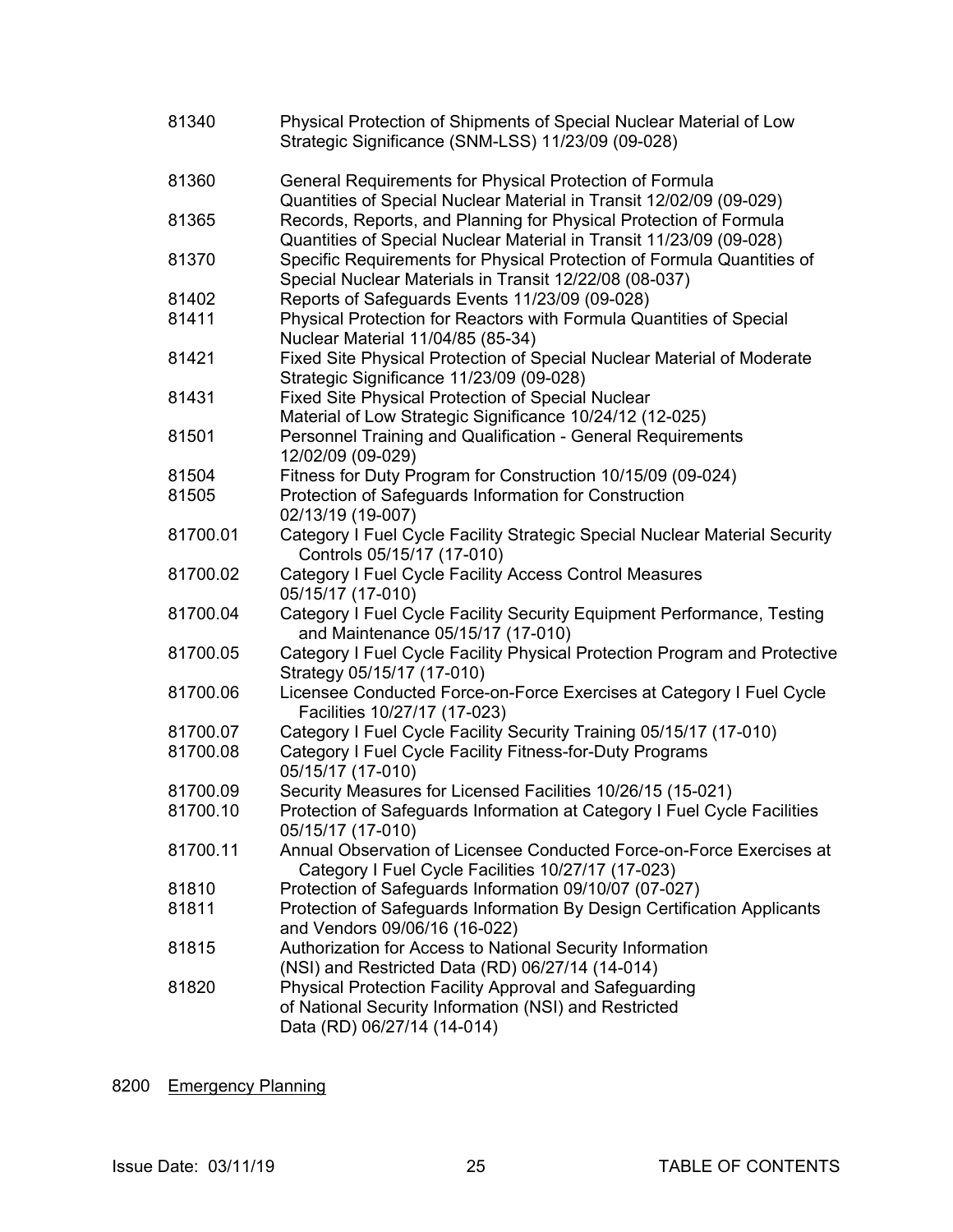| 82001    | Evaluation of Emergency Preparedness 05/22/00 (00-010)                                                                                                                           |
|----------|----------------------------------------------------------------------------------------------------------------------------------------------------------------------------------|
| 82002    | Part 52, Emergency Preparedness Program 14/28/14 (14-026)                                                                                                                        |
| 82002.01 | Facilities and Equipment 11/08/11 (11-030)                                                                                                                                       |
| 82002.02 | Procedure Quality 11/08/11 (11-030)                                                                                                                                              |
| 82002.03 | Review of Exercise Objectives and Exercise Scenario for Power Reactors<br>11/08/11 (11-030)                                                                                      |
| 82002.04 | Emergency Preparedness Exercises 11/08/11 (11-030)                                                                                                                               |
| 82002.05 | Emergency Response Organization On-Shift Staffing and Augmentation<br>Drills 11/08/11 (11-030)                                                                                   |
| 82002.06 | <b>Emergency Response Organization, Dose Assessment Drills</b><br>11/08/11 (11-030)                                                                                              |
| 82002.07 | Operational Status of the Emergency Preparedness Program<br>11/08/11 (11-030)                                                                                                    |
| 82002.08 | Inspection of Site Specific Implementation of 10 CFR 50.54(hh)(2)<br>Mitigating Strategies for Nuclear Power Plants Referencing the AP1000<br>Certified Design 09/17/18 (18-031) |
| 82201    | Emergency Detection and Classification 03/23/05 (05-008)                                                                                                                         |
| 82202    | Protective Action Decision Making 03/23/05 (05-008)                                                                                                                              |
| 82301    | Evaluation of Exercises for Power Plants 04/24/13 (13-012)                                                                                                                       |
| 82302    | Review of Exercise Objectives and Scenarios for Power Reactors<br>04/24/13 (13-012)                                                                                              |
| 82401    | Decommissioning Emergency Preparedness Scenario Review and<br>Exercise Evaluation 09/04/14 (14-020)                                                                              |
| 82501    | Decommissioning Emergency Preparedness Program Evaluation<br>09/04/14 (14-020)                                                                                                   |
| 82701    | Operational Status of the Emergency Preparedness Program<br>04/24/13 (13-012)                                                                                                    |

## 8300 Radiation Protection

| 83100    | Occupational Exposure During SAFSTOR and DECON<br>12/30/91 (91-022)                                                                                 |
|----------|-----------------------------------------------------------------------------------------------------------------------------------------------------|
| 83311    | RESERVED for Part 52, Radiation Protection During Construction                                                                                      |
| 83501    | Significant Uncontrolled Radiation Exposures 04/17/00 (00-006)                                                                                      |
| 83502.01 | Radioactive Gaseous and Liquid Treatment and Monitoring<br>Systems 04/17/00 (00-006)                                                                |
| 83502.02 | Radioactive Material Process and Transportation 04/17/00 (00-006)                                                                                   |
| 83502.03 | Radiological Environmental Monitoring Program and                                                                                                   |
|          | Radioactive Material Control Program 04/17/00 (00-006)                                                                                              |
| 83523    | Radiation Protection, Plant Chemistry, Radwaste, Transportation and<br>Environmental: Training and Qualifications 01/01/84 (reactivated 08-<br>032) |
| 83527    | Facilities and Equipment (Preoperational and Supplemental) 01/01/84<br>(reactivated 08-032)                                                         |
| 83529    | RESERVED for Part 52 Radiation Protection - Startup                                                                                                 |
| 83531    | Part 52 Life Cycle Minimization of Contamination and Groundwater<br>Protection Program 12/21/16 (16-035)                                            |
| 83532    | RESERVED for Part 52 Radiation Protection, Plant Chemistry, and<br>Radwaste Training                                                                |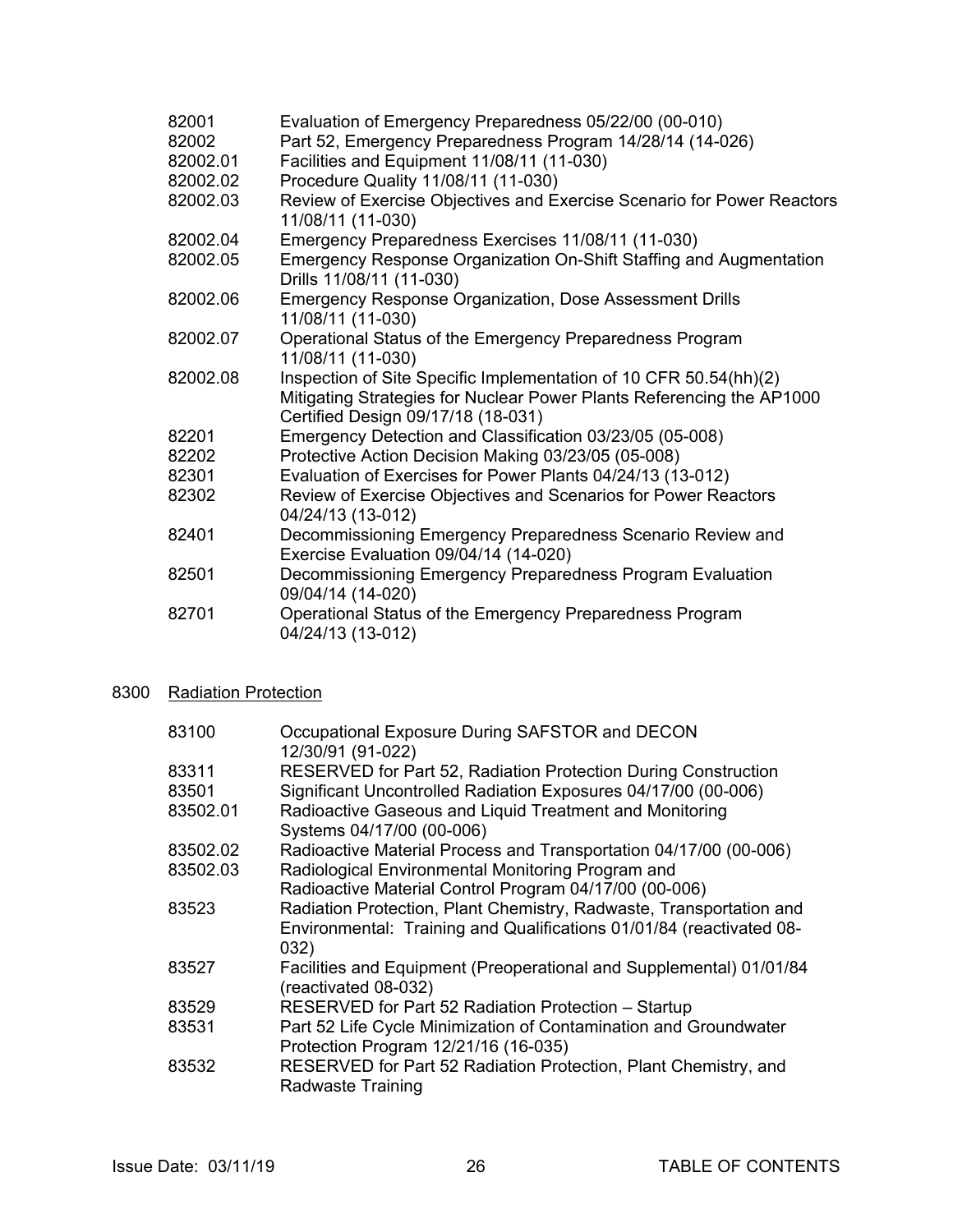| 83533 | Part 52 External Occupational Exposure Control and Personal Dosimetry<br>10/27/10 (10-022)                |
|-------|-----------------------------------------------------------------------------------------------------------|
| 83534 | Part 52, Internal Exposure Control and Assessment 10/27/10 (10-022)                                       |
| 83535 | Part 52, Control of Radioactive Materials and Contamination, Surveys,<br>and Monitoring 10/27/10 (10-022) |
| 83536 | Part 52 Facilities and Equipment 10/27/10 (10-022)                                                        |
| 83537 | Part 52 Maintaining Occupational Exposures ALARA 10/27/10 (10-022)                                        |
| 83722 | Radiation Protection, Plant Chemistry, and Radwaste: Organization and                                     |
|       | Management Controls (Minimum/Basic) 09/17/01 (01-017)                                                     |
| 83723 | General Employee, Radiation Safety, Plant Chemistry,                                                      |
|       | Radwaste, and Transportation Training 12/16/03 (03-041)                                                   |
| 83724 | <b>External Occupational Exposure Control and Personal</b>                                                |
|       | Dosimetry 04/17/00 (00-006)                                                                               |
| 83725 | Internal Exposure Control and Assessment 04/17/00 (00-006)                                                |
| 83726 | Control of Radioactive Materials and Contamination, Surveys and<br>Monitoring 11/13/14 (14-027)           |
| 83728 | Maintaining Occupational Exposures ALARA 04/17/00 (00-006)                                                |
| 83729 | Occupational Exposure during Extended Outages 12/31/91 (91-021)                                           |
| 83746 | Part 52 Offsite Dose Calculation Manual (ODCM) 07/29/08 (08-021)                                          |
| 83750 | Occupational Radiation Exposure 06/06/02 (02-023)                                                         |
| 83801 | Inspection of Remedial and Final Surveys at Permanently                                                   |
|       | Shutdown Reactors 07/26/16 (16-018)                                                                       |
| 83822 | Radiation Protection 09/07/00 (00-016)                                                                    |
| 83890 | Closeout Inspection and Survey 05/01/03 (03-013)                                                          |
|       |                                                                                                           |

## 8400 Radioactive Waste Management

| 84100 | Special Nuclear Material Inspections At Near Surface Low-Level<br>Waste Disposal Facilities In Agreement States 11/27/01 (01-028) |
|-------|-----------------------------------------------------------------------------------------------------------------------------------|
| 84101 | Radioactive Waste Management 12/30/91 (91-022)                                                                                    |
| 84522 | Solid Wastes (Preoperational and Supplemental)                                                                                    |
|       | 01/01/84 (reactivated 08-032)                                                                                                     |
| 84525 | Quality Assurance and Confirmatory Measurements for In-Plant                                                                      |
|       | Radiochemical Analysis (Preoperational and Supplemental)                                                                          |
|       | 5/23/85 (reactivated 08-032)                                                                                                      |
| 84526 | RESERVED for Part 52 Radwaste - Startup                                                                                           |
| 84527 | Part 52, Solid Waste Management System 07/01/08 (08-019)                                                                          |
| 84528 | Part 52 Liquid Waste Management Program 10/19/16 (16-027)                                                                         |
| 84529 | Part 52, Gaseous Waste Management Program 10/19/16 (16-027)                                                                       |
| 84750 | Radioactive Waste Treatment, and Effluent and Environmental                                                                       |
|       | Monitoring 03/15/94 (94-006)                                                                                                      |
| 84850 | Radioactive Waste Management - Inspection of Waste Generator                                                                      |
|       | Requirements of 10 CFR 20 and 10 CFR 61 12/22/08 (08-037)                                                                         |
| 84900 | Low-Level Radioactive Waste Storage 12/22/08 (08-037)                                                                             |
|       | (Preoperational and Supplemental)                                                                                                 |
|       |                                                                                                                                   |

## 8500 Material Control and Accountability

85102 Material Control and Accounting - Reactors 03/29/85 (85-10)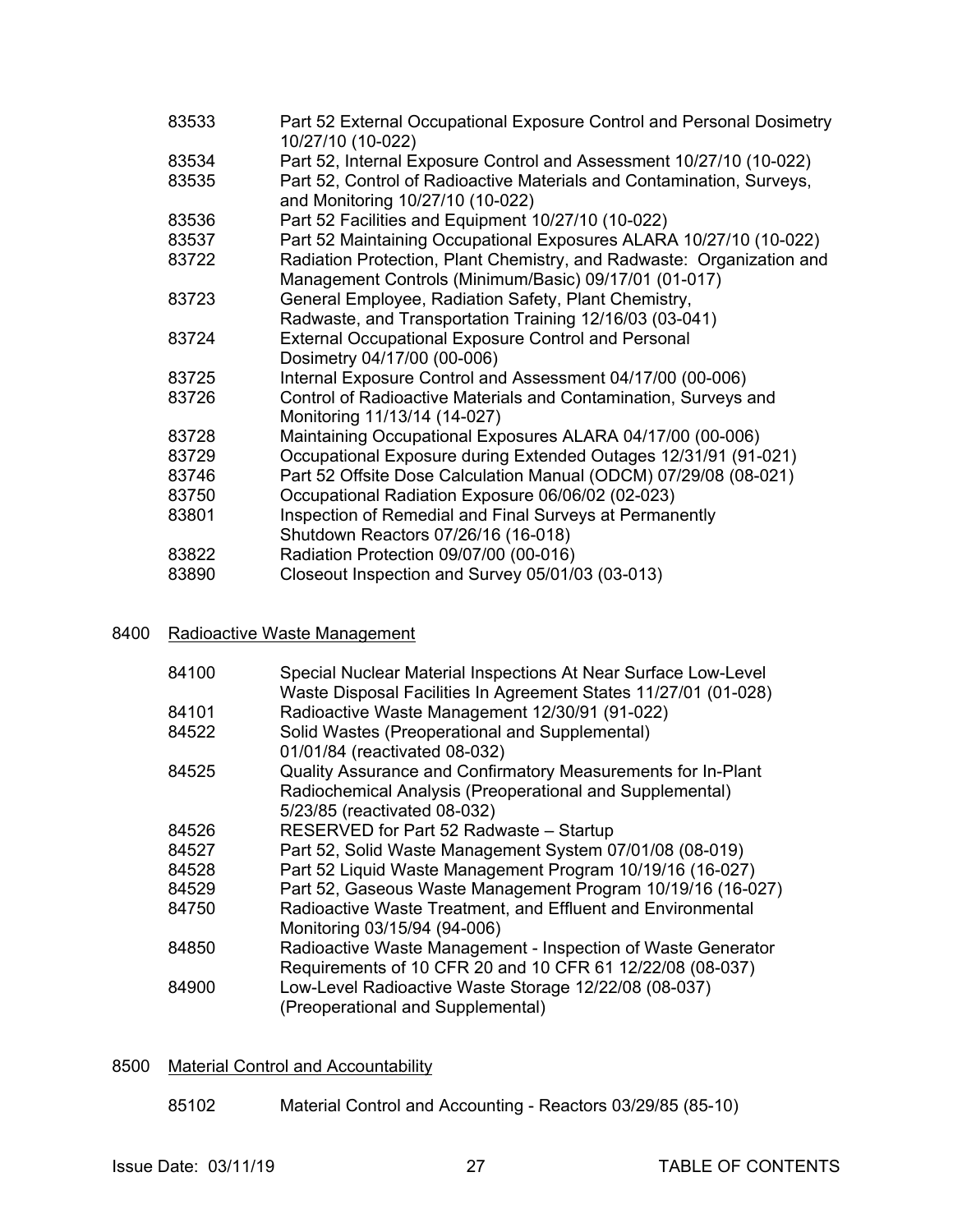| 85103          | Material Control and Accounting at Decommissioning Power Reactors<br>07/03/18 (18-019)                                                                    |
|----------------|-----------------------------------------------------------------------------------------------------------------------------------------------------------|
| 85200          | MC&A for Licensees Possessing Less Than or Equal to<br>One Effective Kilogram of SNM 04/10/85 (85-15)                                                     |
| 85203          | Management Structure and Controls 08/10/16 (16-020)                                                                                                       |
| 85205          | Facility Operations and Internal Controls 08/10/16 (16-020)                                                                                               |
| 85207          | Measurement Systems 01/17/86 (86-04)                                                                                                                      |
| 85209          | Measurement Control and Statistics 04/10/85 (85-15)                                                                                                       |
| 85211          | Physical Inventory 01/17/86 (86-04)                                                                                                                       |
| 85303          | Material Control and Accounting Management Structure and Personnel<br>Training and Qualification 08/10/16 (16-020)                                        |
| 85305          | Item Monitoring 11/15/16 (16-030)                                                                                                                         |
| 85307          | Process Monitoring 11/15/16 (16-030)                                                                                                                      |
| 85309          | Measurement Systems and Control 10/20/10 (10-021)                                                                                                         |
| 85311          | Physical Inventory Program 11/15/10 (10-023)                                                                                                              |
| 85313          | Alarm Resolution Program 11/15/16 (16-030)                                                                                                                |
| 85315          | Internal Control 12/21/2010 (10-027)                                                                                                                      |
| 85401          | Management Structure 11/15/16 (16-030)                                                                                                                    |
| 85402          | Measurement Program 10/20/10 (10-021)                                                                                                                     |
| 85403          | Measurement Control Program 10/20/10 (10-021)                                                                                                             |
| 85404          | Physical Inventory Program for Low Enriched Uranium Fuel Facilities<br>11/15/10 (10-023)                                                                  |
| 85405          | Item Control 09/09/10 (10-019)                                                                                                                            |
| 85406          | Resolution Program for Low Enriched Uranium Fuel Facilities<br>11/15/10 (10-023)                                                                          |
| 85407          | Assessment Program 11/29/10 (10-024)                                                                                                                      |
| 85408          | Recordkeeping 11/29/10 (10-024)                                                                                                                           |
| 85420          | Inspection of IAEA Safeguards for Inspectors at Power<br>Reactors 06/22/88 (88-07)                                                                        |
| 85501          | Physical Inventory Program for Uranium Enrichment Facilities<br>11/15/10 (10-023)                                                                         |
| 85502<br>85503 | Detection Program for Uranium Enrichment Facilities 12/21/10 (10-027)<br><b>Resolution Program for Uranium Enrichment Facilities</b><br>11/15/10 (10-023) |

## 8600 Spent Fuel and Other Radioactive Material Packaging and Shipping

| 86001 | Design, Fabrication, Testing, and Maintenance of                     |
|-------|----------------------------------------------------------------------|
|       | Transportation Packagings 01/16/08 (08-003)                          |
| 86730 | Transportation of Radioactive Materials (49 CFR Parts 100-           |
|       | 179 and 10 CFR Part 71) 04/17/00 (00-006)                            |
| 86740 | Inspection of Transportation Activities 10/30/08 (08-030)            |
| 86750 | Solid Radioactive Waste Management and Transportation of Radioactive |
|       | Materials 03/15/94 (94-006)                                          |

8700 Materials Safety Inspection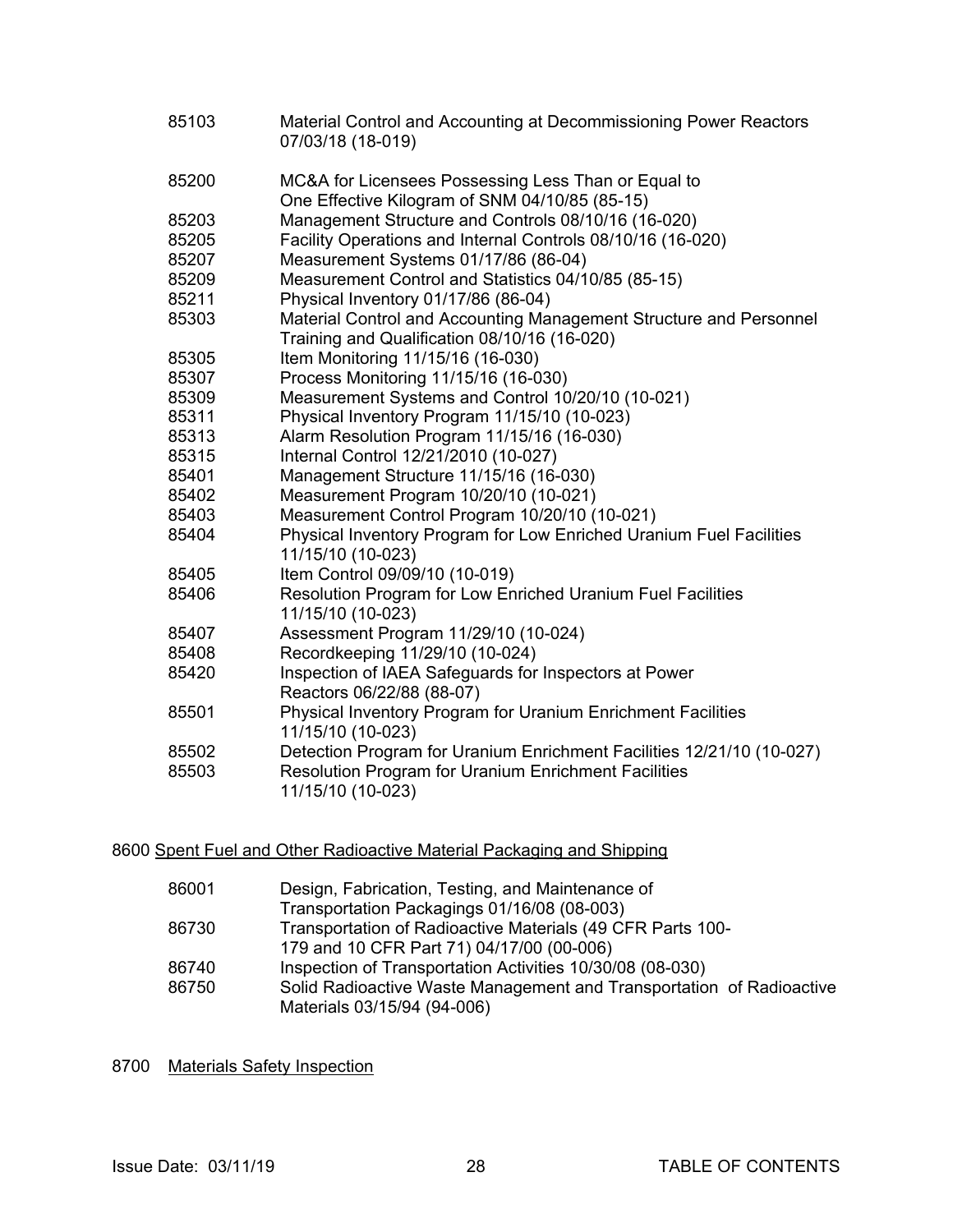- 87102 Maintaining Effluents from Materials Facilities As Low As Is Reasonably Achievable (ALRA) 04/04/00 (00-005)
- 87103 Inspection of Material Licensees Involved in an Incident or Bankruptcy Filing 11/03/00 (00-023)
- 87104 Decommissioning Inspection Procedure for Materials Licensees 07/29/02 (02-029)
- 87121 Industrial Radiography Programs 12/17/14 (14-030)
- 87122 Irradiator Programs 12/31/02 (02-047)
- 87123 Well Logging Programs 11/25/03 (03-037)
- 87124 Fixed and Portable Gauge Programs 11/25/03 (03-037)
- 87125 Materials Processor/Manufacturer Programs 09/28/05 (05-027)
- 87126 Industrial/Academic/Research Programs 09/28/05 (05-027)
- 87127 Radiopharmacy Programs 07/01/08 (08-018)
- 87128 Manufacturing and Distribution of Exempt Products 01/27/17 (17-002)
- 87129 Master Materials Program 09/15/03 (03-034)
- 87130 Nuclear Medicine Programs, Written Directive Not Required 10/24/02 (02-041)
- 87131 Nuclear Medicine Programs, Written Directive Required 08/24/11 (11-014)
- 87132 Brachytherapy Programs 02/26/15 (15-003)
- 87133 Medical Gamma Sterotactic Radiosurgery and Teletherapy Programs 08/24/11 (11-014)
- 87134 Medical Broad-Scope Programs 08/24/11 (11-014)
- 87137 10 CFR Part 37 Materials Security Programs 04/03/14 (14-009)<br>87138 RESERVED for 10 CFR Part 37. "Physical Protection Of C
- RESERVED for 10 CFR Part 37, "Physical Protection Of Category 1 And Category 2 Quantities Of Radioactive Material At Facilities With A 10 CFR Part 73 Physical Protection Program
- 87250 Locating Missing Materials Licensees 10/29/01 (01-022)
- 87654 Uranium Mill, In-Situ Uranium Recovery, and 11e.(2) Byproduct Material Site Decommissioning Inspection 03/19/02 (02-010)

#### 8800 Fuel Facility Inspection

| 88001 | On-Site Construction 04/15/94 (94-011)                          |
|-------|-----------------------------------------------------------------|
| 88003 | Reactive Inspection for Events at Fuel Cycle Facilities         |
|       | 03/16/15 (15-004)                                               |
| 88004 | <b>RESERVED for Adverse Weather Protection</b>                  |
| 88005 | Management Organization and Controls 09/05/06 (06-020)          |
| 88010 | Training 02/07/14 (14-005)                                      |
| 88015 | Nuclear Criticality Safety 08/11/15 (15-0215)                   |
| 88020 | Operational Safety 10/01/18(18-033)                             |
| 88025 | Maintenance and Surveillance Testing 01/23/14 (14-003)          |
| 88030 | Radiation Protection 03/06/14 (14-007)                          |
| 88035 | Radioactive Waste Management 02/07/14 (14-005)                  |
| 88045 | Effluent Control and Environmental Protection 02/07/14 (14-005) |
| 88050 | Emergency Preparedness 03/06/14 (14-007)                        |
| 88051 | Evaluation of Exercises and Drills 03/06/14 (14-007)            |
| 88054 | Fire Protection (Triennial) 03/06/14 (14-007)                   |
| 88055 | Fire Protection (Annual) 10/01/18 (18-033)                      |
| 88070 | Plant Modification 08/21/18 (18-027)                            |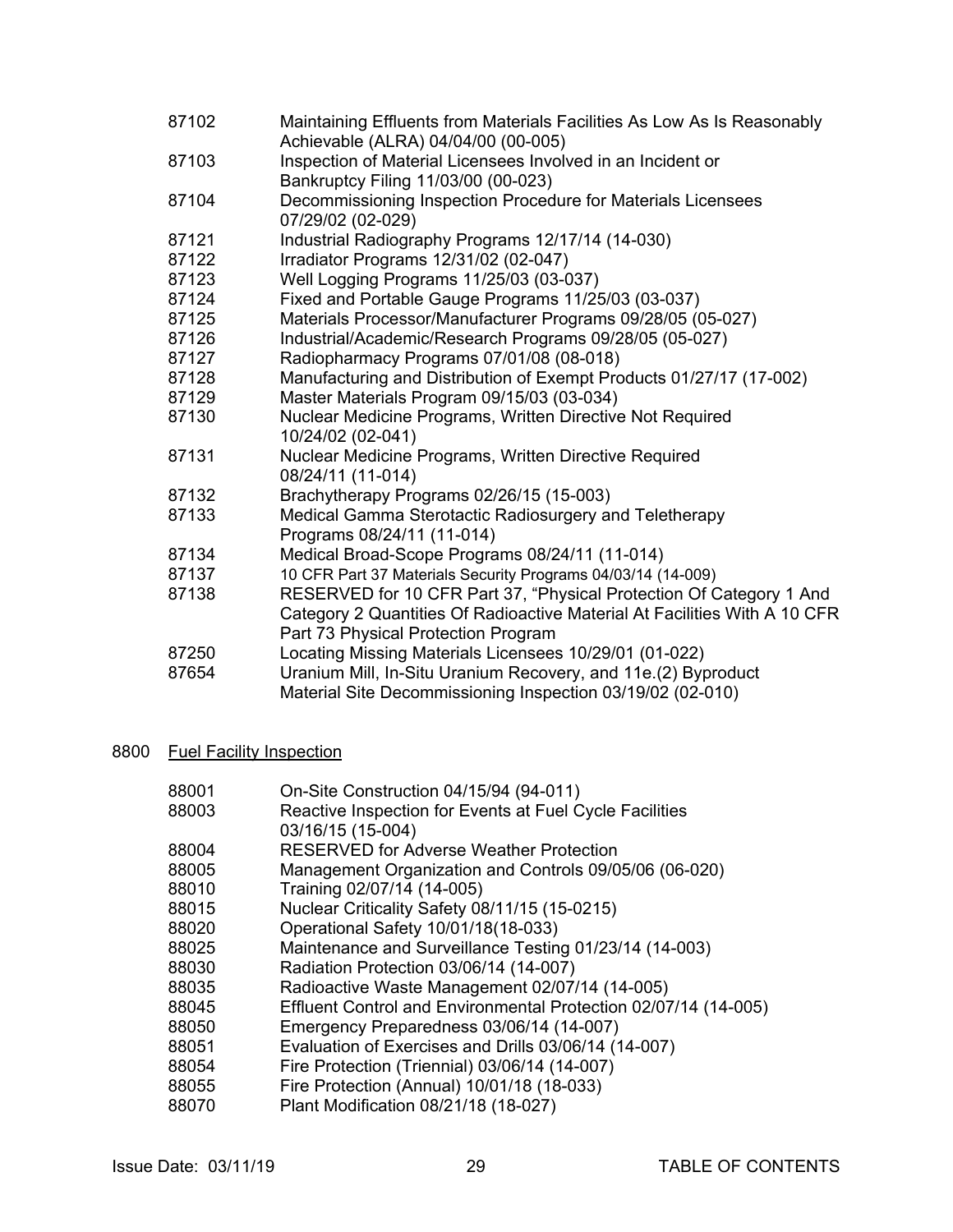| 88071    | Configuration Management Program 03/06/14 (14-007)                       |
|----------|--------------------------------------------------------------------------|
| 88072    | Plant Modifications (Triennial) 08/21/18 (18-027)                        |
| 88075    | Event Follow-up 03/16/15 (15-004)                                        |
| 88100    | Plant Operations 12/30/96 (96-026)                                       |
| 88101    | Configuration Control 12/30/96 (96-026)                                  |
| 88102    | Surveillance Observations 12/30/96 (96-026)                              |
| 88103    | Maintenance Observations 12/30/96 (96-026)                               |
| 88104    | Decommissioning Inspection Procedure for Fuel Cycle Facilities           |
|          | 07/03/02 (02-026)                                                        |
| 88106    | Quality Assurance: Program Development and Implementation                |
|          | (Pre-licensing and Construction) 02/07/07 (07-006)                       |
| 88107    | Quality Assurance: Design and Documentation Control (Pre-licensing and   |
|          | Construction) 05/18/05 (05-013)                                          |
| 88108    | Quality Assurance: Control of Materials, Equipment, and Services         |
|          | (Pre-licensing and Construction) 02/07/07 (07-006)                       |
| 88109    | Quality Assurance: Inspection, Test Control, and Control of Measuring    |
|          | and Test Equipment (Pre-licensing and Construction) 06/20/07 (07-020)    |
| 88110    | Quality Assurance: Problem Identification, Resolution and Corrective     |
|          | Action 05/18/05 (05-013)                                                 |
| 88111    | 10 CFR, Part 21, Inspection-Facility Construction 02/07/07 (07-006)      |
| 88112    | <b>RESERVED for Software Validation</b>                                  |
| 88113    | Control of the Electronic Management of Data 02/07/07 (07-006)           |
| 88114    | Quality Affecting Item Procurement (10 CFR Part 21) and Commercial       |
|          | Grade Item Dedication Process [Reactive] 10/25/06 (06-030)               |
| 88115    | Supplier/Vendor Inspection (Construction Phase) 10/25/06 (06-030)        |
| 88117    | Facility Changes (License Application) and Change Process (10 CFR        |
|          | 70.72) (Pre-Licensing and Construction) 09/20/16 (16-023)                |
| 88120    | <b>RESERVED Draft Construction and Operational Readiness Inspections</b> |
|          | for the Internal Isotopes Uranium Deconversion Facility                  |
| 88121    | RESERVED for Draft Operational Readiness Reviews for Uranium             |
|          | <b>Deconversion Facilities</b>                                           |
| 88130    | Resident Inspection Program for On-Site Construction Activities at the   |
|          | Mixed Oxide Fuel Fabrication Facility 03/02/16 (16-009)                  |
| 88131    | Geotechnical/Foundation Activities 10/25/06 (06-030)                     |
| 88132    | Structural Concrete Activities 10/25/06 (06-030)                         |
| 88133    | Structural Steel and Supports Activities 7/25/07 (07-023)                |
| 88134    | Quality Assurance: Piping Relied on for Safety 05/18/05 (05-013)         |
| 88135    | Resident Inspection Program for Category I Fuel Cycle Facilities         |
|          | 02/07/14 (14-005)                                                        |
| 88135.02 | Resident Inspection Program Plant Status Activities 05/21/15 (15-010)    |
| 88135.04 | Resident Inspection Program Integrated Safety Analysis Implementation    |
|          | 10/01/18 (18-033)                                                        |
| 88135.05 | Resident Inspection Program Fire Protection (Annual/Quarterly)           |
|          | 10/01/18 (18-033)                                                        |
| 88135.17 | Permanent Plant Modifications 01/31/14 (14-004)                          |
| 88135.19 | Post Maintenance Testing 01/31/14 (14-004)                               |
| 88135.22 | Surveillance Testing 01/31/14 (14-004)                                   |
| 88136    | Mechanical Components 7/25/07 (07-023)                                   |
| 88137    | Electric Cable 04/01/10 (10-010)                                         |
| 88138    | Electrical Components and Systems 08/08/07 (07-024)                      |
| 88139    | Ventilation and Confinement Systems 08/08/07 (07-024)                    |
|          |                                                                          |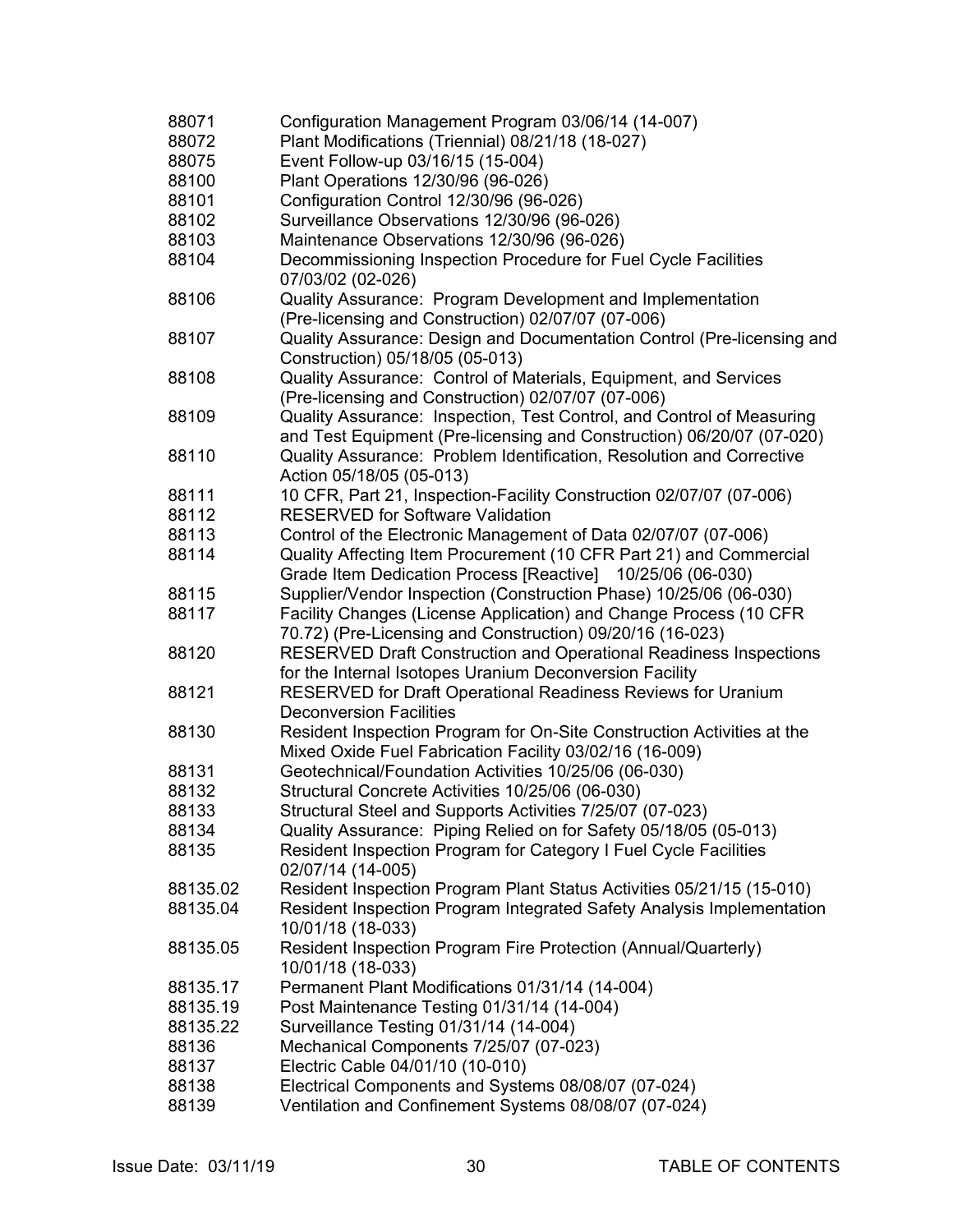| 88140 | Instrumentation and Controls Systems 04/01/10 (10-010)                                       |
|-------|----------------------------------------------------------------------------------------------|
| 88141 | Fire Prevention and Protection 08/08/07 (07-024)                                             |
| 88142 | Underground Fire Water Loop and Equipment Installation<br>08/08/07 (07-024)                  |
| 88143 | Pipe Supports and Restraints 7/25/07 (07-023)                                                |
| 88150 | RESERVED for Training and Qualification of Plant Personnel                                   |
| 88151 | RESERVED for Facility Changes and Change Process (10 CFR70.72)                               |
| 88152 | RESERVED for Physical Protection Equipment and Barriers                                      |
| 88153 | <b>RESERVED for Material Control and Accounting</b>                                          |
| 88154 | RESERVED for Fire Safety and Protection Systems                                              |
| 88155 | <b>RESERVED for Functional Verifications of IROFS</b>                                        |
| 88156 | RESERVED for Integrated Safety Analysis Implementation                                       |
| 88157 | RESERVED for Waste Management Equipment and Systems                                          |
| 88158 | <b>RESERVED for Environmental Protection - Initial and Periodic</b><br>Inspections           |
| 88159 | <b>RESERVED for Process Enclosures and Vessels</b>                                           |
| 88160 | <b>RESERVED for Utilities and Bulk Chemicals</b>                                             |
| 88161 | Corrective Action Program (CAP) Implementation at Fuel Cycle Facilities<br>07/28/14 (14-017) |

#### 8900 Fuel Facility and Materials Special Program

89001 In-Situ Leach (ISL) Facilities 09/02/97 (97-013)

#### 9000 Reportable Matters and Report Reviews

| 90001 | Construction Regulatory Response Column Inspections 10/27/10<br>$(10-022)$                                 |
|-------|------------------------------------------------------------------------------------------------------------|
| 90002 | <b>Construction Degraded Performance Column Inspections 10/28/14</b><br>(14-026)                           |
| 90003 | Construction Multiple/Repetitive Degraded Cornerstone Column<br>Inspection 10/28/14 (14-026)               |
| 90502 | RESERVED for Part 52 Reportable Matters - Test Program                                                     |
| 90700 | Feedback of Operational Experience Information at Operating Power<br>Reactors 03/23/05 (05-008)            |
| 90712 | In-office Review of Written Reports of Non-routine Events at Power<br>Reactor Facilities 12/31/98 (98-020) |
| 90713 | In Office Review of Periodic and Special Reports 09/17/01 (01-017)                                         |
| 90714 | Non-routine Reporting Program 09/17/01 (01-017)                                                            |
|       |                                                                                                            |

## 9100 Title 10 Requirements

- 9200 Planned Non-Routine Activities
	- 92050 Review of Quality Assurance for Extended Construction Delay 04/04/00 (00-005)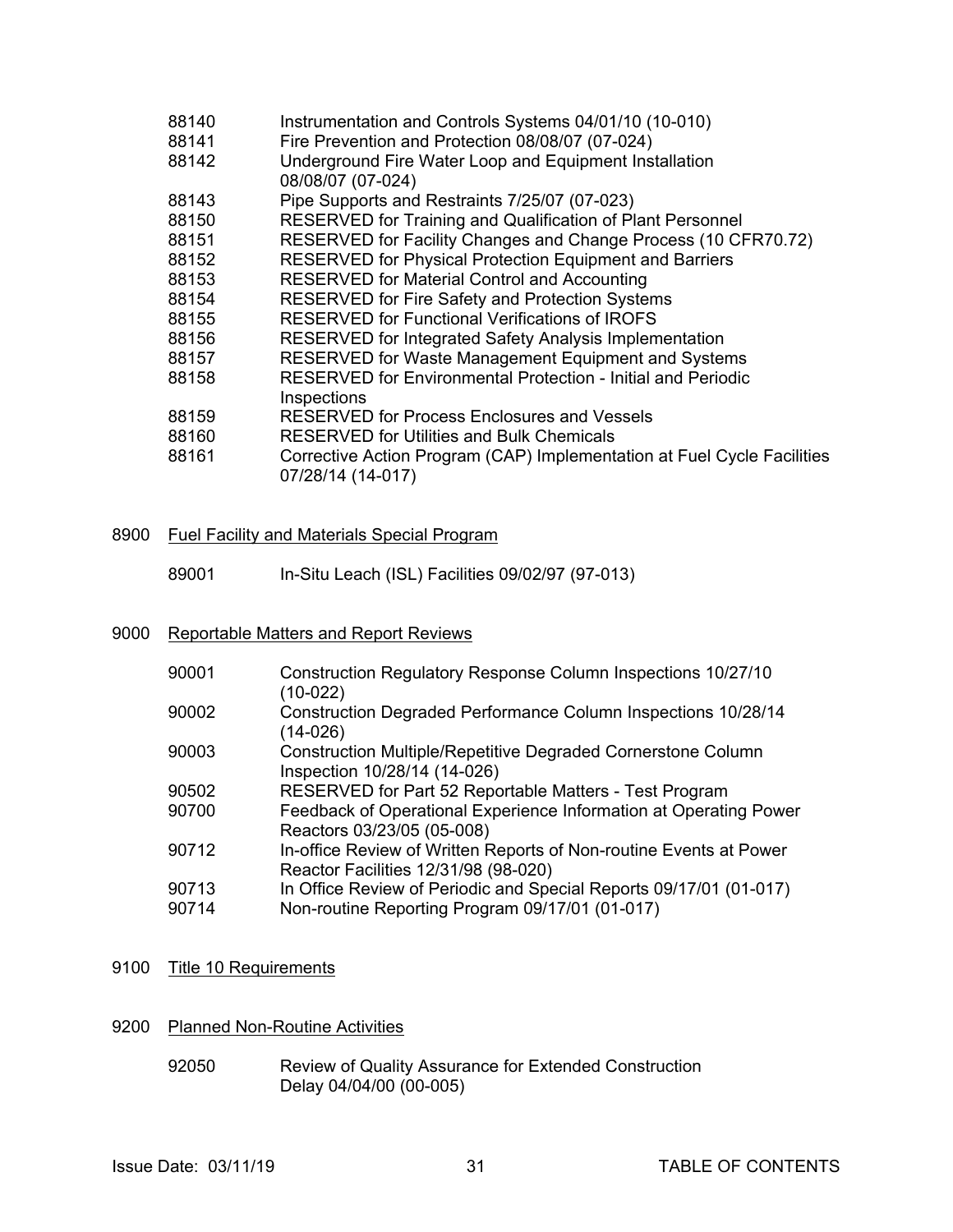| 92700 | Onsite Follow-up of Written Reports of Non-routine Events at Power<br>Reactor Facilities 12/31/98 (98-020)                                                                                                      |
|-------|-----------------------------------------------------------------------------------------------------------------------------------------------------------------------------------------------------------------|
| 92701 | Follow-up 03/13/07 (07-010)                                                                                                                                                                                     |
| 92702 | Follow-up on Traditional Enforcement Actions Including Violations,<br>Deviations, Confirmatory Action Letters, Confirmatory Orders, and<br>Alternative Dispute Resolution Confirmatory Orders 01/10/08 (08-001) |
| 92703 | Follow-up of Confirmatory Action Letters 05/13/09 (09-012)                                                                                                                                                      |
| 92709 | Licensee Strike Contingency Plans 03/14/14 (14-008)                                                                                                                                                             |
| 92711 | Continued Implementation of Strike Plans During an Extended<br>Strike 03/14/14 (14-008)                                                                                                                         |
| 92712 | Resumption of Normal Operations after a Strike 03/14/14 (14-008)                                                                                                                                                |
| 92714 | RESERVED for Part 52 Follow-up                                                                                                                                                                                  |
| 92720 | Corrective Action 09/28/98 (reactivated 07-034)                                                                                                                                                                 |
| 92721 | RESERVED for Part 52 Follow-up on Corrective Actions for Violations<br>and Deviations                                                                                                                           |
| 92722 | Follow up Inspection for Any Severity Level I or II Traditional Enforcement<br>Violation or for Two or More Severity Level III Traditional Enforcement<br>Violations in a 12-Month Period 08/11/09 (09-020)     |
| 92723 | Follow up Inspection for Three or More Severity Level IV Traditional<br>Enforcement Violations in the Same Area is a 12-Month Period<br>08/11/09 (09-020)                                                       |
| 92901 | Follow-up - Plant Operations 09/17/01 (01-017)                                                                                                                                                                  |
| 92902 | Follow-up - Maintenance 09/17/01 (01-017)                                                                                                                                                                       |
| 92903 | Follow-up - Engineering 09/17/01 (01-017)                                                                                                                                                                       |
| 92904 | Follow-up - Plant Support 09/17/01 (01-017)                                                                                                                                                                     |
|       |                                                                                                                                                                                                                 |

## 9300 Non-Routine Activities

| 93002 | Managing Fatigue 11/09/09 (09-026)                                     |
|-------|------------------------------------------------------------------------|
| 93100 | Safety-Conscious Work Environment Issue of Concern Follow-up           |
|       | 07/26/18 (18-022)                                                      |
| 93702 | Prompt Onsite Response to Events at Operating Power                    |
|       | Reactors 09/17/01 (01-017)                                             |
| 93800 | Augmented Inspection Team 11/15/17 (17-025)                            |
| 93801 | Safety System Functional Inspection (SSFI) 07/25/96 (96-016)           |
| 93802 | Operational Safety Team Inspection (OSTI) 11/27/89 (89-015)            |
| 93803 | Safety Systems Outage Modifications Inspection 04/27/89 (89-008)       |
| 93804 | Risk-Based Operational Safety and Performance Inspection               |
|       | 01/15/92 (92-001)                                                      |
| 93805 | Maintenance Program 08/06/93 (93-070)                                  |
| 93806 | Operational Readiness Assessment Team Inspections 09/29/98 (98-015)    |
| 93807 | Systems Based Instrumentation and Control Inspection 01/29/93 (93-001) |
| 93810 | Service Water System Operational Performance Inspection                |
|       | (SWSOPI) 09/14/98 (98-013)                                             |
| 93811 | Electrical Distribution System Functional Inspection (EDSFI)           |
|       | 02/03/99 (99-002)                                                      |
| 93812 | Special Inspection 11/15/17 (17-025)                                   |
| 93813 | RESERVED for Part 52 Operational Readiness Assessment Team             |
|       | Inspection                                                             |
|       |                                                                        |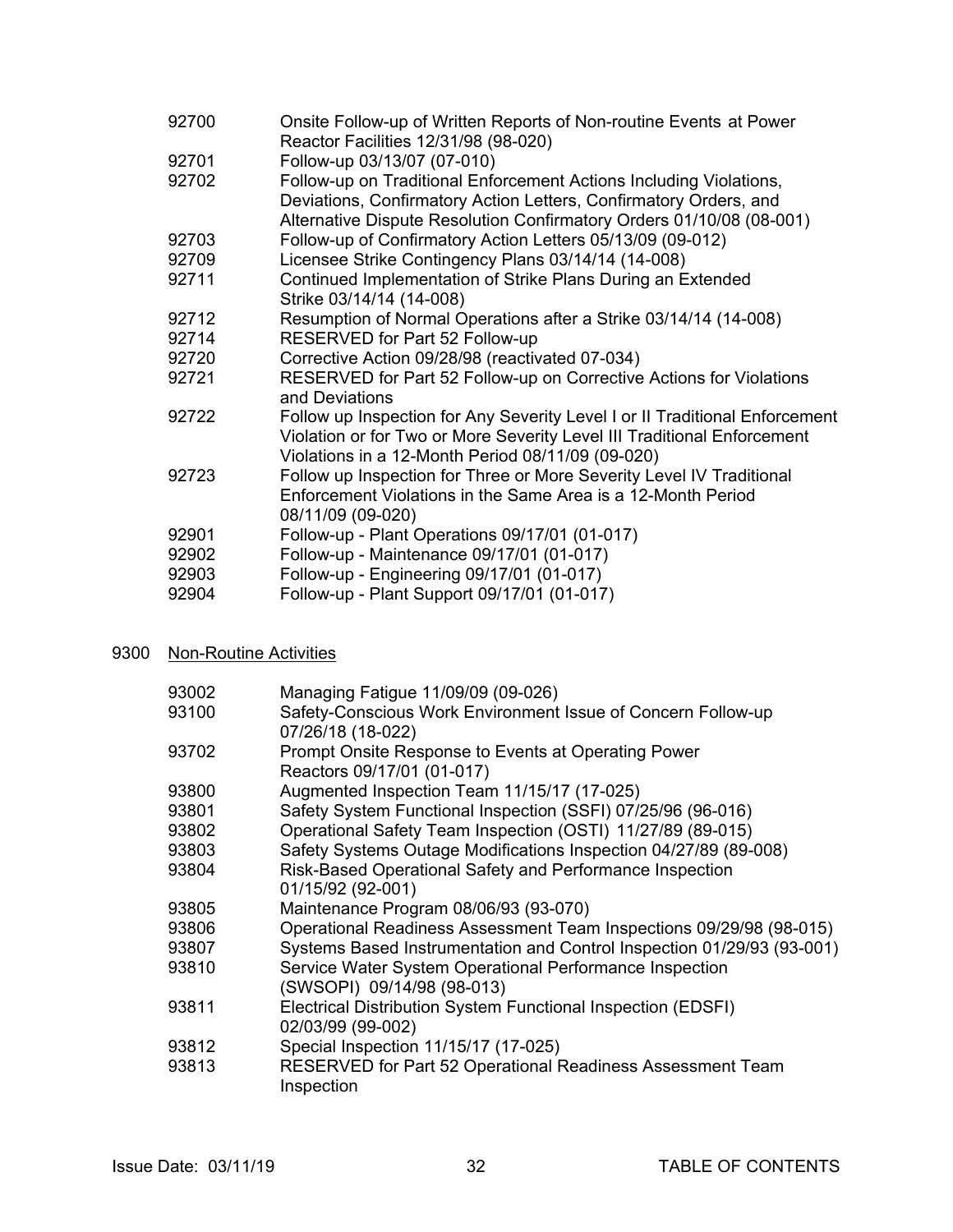93815 Part 52, Operational Programs Implementation Inspection 12/23/11 (11-043)

#### 9400 Technical Activities of an Administrative Nature

- 94301 RESERVED for Part 52 Status of 10 CFR 52 Plant Readiness for Fuel Load
- 9500 Strategic Determination Actions

| 95001    | Supplemental Inspection for One or Two White Inputs in a Strategic     |
|----------|------------------------------------------------------------------------|
|          | Performance Area 08/24/16 (16-021)                                     |
| 95002    | Supplemental Inspection for One Degraded Cornerstone or Any Three      |
|          | White Inputs in a Strategic Performance Area 02/09/11 (11-001)         |
| 95003    | Supplemental Inspection for Repetitive Degraded Cornerstones, Multiple |
|          | Degraded Cornerstones, Multiple Yellow Inputs or                       |
|          | One Red Input 12/18/15 (15-031)                                        |
| 95003.01 | Emergency Preparedness 01/15/09 (09-002)                               |
| 95003.02 | Guidance for Conducting an Independent NRC Safety Culture              |
|          | Assessment) 04/03/14 (14-009)                                          |

- 9600 Materials Safety and Security
	- 96001 NRC Force-on-Force Inspections at Category 1 Fuel Cycle Facilities 03/11/19 (19-010)
- 9700 Reserved
- 9800 Reserved
- 9900 Guidance2
	- 9900 Technical Guidance 05/12/86 (86-26)

## **PART**

l

## **GUIDANCE**

#### Technical Guidance

ASME Section III American Society of Mechanical Engineers ASME Boiler and Pressure Vessel Code, Section III 06/16/89 (89-011) ASME Section III American Society of Mechanical Engineers ASME Boiler and & XI Pressure Vessel Code, Section III & XI 11/12/96 (96-022)

<sup>&</sup>lt;sup>2</sup> [XXXX.XX] attached to each document in Part 9900, is the file name for that document.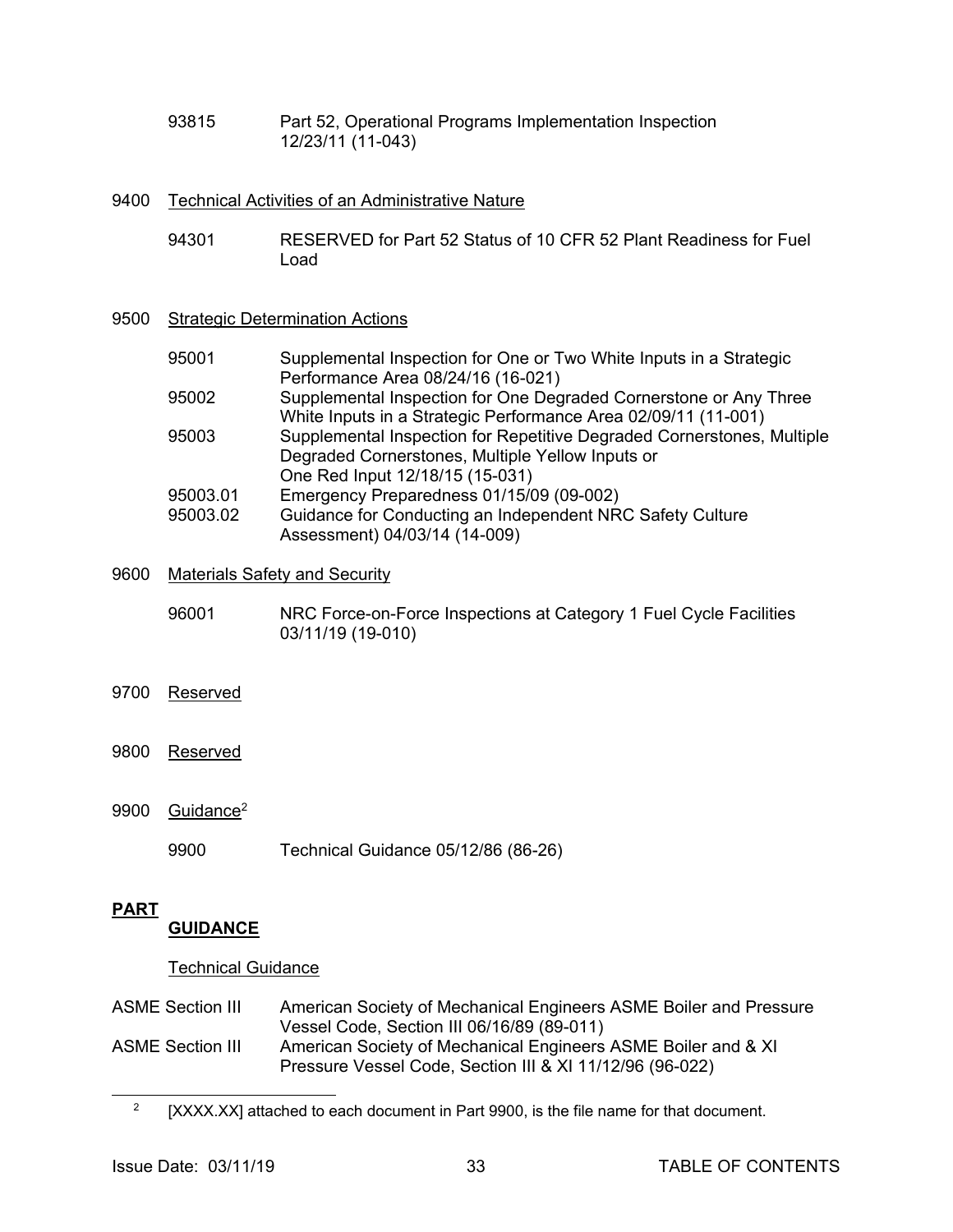| <b>ASME Section XI</b>   | American Society of Mechanical Engineers ASME Boiler and<br>Pressure Vessel Code, Section XI 12/08/86 (86-54) |
|--------------------------|---------------------------------------------------------------------------------------------------------------|
| <b>ASME Section XI</b>   | American Society of Mechanical Engineers ASME, Section XI<br>05/12/86 (86-26)                                 |
| STS Sec 1.0              | Operability 05/12/86 (86-26)                                                                                  |
| STS Sec 1.0              | Definitions 12/08/86 (86-54)                                                                                  |
| STS Sec 3.0              | Acceptable Measurement Tolerances for Technical                                                               |
|                          | Specification Limits 10/01/78 (78-35)                                                                         |
| STS Sec 3/4.6.4          | Containment and Drywell Isolation Valves 06/09/88 (88-06)                                                     |
| STS Sec 3.7.5            | Ultimate Heat Sink 11/25/88 (88-17)                                                                           |
| STS Sec 3/4.8.1          | TDI Diesel Generator Air Roll Tests 06/09/88 (88-06)                                                          |
| <b>STS Sec 4.2.8.X.X</b> | Surveillance Requirements - 125-Volt Battery Bank<br>10/01/79 (79-22)                                         |
| <b>STS Sec 4.5.1</b>     | Standard Technical Specifications (BWR) 05/12/86 (86-26)                                                      |
| STS Sec 4.8.1.1.2        | Surveillance Testing of Diesel Generator Lockout Feature<br>05/12/86 (86-26)                                  |
| <b>STS</b>               | Surveillance Sections - Locked or Otherwise Secured<br>Components 10/01/77 (77-25)                            |
| <b>STS Interp</b>        | Licensee Technical Specification Interpretations 02/03/97 (97-001)                                            |

#### Maintenance

 Voluntary Entry into Limiting Conditions for Operation Action Statements to Perform Preventive Maintenance 01/17/02 (02-001) Assessing On-Line Leak Sealing of ASME Code Class 1 & 2 07/15/97 (97-011) Filled Organic Coatings Used in Maintenance of Safety Related Equipment 10/11/94 (94-018) Preconditioning of Structures, Systems, and Components (SSCs) Before Determining Operability 09/28/98 (98-014) [PRECOND.TG]

#### Mechanical

 Freeze Plugs 06/14/93 (93-005) Steam Generator Plugs and Sleeving Repairs 08/01/94 (94-014) Steam Generator Tube-to-Secondary Leakage 09/09/03 (03-033) [TG\_Mech SGTUBELKG.wpd] Ice Condenser System Inspections 06/06/05 (05-015)

#### **Operations**

 Notice of Enforcement Discretion for Gaseous Diffusion Plants 05/03/99 (99-008) [NOEDGAS.TG] Operation - Safety and Compliance 09/11/07 (07-028) [TG 9900 SAFETY]

#### **PART**